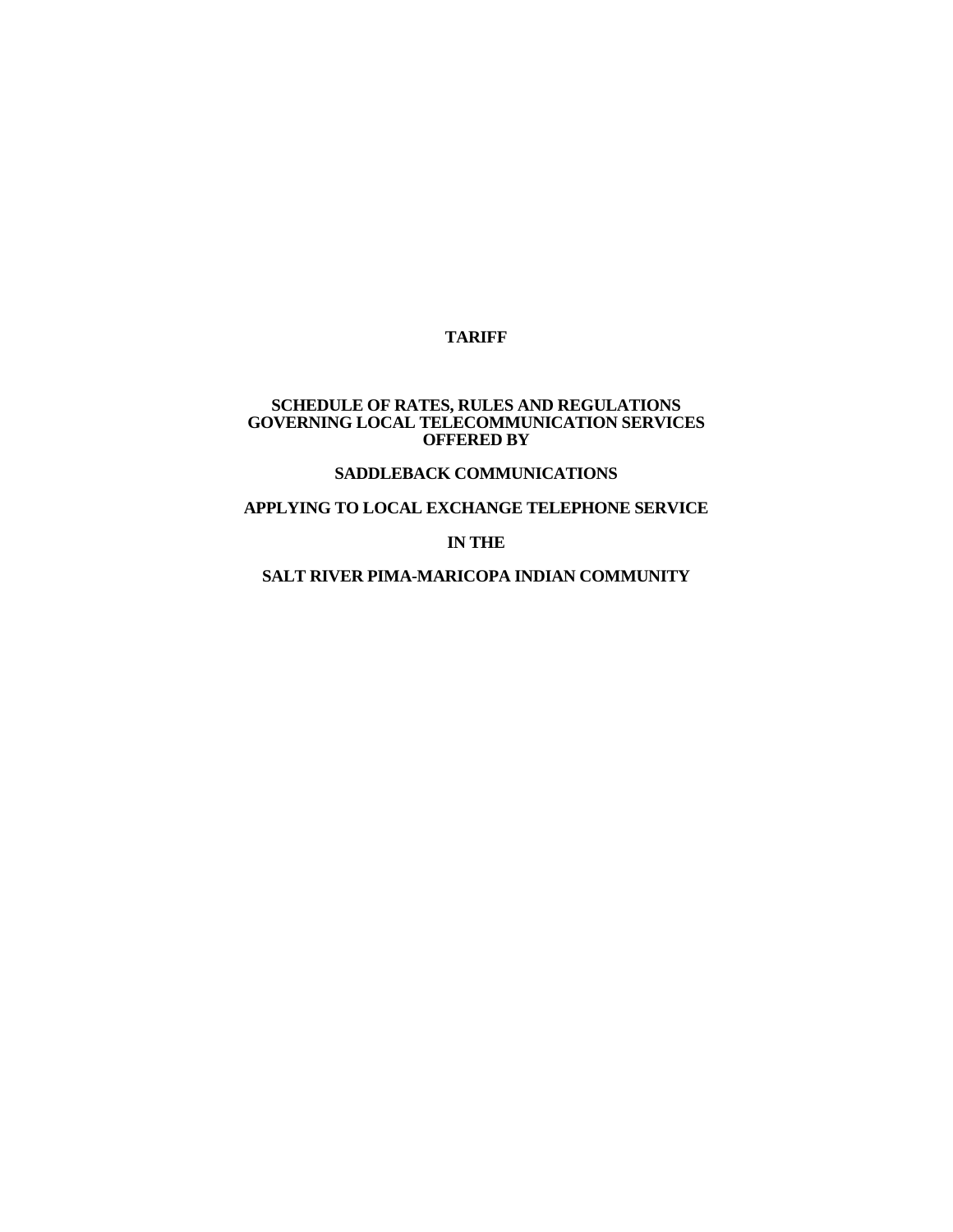## **SECTION 1. APPLICATION AND REFERENCE**

# **SECTION 2. GENERAL REGULATIONS**

| 2.1     |       |  |
|---------|-------|--|
| 2.2     |       |  |
| 2.3     |       |  |
|         | 2.3.1 |  |
|         | 2.3.2 |  |
|         | 2.3.3 |  |
|         | 2.3.4 |  |
|         | 2.3.5 |  |
|         | 2.3.6 |  |
|         | 2.3.7 |  |
|         | 2.3.8 |  |
| 2.4     |       |  |
|         | 2.4.1 |  |
|         | 2.4.2 |  |
|         | 2.4.3 |  |
|         | 2.4.4 |  |
|         | 2.4.5 |  |
|         | 2.4.6 |  |
|         | 2.4.7 |  |
| $2.5\,$ |       |  |
|         | 2.5.1 |  |
|         | 2.5.2 |  |
|         | 2.5.3 |  |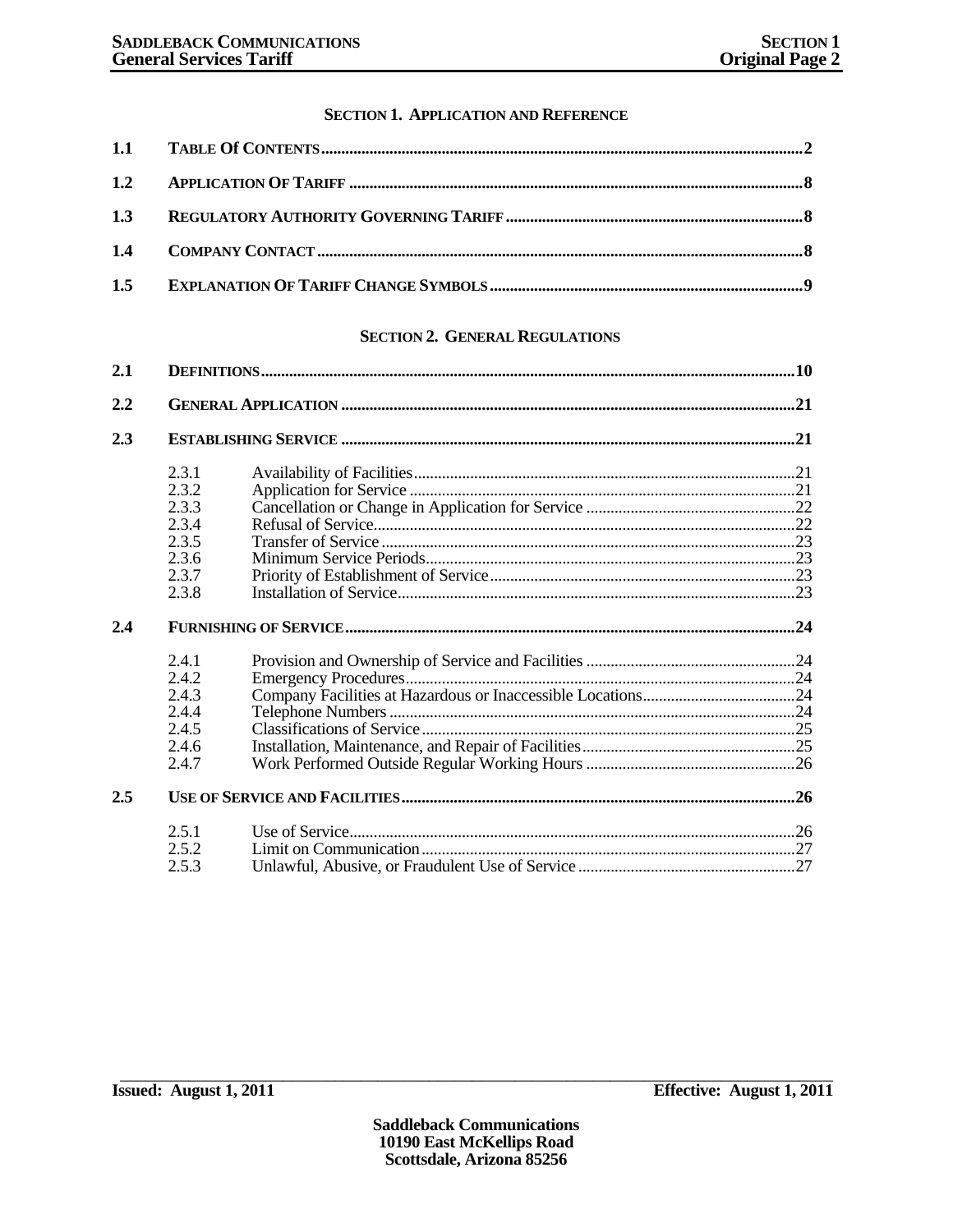#### $1.1$ **TABLE OF CONTENTS (Cont'd)**

#### **SECTION 2. GENERAL REGULATIONS (Cont'd)**

| 2.6 |       |  |
|-----|-------|--|
|     | 2.6.1 |  |
|     | 2.6.2 |  |
|     | 2.6.3 |  |
|     | 2.6.4 |  |
| 2.7 |       |  |
|     | 2.7.1 |  |
|     | 2.7.2 |  |
|     | 2.7.3 |  |
|     | 2.7.4 |  |
|     | 2.7.5 |  |
|     | 2.7.6 |  |
| 2.8 |       |  |
|     | 2.8.1 |  |
|     | 2.8.2 |  |
|     | 2.8.3 |  |
|     | 2.8.4 |  |
| 2.9 |       |  |
|     | 2.9.1 |  |
|     | 2.9.2 |  |
|     | 2.9.3 |  |

## **SECTION 3. SERVICE CHARGES**

#### $3.1$ **GENERAL40**  $3.1.1$  $3.1.2$  $3.2$  $3.2.1$  $3.2.2$  $3.2.3$ 3.2.4  $3.3$  $3.3.1$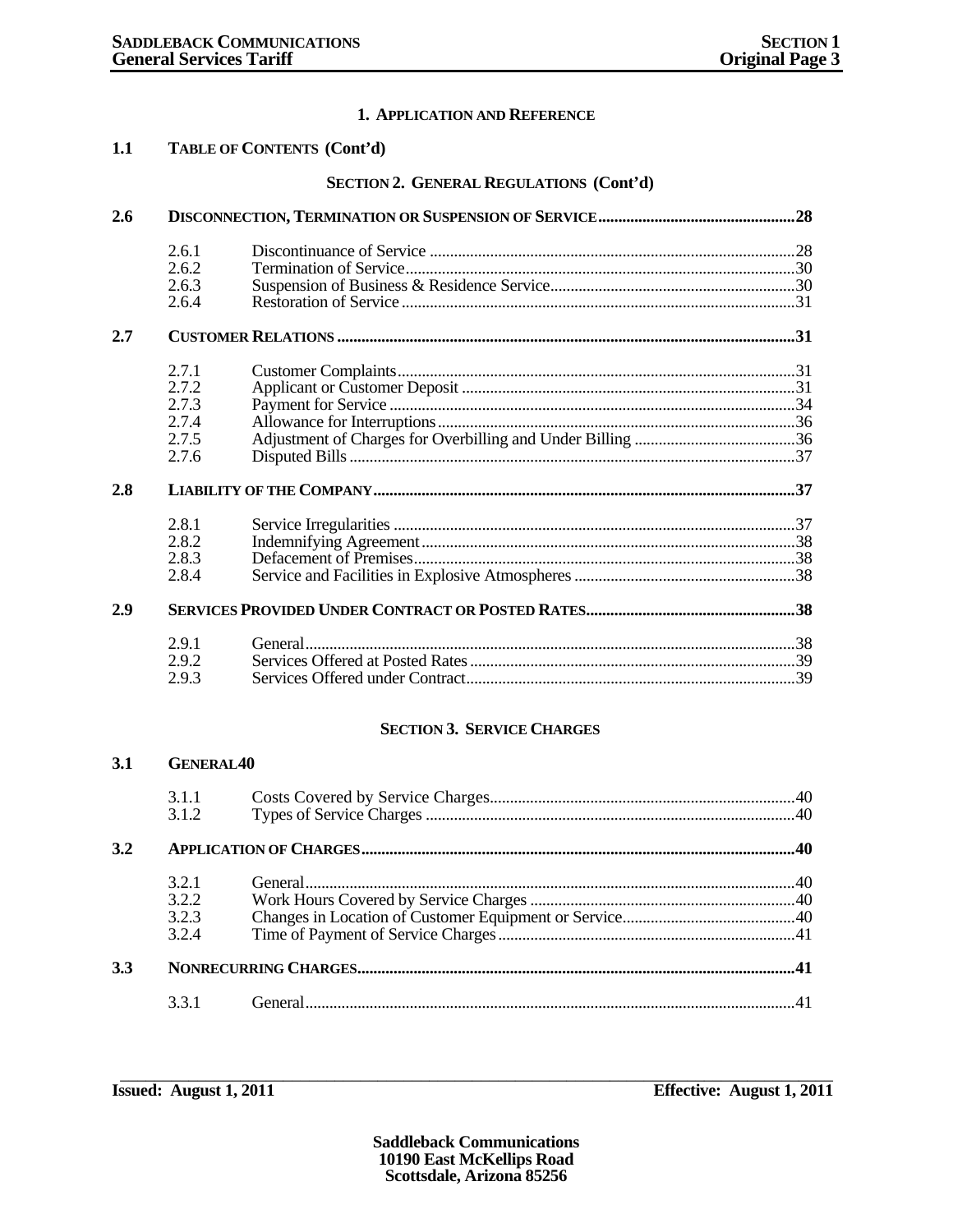# **1.1 TABLE OF CONTENTS (Cont'd)**

# **SECTION 3. SERVICE CHARGES (Cont'd)**

| 3.4 |                                  |                                                                       |  |  |
|-----|----------------------------------|-----------------------------------------------------------------------|--|--|
|     | 3.4.1<br>3.4.2<br>3.4.3          |                                                                       |  |  |
| 3.5 |                                  |                                                                       |  |  |
|     | 3.5.1<br>3.5.2<br>3.5.3<br>3.5.4 |                                                                       |  |  |
|     |                                  | <b>SECTION 4. CHARGES APPLICABLE UNDER SPECIAL CONDITIONS</b>         |  |  |
| 4.1 |                                  | SPECIAL CHARGES FOR TEMPORARY, SPECULATIVE OR UNUSUAL CONSTRUCTION 43 |  |  |
|     | 4.1.1<br>412                     |                                                                       |  |  |
| 4.2 |                                  |                                                                       |  |  |
|     | 4.2.1<br>4.2.2<br>4.2.3<br>4.2.4 |                                                                       |  |  |
| 4.3 |                                  |                                                                       |  |  |
|     | 4.3.1<br>4.3.2                   |                                                                       |  |  |
| 4.4 |                                  |                                                                       |  |  |
|     | 4.4.1                            |                                                                       |  |  |
| 4.5 |                                  |                                                                       |  |  |
|     | 4.5.1<br>4.5.2                   |                                                                       |  |  |
| 4.6 |                                  |                                                                       |  |  |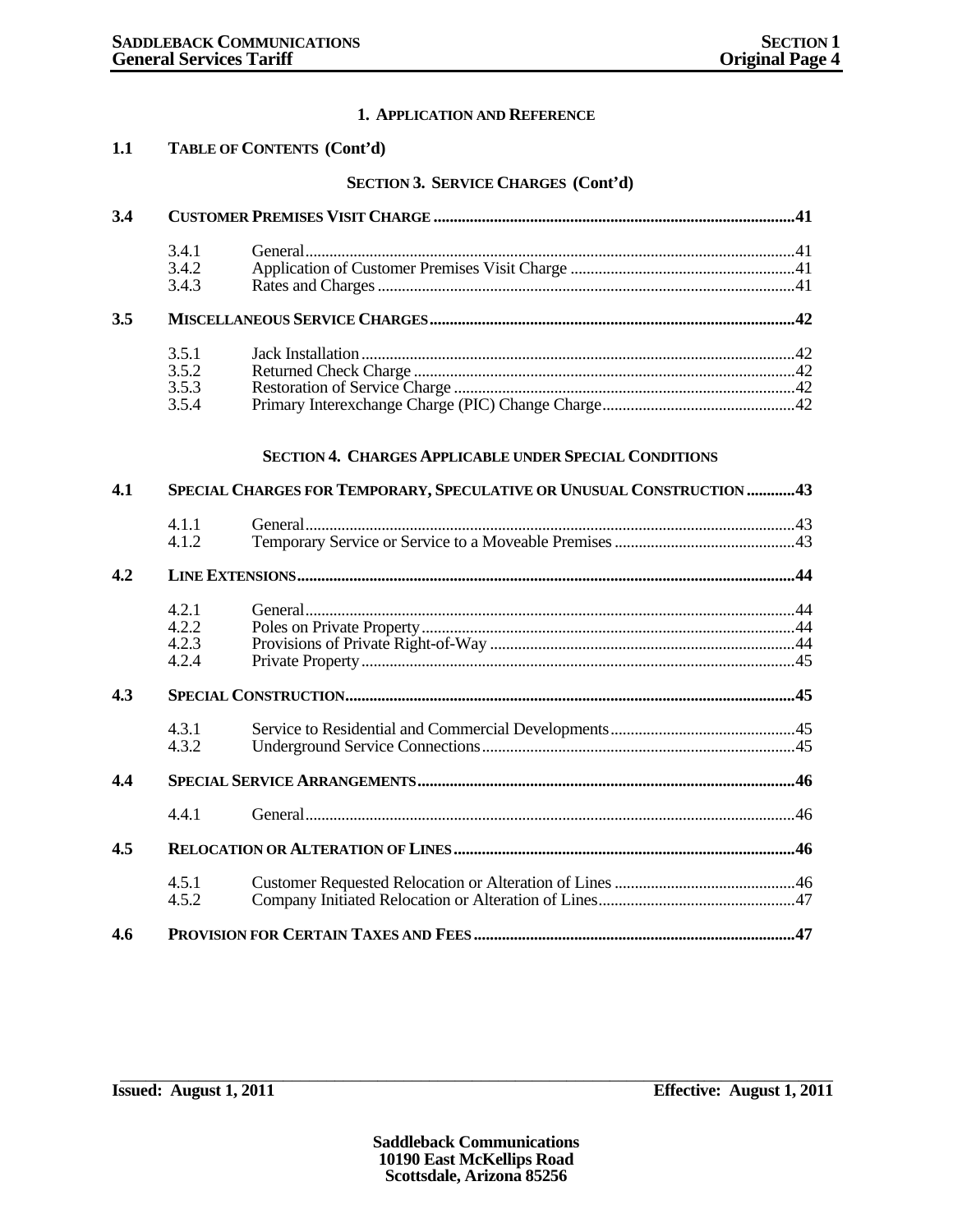#### $1.1$ TABLE OF CONTENTS (Cont'd)

## **SECTION 5. EXCHANGE SERVICES**

| 5.1 |       |  |  |
|-----|-------|--|--|
|     | 5.1.1 |  |  |
|     | 5.1.2 |  |  |
|     | 5.1.3 |  |  |
| 5.2 |       |  |  |
|     | 5.2.1 |  |  |
|     | 5.2.2 |  |  |
|     | 5.2.3 |  |  |
| 5.3 |       |  |  |
|     | 5.3.1 |  |  |
|     | 5.3.2 |  |  |
|     | 5.3.3 |  |  |
|     | 5.3.4 |  |  |
|     | 5.3.5 |  |  |

# **SECTION 6. MISCELLANEOUS SERVICES**

| 6.1 |       |  |
|-----|-------|--|
|     | 6.1.1 |  |
|     | 6.1.2 |  |
|     | 613   |  |
|     | 614   |  |
|     | 6.1.5 |  |
|     | 616   |  |
|     | 6.1.7 |  |
|     | 6.1.8 |  |
| 6.2 |       |  |
|     | 6.2.1 |  |
|     | 622   |  |
|     | 623   |  |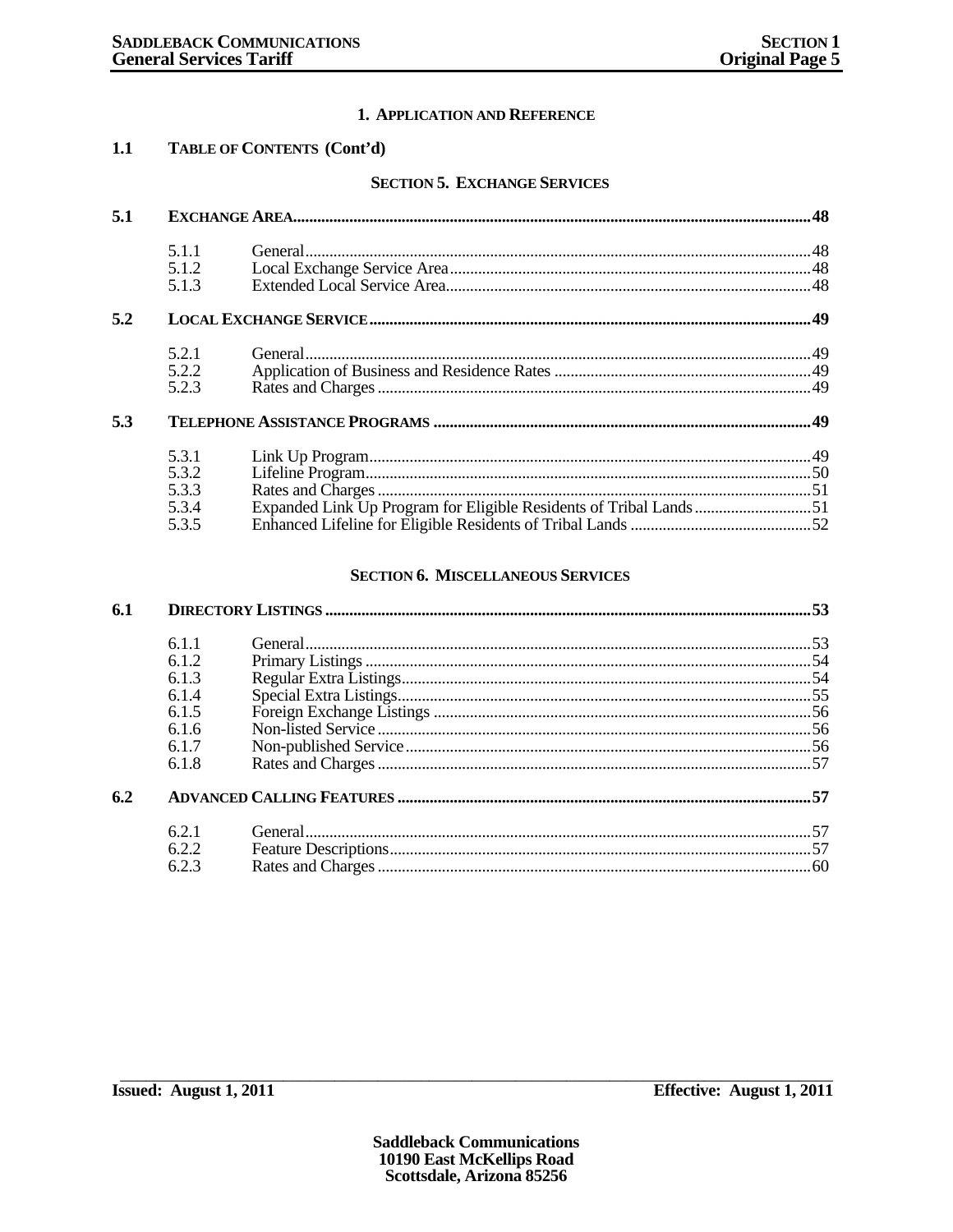#### $1.1$ TABLE OF CONTENTS (Cont'd)

## **SECTION 6. MISCELLANEOUS SERVICES (CONT'D)**

| 6.3 |                |  |  |
|-----|----------------|--|--|
|     | 6.3.1<br>6.3.2 |  |  |
|     | 6.3.3          |  |  |
| 6.4 |                |  |  |
|     | 6.4.1          |  |  |
|     | 6.4.2          |  |  |
| 6.5 |                |  |  |
|     | 6.5.1          |  |  |
|     | 6.5.2          |  |  |
| 6.6 |                |  |  |
|     | 6.6.1          |  |  |
|     | 6.6.2          |  |  |
|     | 6.6.3          |  |  |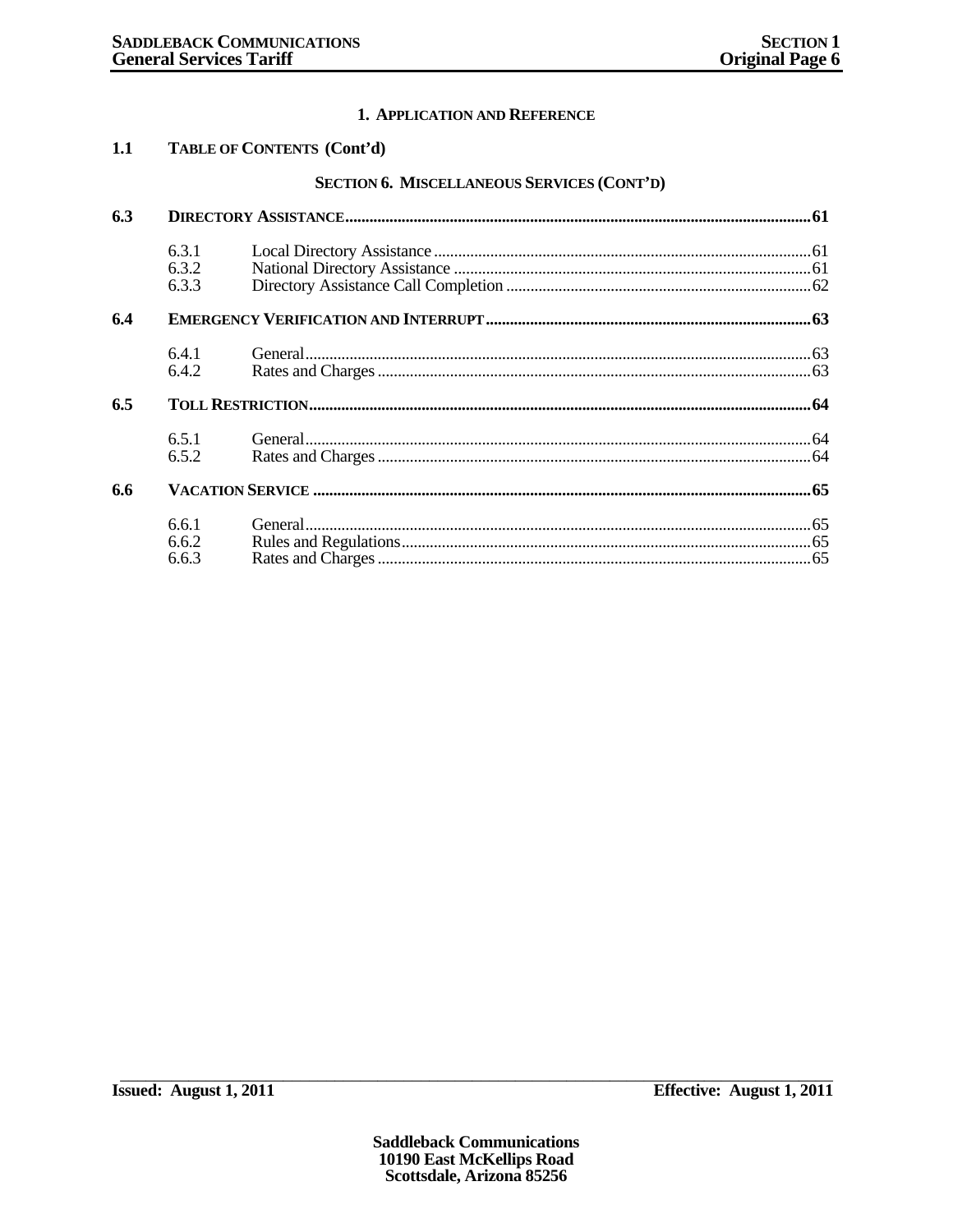#### $1.1$ TABLE OF CONTENTS (Cont'd)

## **SECTION 7. INTEGRATED SERVICES DIGITAL NETWORK**

| 7.1 |       |  |
|-----|-------|--|
|     | 7.1.1 |  |
|     | 7.1.2 |  |
|     | 7.1.3 |  |
|     | 7.1.4 |  |
| 7.2 |       |  |
|     | 7.2.1 |  |
|     | 722   |  |
|     | 723   |  |
|     | 7.2.4 |  |
| 7.3 |       |  |
|     | 7.3.1 |  |
|     | 7.3.2 |  |

#### **SECTION 8. PRIVATE LINE**

| 8.1 |     |  |  |  |
|-----|-----|--|--|--|
|     | 811 |  |  |  |
|     | 812 |  |  |  |

#### **SECTION 9. BUNDLED SERVICES**

| 9.1 |  |  |  |
|-----|--|--|--|
|     |  |  |  |

# **RATES AND CHARGES - PRICE LIST**

|--|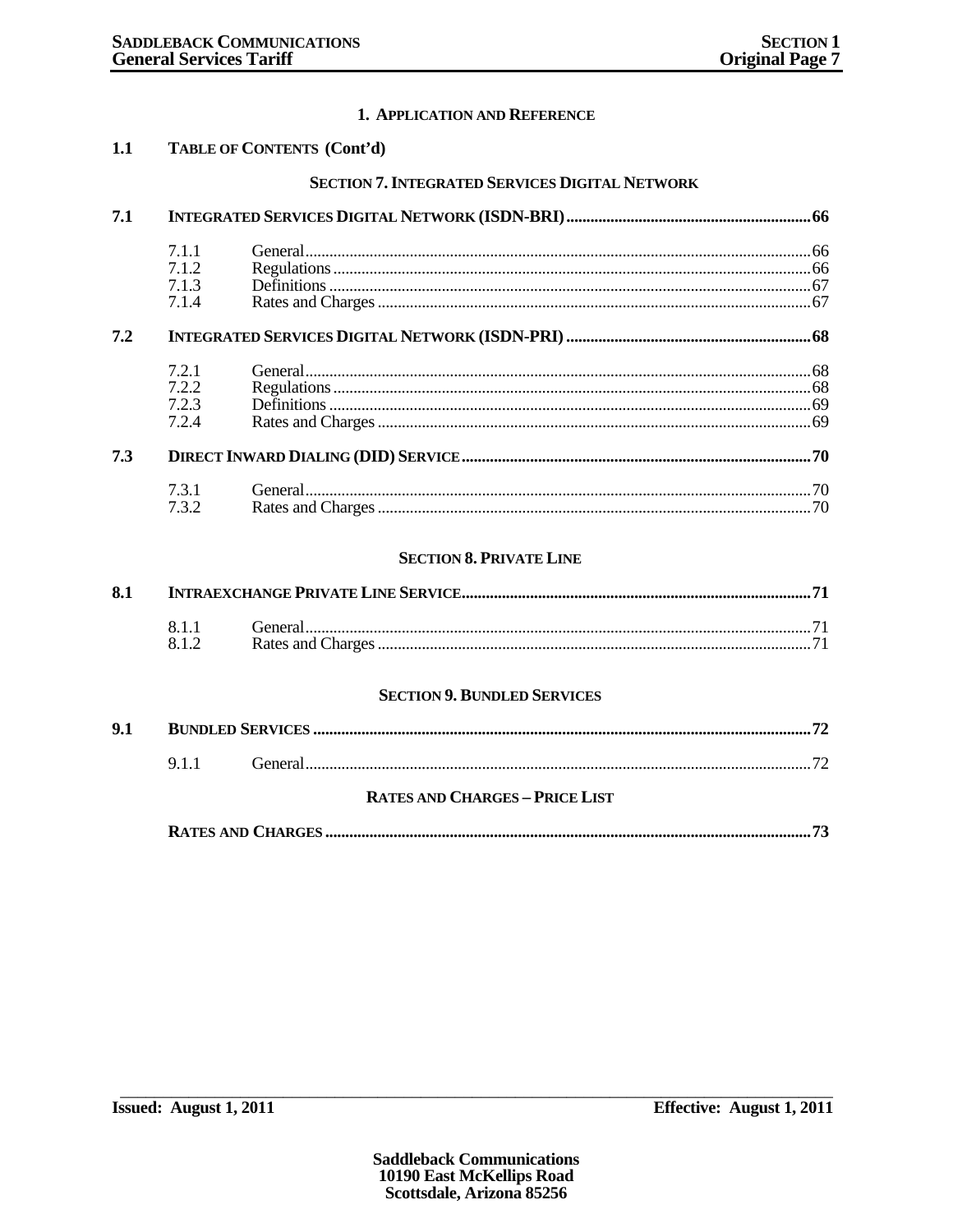# **1.2 APPLICATION OF TARIFF**

This Tariff sets forth the service offerings, rates, terms and conditions applicable to the furnishing of intrastate exchange and network services and equipment by Saddleback Communications, hereinafter referred to as the Company within its service area. The Company's service area lies within the geographic boundaries of the Salt River Pima-Maricopa Indian Community Reservation. The Company provides service within its service area subject to the jurisdiction of The Salt River Pima-Maricopa Indian Community. The Company is not subject to the jurisdiction of any state regulatory commission.

# **1.3 REGULATORY AUTHORITY GOVERNING TARIFF**

Saddleback Communications is a division of the Salt River Pima-Maricopa Indian Community and has been licensed by the Salt River Pima-Maricopa Indian Community to provide local exchange service on the Salt River Pima-Maricopa Reservation. Under the authority of the Salt River Pima-Maricopa Indian Community, the Company has approved and issued this Tariff, including any revisions to the original Tariff.

# **1.4 COMPANY CONTACT**

Matters related to this Tariff and services provided under the rates, terms and conditions of this Tariff may be directed as follows:

> Director of Sales and Service Saddleback Communications 10190 East McKellips Road Scottsdale, Arizona 85256

Company representatives may be contacted at 480-362-7150.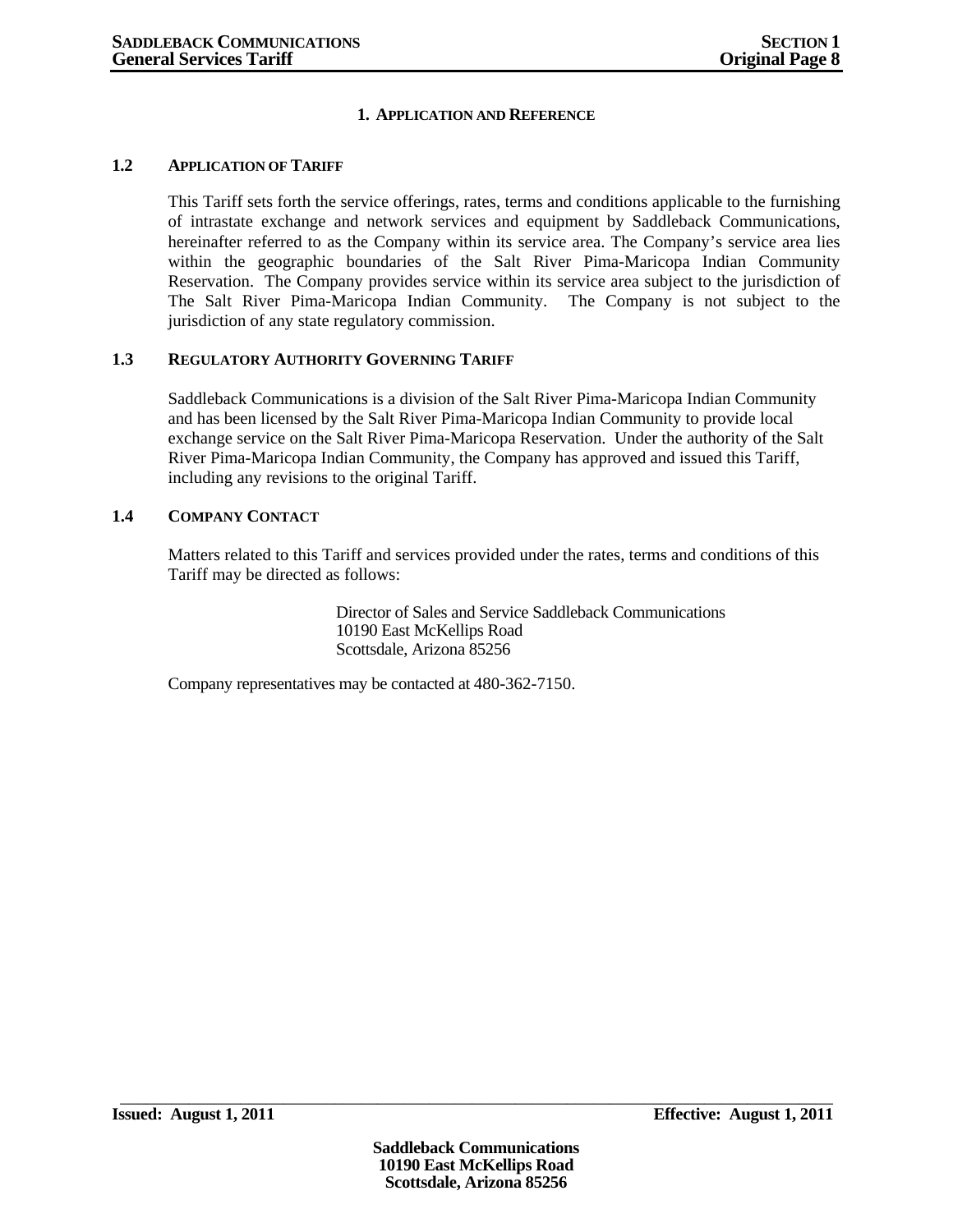## **1.5 EXPLANATION OF TARIFF CHANGE SYMBOLS**

#### **General**

 The following symbols will be utilized for all changes of material within the General Exchange Tariff:

- **C** Change in Regulation
- **D** Discontinued Rate, Regulation or Text
- **E -** Correction of an error made prior to current revision of Tariff
- **I -** Increase in Rate
- **L** Material relocated from or to another part of the Tariff, with no change in Text, Regulation, Rate or Condition
- **N** New Rate, Regulation or Text
- **O** Obsoleted Rate, Regulation or Text
- **R** Reduction in Rate
- **T** Text Change, but no change in Rate or Regulation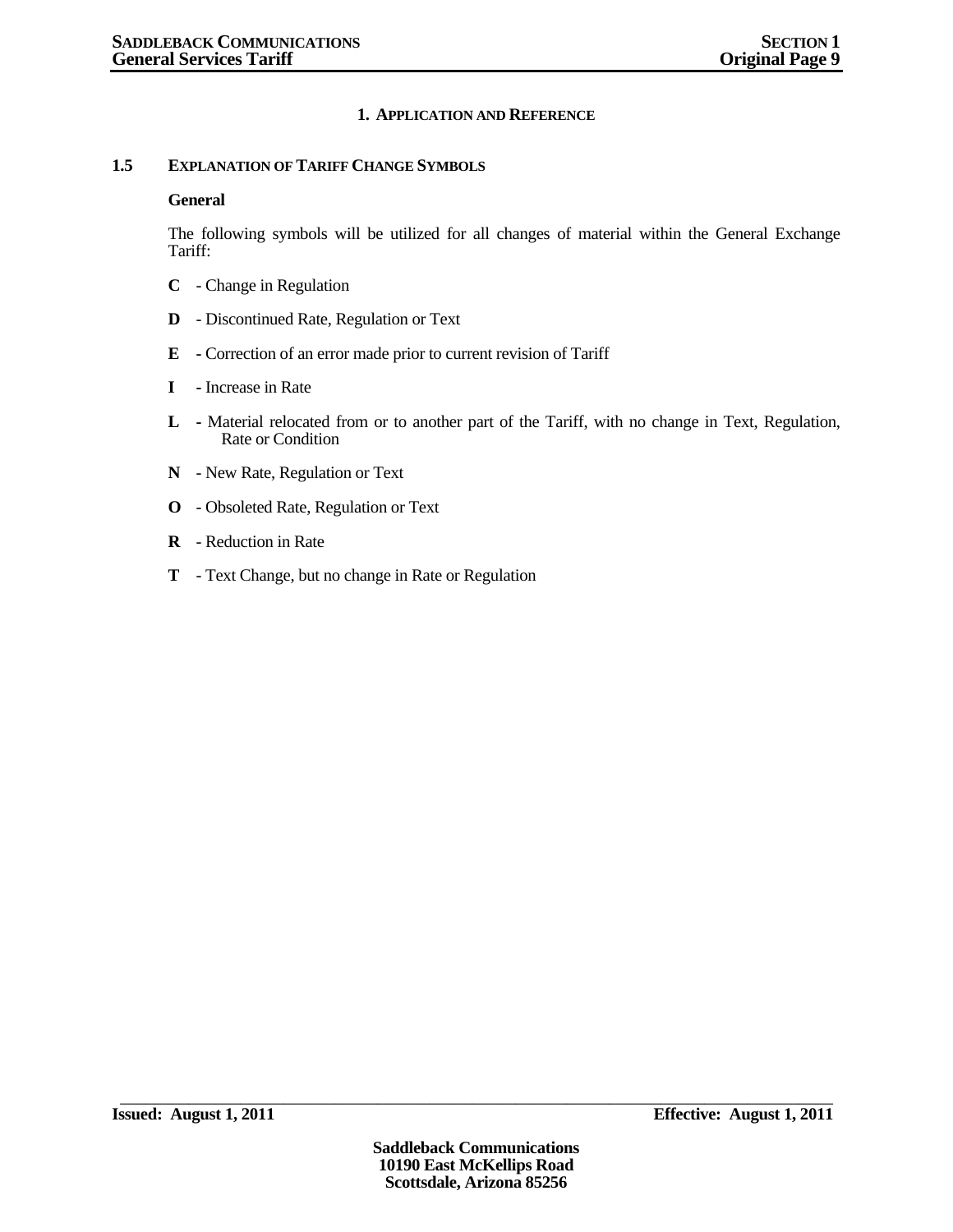#### **2.1 DEFINITION OF TERMS**

#### **Access Line**

A central office circuit or channel which provides access to the telephone network for local and long distance telephone services.

#### **Accessories**

Devices which are mechanically attached to, or used with, the facilities furnished by the Company and which are independent of, and not electrically, acoustically or inductively connected to the communications path of the telecommunications systems.

## **Additional Listing**

Any listing of a name or other authorized information in connection with a customer's telephone number in addition to that to which he is entitled in connection with his regular service.

## **Advanced Calling Features**

Advanced Calling Features provide for calling features such as Call Waiting, and enhanced services, such as Caller ID. Advanced Calling Features are furnished in connection with individual line service (private line).

#### **Applicant**

Any person, firm partnership, corporation, cooperative organization, governmental agency, etc., or any combination thereof requesting service or action from the Company.

#### **Authorized User**

A person, firm or corporation (other than the customer) who has been authorized by the Company to communicate over a private line or channel according to the terms of the Tariff and (1) on whose Premises a station of the private line service is located or (2) who receives from or sends to the customer over such private line or channel communications relating solely to the business of the customer.

## **Auxiliary Line**

An additional individual line main station used for one-way (inward to the subscriber) service.

#### **Basic Termination Charge**

See "Termination Charge."

## **Bill to Third Party**

The term "Bill to Third Party" denotes a billing arrangement by which a call can be charged to an authorized station as determined by the Telephone Company other than the station originating the call or the station where the call is terminated.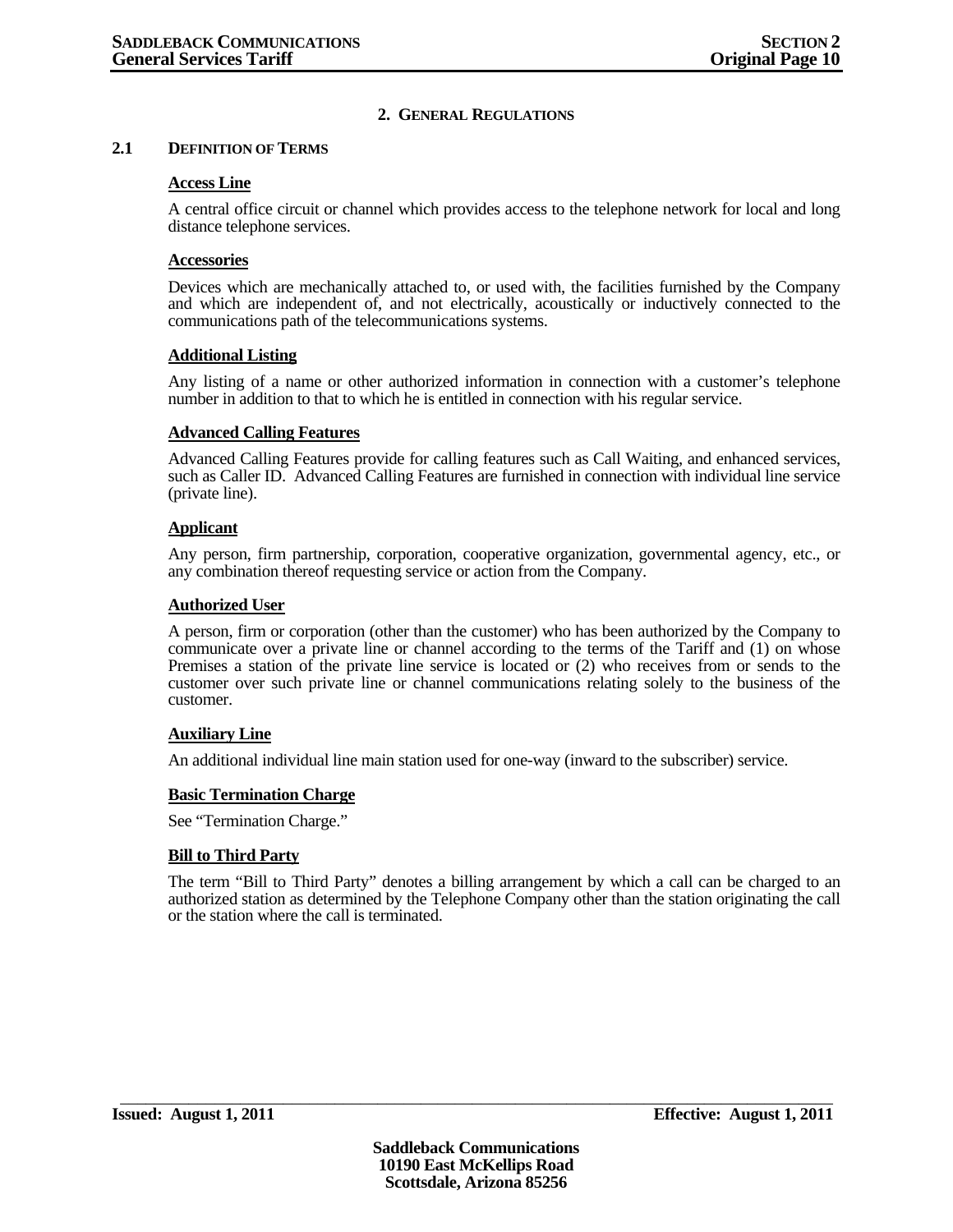#### **2.1 DEFINITION OF TERMS**

#### **Building**

A structure under one roof, or two or more structures under separate roofs but connected by passageways, in which the Company's wires or cables can be safely run provided the plant facility requirements are not appreciably greater than would normally be required if all structures were under one roof. In those cases where there are several structures under separate roofs but connected by passageways and the plant facility requirements for furnishing telephone service are appreciably greater than would normally be required if all the structures were under one roof, the term "Same Building" applies individually to each of the separate structures. Pipes and conduits are not considered enclosed passageways.

#### **Business Service**

Telecommunications service furnished to customers where the primary or obvious use is of a business, professional, institutional or otherwise occupational nature.

## **Call**

An attempted communication, whether completed or not.

## **Calling Area**

See "Local Service Area."

## **Cancellation Charge**

A charge applicable under certain conditions when the application for service and/or facilities is canceled in whole or in part prior to the completion of the work involved or before the contract period is completed.

## **Central Office**

A switching unit in a telecommunications system which provides service to the general public, having the necessary equipment and operating arrangements for the terminating and interconnecting of exchange lines and trunks or trunks only. There may be more than one central office in a building or exchange.

## **Central Office Line**

A circuit directly connecting an individual, private branch exchange switchboard or key system with a central office.

## **Centrex**

A service offered by some local telephone companies that provides all the telephone system features and functions from the local telephone company's Central Office rather than from equipment installed at customer's location.

## **Channel**

A path, or combination of paths, for communication between two or more stations or Company offices and furnished in such a manner as the Company may elect, whether by wire, radio or a combination thereof and whether or not by means of a single physical facility or route.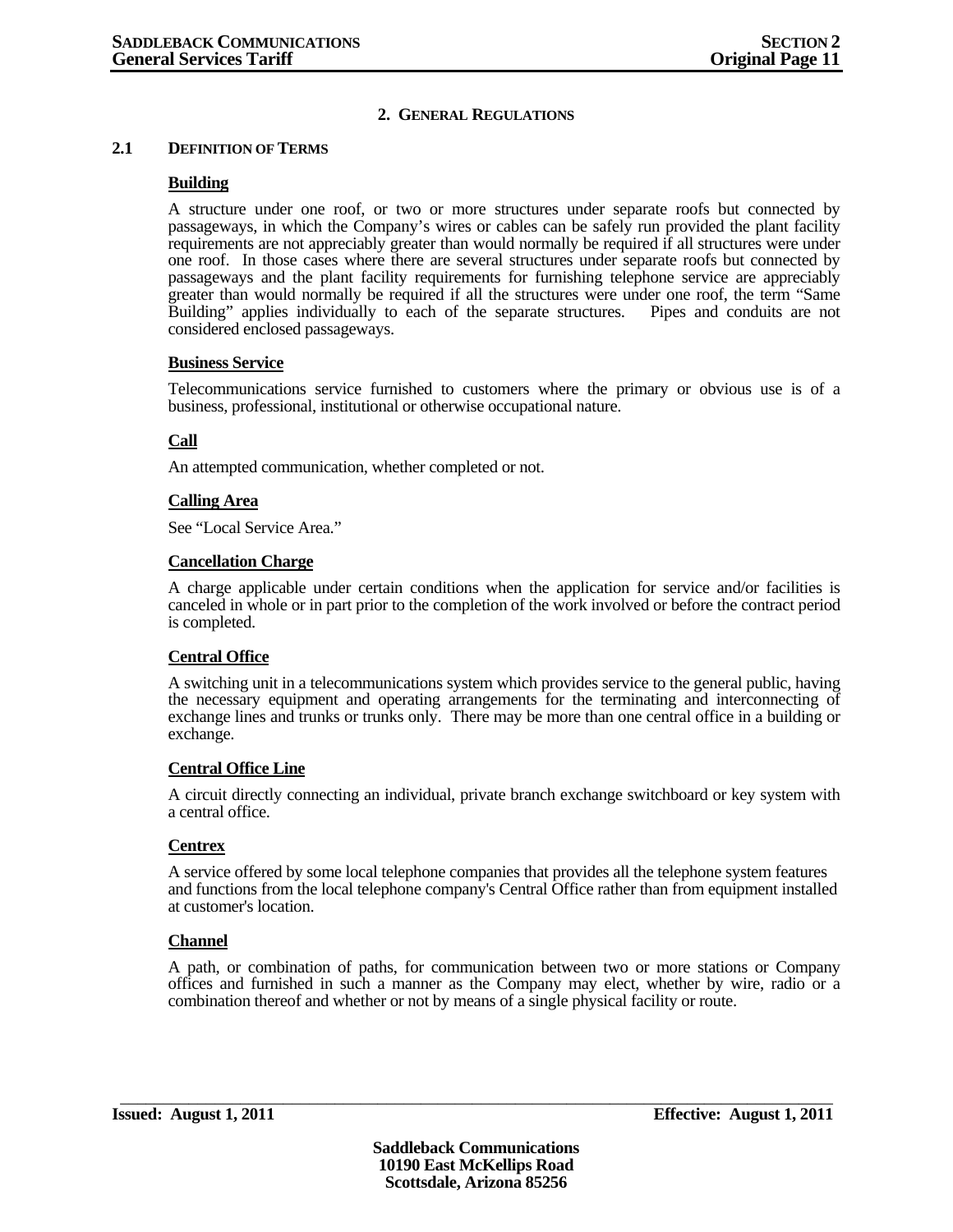# **2.1 DEFINITION OF TERMS (Cont'd)**

# **CIC**

Carrier Identification Code, 4-digit code used to identify long distance carriers.

# **Circuit**

A channel used for the transmission of energy in the furnishing of telephone and other communication services.

# **Circuit Measurement**

See Mileage (Charges).

## **Class of Service**

A description of telecommunications service furnished a customer which denotes such characteristics such as nature of use (business or residence) or type of rate (flat or message rate). Classes of service are usually subdivided in grades, such as individual or multi-party line.

# **Company**

Wherever used in this Tariff, "Company" refers to Saddleback Communications unless the context clearly indicates otherwise.

# **Conduit**

A tubular runway for cable facilities.

## **Connecting Company**

A corporation, association, firm or individual owning and operating a toll line or one or more central offices and with whom traffic is interchanged.

# **Construction Charge**

A separate initial charge made for construction of pole lines, circuits, facilities, etc., in excess of that contemplated under the rates quoted in the Tariff.

## **Continuous Property**

The plot of ground, together with any building thereon, occupied by the customer, which is not divided by public highways or separated by property occupied by others. Where a customer occupies property on both sides of a street, alley, highway, body of water, railroad Right-of-Way, etc., and the properties would otherwise be continuous, such properties are treated as continuous property, provided local wire or cable facilities are used and the customer furnishes all local distribution pole line facilities or underground conduit required in connection therewith.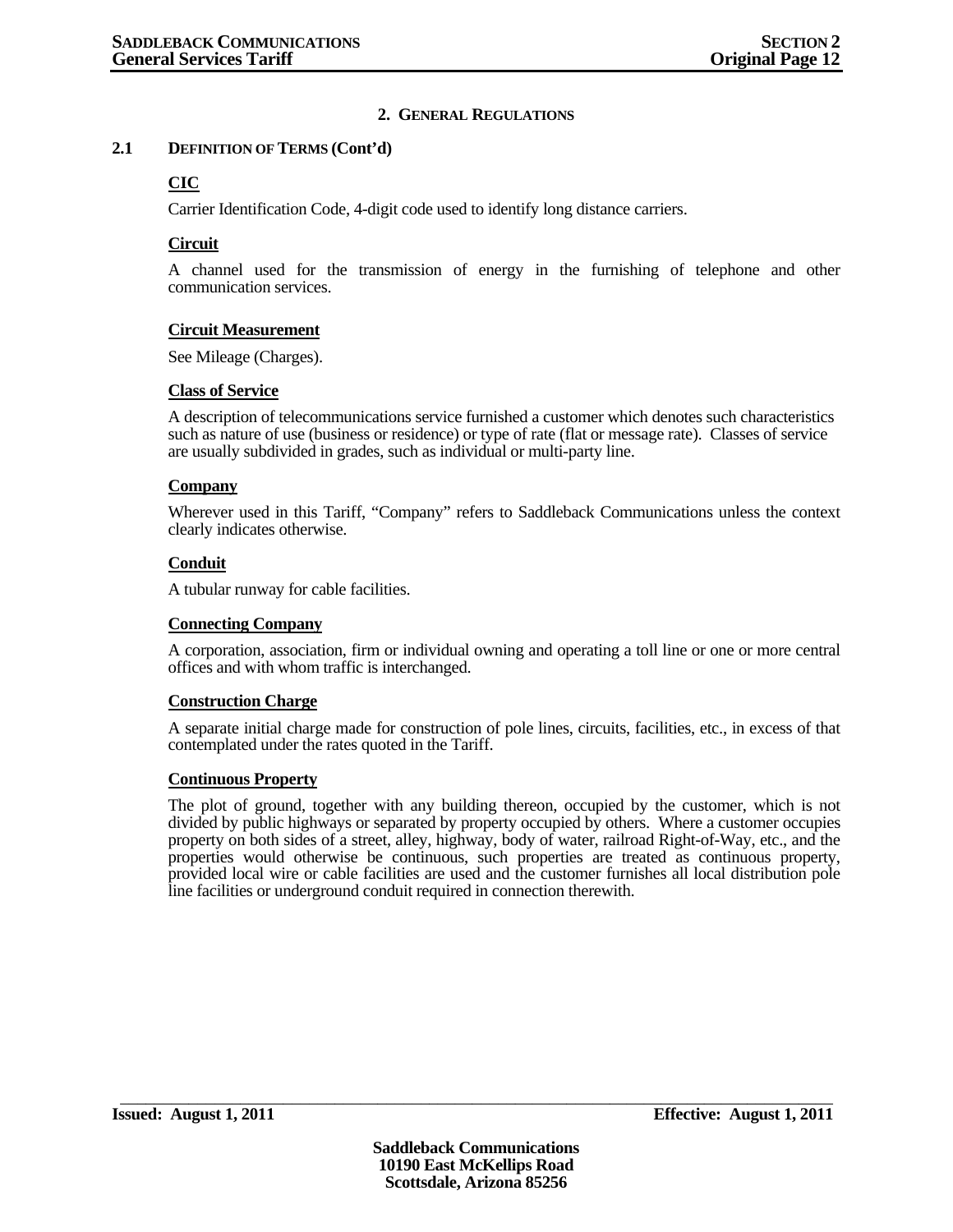## **2.1 DEFINITION OF TERMS (Cont'd)**

## **Contract**

The service agreement between a customer and the Company under which service and facilities for communication between specified locations for designated periods and for the use of the customer and its specifically named authorized users are furnished in accordance with the provisions of this Tariff.

# **Contract Period**

The length of time for which a customer is responsible for the charges associated with the services, facilities, and equipment under contract.

# **Customer**

Any person, firm, partnership, corporation, municipality, Company organization or governmental agency furnished communication service by the Company under the provisions and regulations of this Tariff. The customer is responsible for compliance with the rules and regulations of the Company, and is responsible for ensuring payment of the charges.

# **Demarcation Point**

The point of interconnection between the Company's communications facilities and the terminal equipment, protective apparatus or inside wiring at a customer's premises. The demarcation point is located on the customer's side of the Company's protector or equivalent.

## **Directory**

A book which is published and typically lists each telephone customer alphabetically, with his/her service location and telephone number.

## **Directory Assistance Charge**

A charge made for placing requests for telephone numbers from the Directory Assistance Operators.

## **Directory Assistance Service**

Directory assistance service is furnished to supplement the information available in a directory, and to furnish telephone numbers to users who are not able to find the listing in their directory.

# **Directory Listings**

The publication of the Company's directory and/or directory assistance records of information relative to a customer's telephone number, by which telephone users are able to ascertain the telephone number of a desired party.

## **Drop Wire**

Wires used to connect the aerial, buried or underground distribution facilities to the point where connection is made with a customer's premises.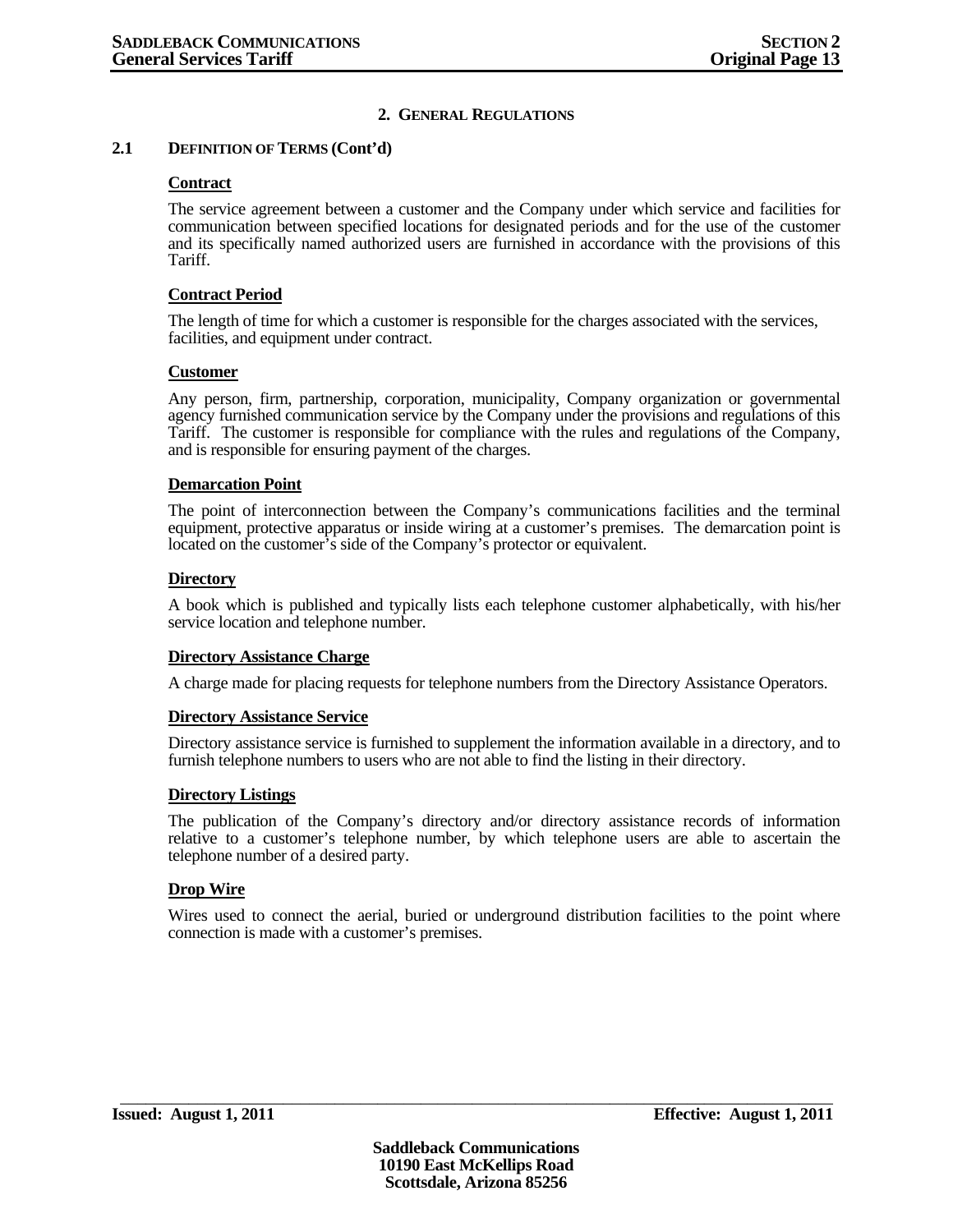# **2.1 DEFINITION OF TERMS (Cont'd)**

## **Exchange**

The area established by the Company for the administration of telecommunications service for which a separate local rate schedule is provided. The area usually embraces a city, town, or village and its environs, and consists of one or more central offices, together with associated plant facilities used in furnishing telecommunications services in that area.

## **Exchange Access Line**

The serving central office line equipment and all Company plant facilities up to and including the Company-provided Standard Network interface. These facilities are Company-provided and maintained and provide access to and from the telecommunications network for message toll service and for local calling appropriate to the tariffed use offering selected by the customer.

# **Exchange Area**

The area within which the Company furnishes complete telephone service from one specific exchange at the exchange rates applicable within that area.

# **Exchange Service**

Exchange service is a general term describing, as a whole, the facilities for local intercommunications, together with the capability to send and receive a specified or an unlimited number of local messages at charges in accordance with the provisions of the local exchange Tariff.

## **Exchange Service Area**

The territory, including the base rate, suburban and rural areas served by an exchange, within which local telephone service is furnished at the exchange rates applicable within that area.

## **Extended Area Service**

A type of telephone service furnished under tariff provisions whereby customers of a given exchange may complete calls to and, where provided by the Tariff, receive messages from one or more exchanges without the application of long distance message telecommunications charges.

## **Facilities**

All the plant and equipment of the Company and all instrumentalities owned, licensed, used, controlled, furnished, or supplied for or by the Company, including any construction work in progress.

## **Flat Rate Service**

A classification of exchange service furnished a customer for which a stipulated charge is made regardless of the amount of use.

## **General Exchange Services**

Services furnished by the Company connected to or associated with primary local exchange service.

# **Grade of Service**

The term used in describing exchange service with respect to the number of main stations which may be connected to a central office line (One-Party, Two-Party, Four-Party, Multi-Party).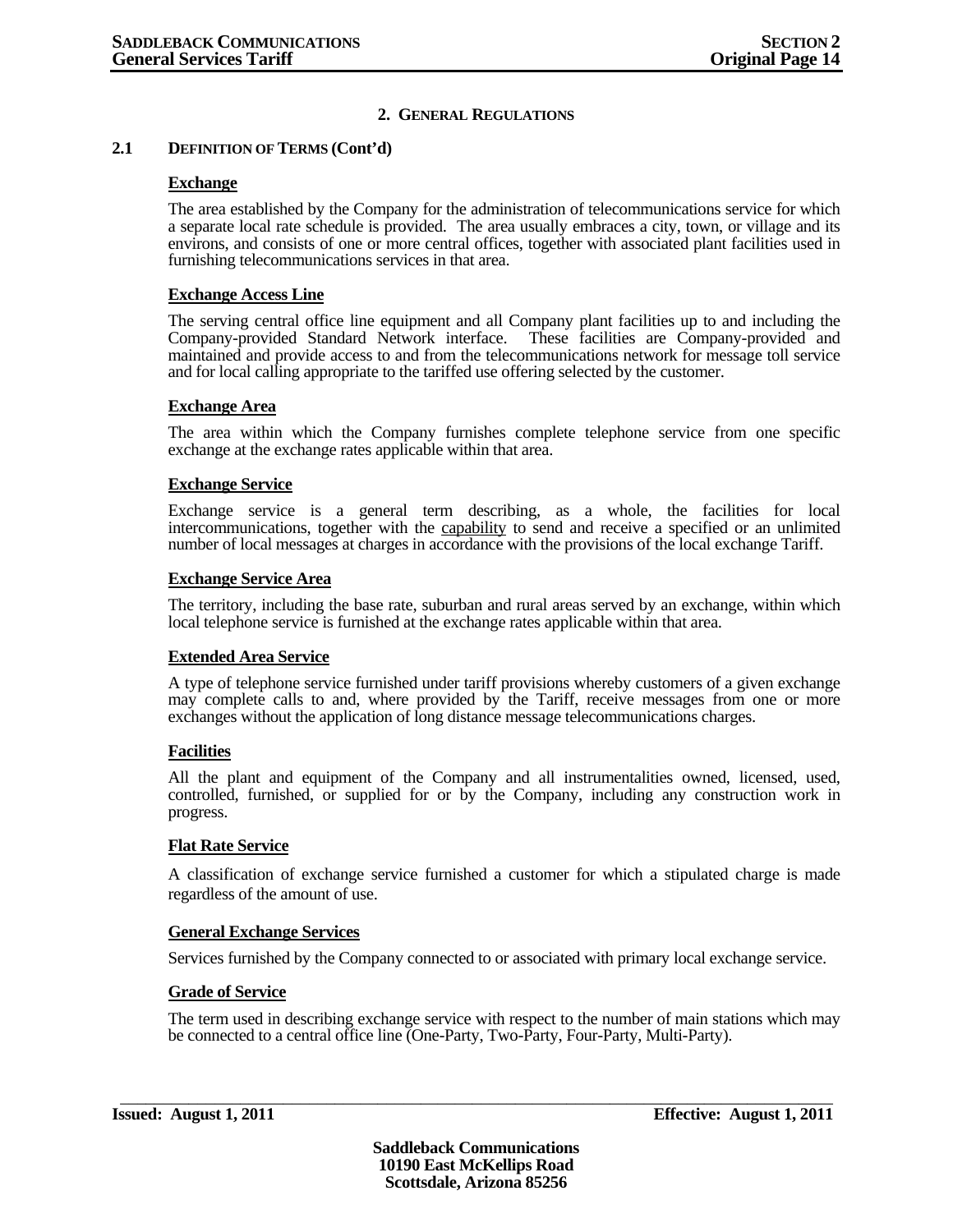## **2.1 DEFINITION OF TERMS (Cont'd)**

## **Individual Line Service**

A classification of exchange service furnished under Tariff provisions which provides that only one exchange access line shall be served by the circuit connected.

## **Installation Charge**

A nonrecurring charge associated with optional service features and may sometimes be called an "initial" charge, and may apply in addition to service connection charges.

## **Intercepting Service**

A service arrangement whereby a person calling a disconnected or discontinued telephone number is informed that the called telephone number has been discontinued, or disconnected, or changed to another number, or that calls are received by another telephone.

# **Interface**

- **(a)** The junction or point of interconnection between two systems or equipment having different characteristics which may differ with respect to voltage, frequency, speed of operation, type of signal and/or type of information coding including the connection of other than Companyprovided facilities to exchange facilities provided by the Company.
- **(b)** The point of interconnection between Company equipment and communications facilities on the premises of the customer. Also referred to as the demarcation point.

## **Interface Equipment**

Equipment provided by the Company at the interface location to accomplish the direct connection of facilities provided by the Company with facilities provided by other than the Company.

# **InterLATA**

Long distance message telecommunications service where point locations are in a different local access and transport area (LATA).

# **IntraLATA**

Long distance message telecommunications service where service point locations are within the same local access and transport area (LATA).

## **Jack**

A fixed socket designed to permit the establishment of a connection between the local exchange facilities and terminal equipment equipped with cords ending in plugs.

## **Joint User Service**

A classification of exchange service furnished to a joint user, in connection with customers' exchange service. A joint user is a person, firm, or corporation sharing the customer's exchange service in accordance with tariff provisions, but who would not otherwise be entitled to the use of the service.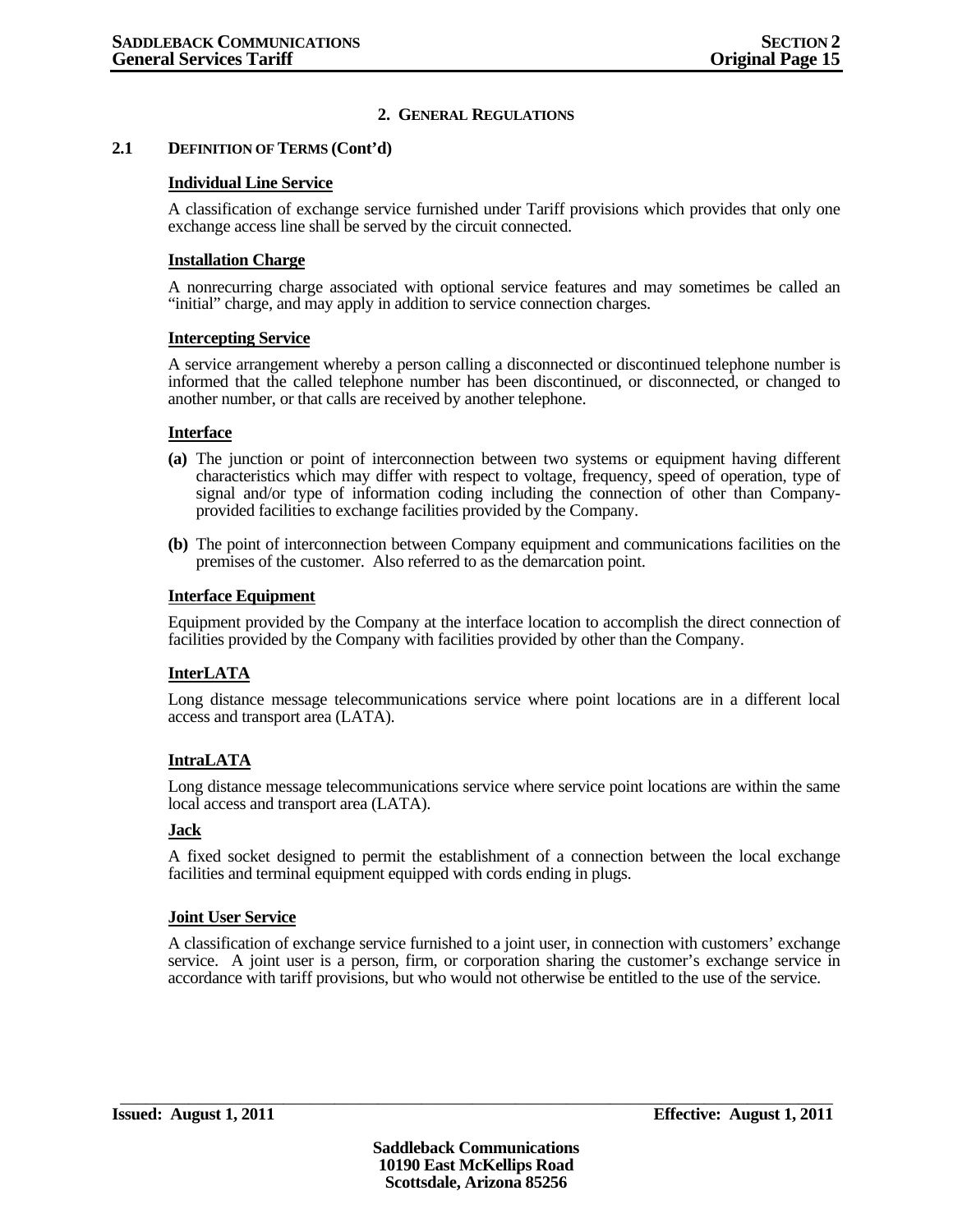#### **2.1 DEFINITION OF TERMS (Cont'd)**

#### **Local Access and Transport Area (LATA)**

Denotes a geographic area established for the administration of telecommunications service. It encompasses designated local operating Company exchanges which are grouped to serve common social, economic, and miscellaneous purposes.

## **Local Calling Area**

See "Local Service Area."

## **Local Channel**

Applies to that portion of a channel which connects a station to the interexchange channel or to a channel connecting two or more exchange access lines within an exchange area.

#### **Local Exchange Service**

Telecommunications service provided within an exchange for the purpose of establishing connections between customer premises within the exchange, including connections between a customer premises and a long distance service provider serving the exchange. Local exchange service may also be referred to as local exchange telephone service.

#### **Local Message**

A communication between two or more exchange access lines within the local service area of the calling telephone.

#### **Local Service Area**

The area within which telephone service is furnished customers under a specific schedule of exchange rates (flat or measured) and without toll charges. A local service area may include one or more exchange areas under an extended area service arrangement.

#### **Long Distance Message Telecommunications Service**

Facilities furnished by means of wire, radio or a combination thereof for telecommunications between service points in different local service areas in accordance with the regulations and system of charges specified by the Company.

#### **Message**

A communication between two or more exchange access lines. Messages may be classified as local or toll.

## **Mileage (Charges)**

The measurement (airline, route, etc.,) upon which a charge for the use of part or all of a circuit furnished by the Company is based.

## **Minimum Contract Period**

The minimum length of time for which a customer is obligated to pay for service, facilities and equipment, whether or not retained by the customer for such minimum length of time.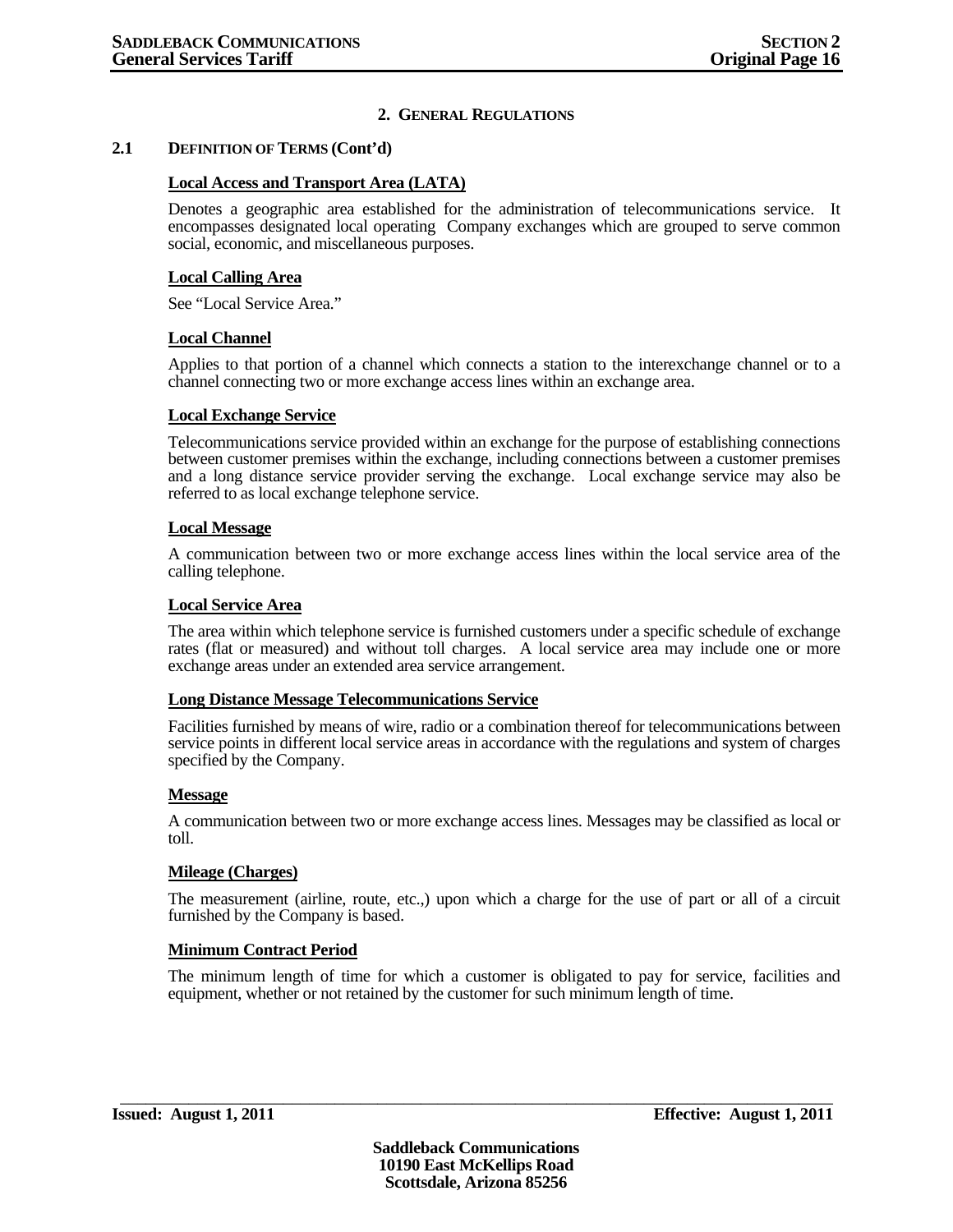#### **2.1 DEFINITION OF TERMS (Cont'd)**

#### **Network Interface**

See "Interface."

## **Non-Listed Telephone Number**

A telephone number associated with an exchange station which, at the request of the subscriber, has the listing omitted from the telephone directory but is on records available to the general public upon request.

## **Non-Published Telephone Number**

A telephone number associated with an exchange access line which, at the request of the customer, is not listed in the telephone directory and is not made available to the general public by the Company.

# **Payphone Service Providers (PSPS)**

A customer-owned coin/coinless operated telephone. Previously known as a COCOT.

# **PBX Trunk**

See Private Branch Exchange.

## **Person**

Includes individuals, partnerships, corporations, governmental bodies, associations and any other such entity.

## **Plant**

Property which is necessary to provide service to the public as set forth in the various fixed capital accounts of the Uniform System of Accounts for telephone companies.

## **Premises**

The same premises (except in connection with inside moves) consists of:

- (a) The building or buildings, together with the surrounding land occupied as, or used in the conduct of one establishment, business, residence, or a combination thereof, and not intersected by a public road or by property occupied by others.
- (b) The portion of the building occupied by the customer, either in the conduct of his business or residence, or a combination thereof, and not intersected by a public thoroughfare or by space occupied by others.
- (c) The continuous property operated as a single farm whether or not intersected by a public road.
- (d) In connection with inside moves, the term "same premises" is to be interpreted to mean the building or portion of a building occupied as a unit by the customer in the conduct of his business or as a residence, or a combination thereof, and not intersected by a public road, corridor, or space occupied by others.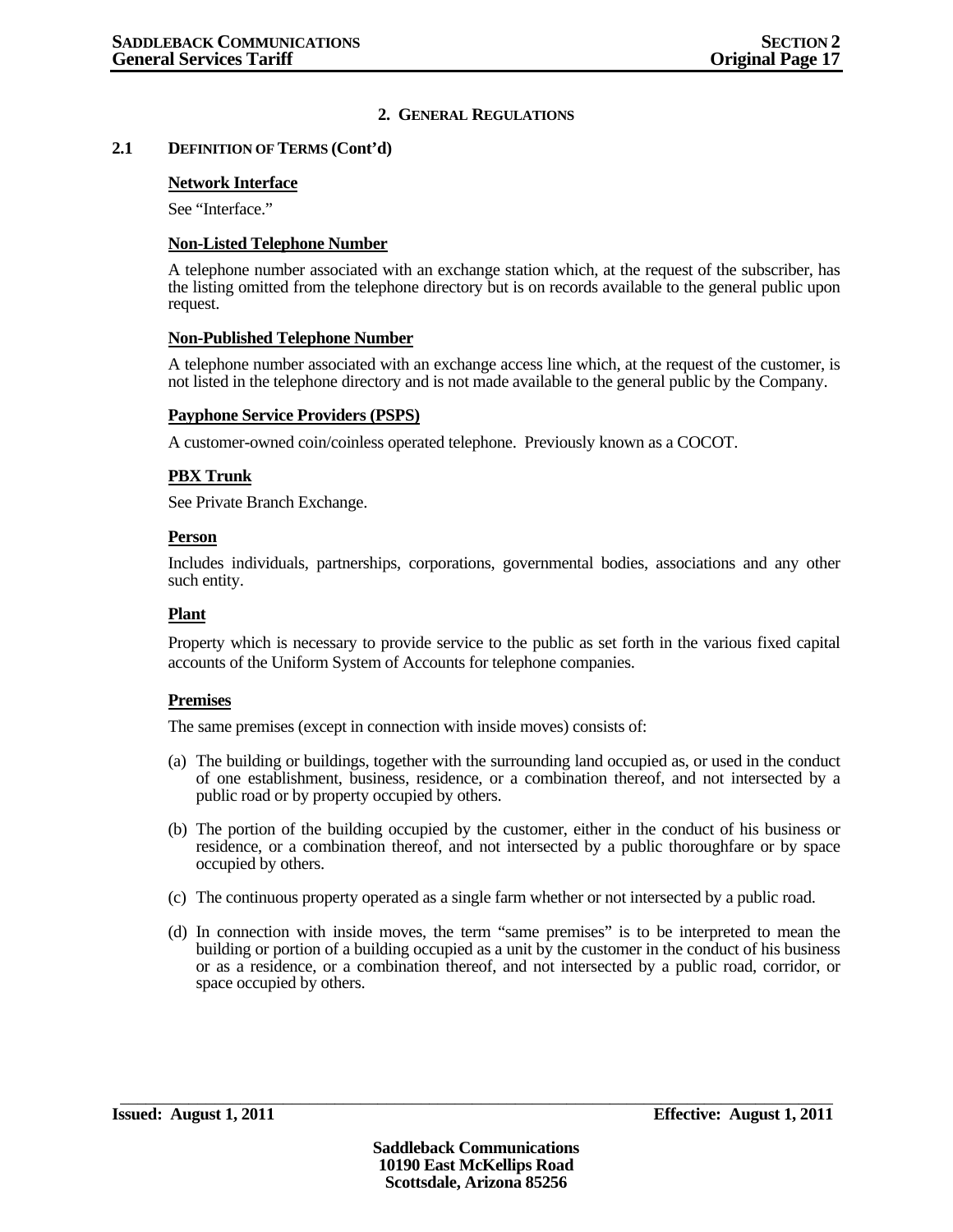## **2.1 DEFINITION OF TERMS (Cont'd)**

## **Private Branch Exchange (PBX)**

An arrangement of equipment situated on a customer's premises consisting of a switching apparatus with an attendant's telephone, telephones connected with the switchboard, and trunks connecting it with a central office. The Private Branch Exchange provides for intercommunications between these telephones, for communication with the general exchange network, and for long distance message telecommunications service.

## **Private Branch Exchange Line**

A channel connecting the Private Branch Exchange (PBX) station or other terminal equipment with the PBX switching equipment.

# **Private Branch Exchange Trunks**

Trunks connecting a private branch exchange system with a central office for communication with the general exchange network and for long distance message telecommunications service.

## **Residence Exchange Access Line**

An exchange access line used to provide exchange telephone service to a residence customer.

## **Residential Service**

Telecommunications service furnished to customers when the actual or obvious use is for domestic purposes.

## **Rotary Service**

An arrangement whereby two or more lines furnished to a customer are assigned numbers in sequence and equipped so that calls to the first number are automatically completed to the first nonbusy line in the sequence. Lines beyond the first line are referred to as "auxiliary lines."

## **Same Building**

See "Building."

## **Service**

The classification of Telephone Company Service is applied to Company-owned or leased facilities which provide customer access to various regulated classes and grades of service related to the switched network. Entry to the switched network is obtained through access lines.

## **Service Charge**

A nonrecurring nonrefundable charge for work required to establish initial service or to make subsequent additions to, moves, or changes in that service.

## **Service Connection Charge**

A non-recurring charge applying to the establishment of basic telephone service for a subscriber and certain subsequent additions to that service.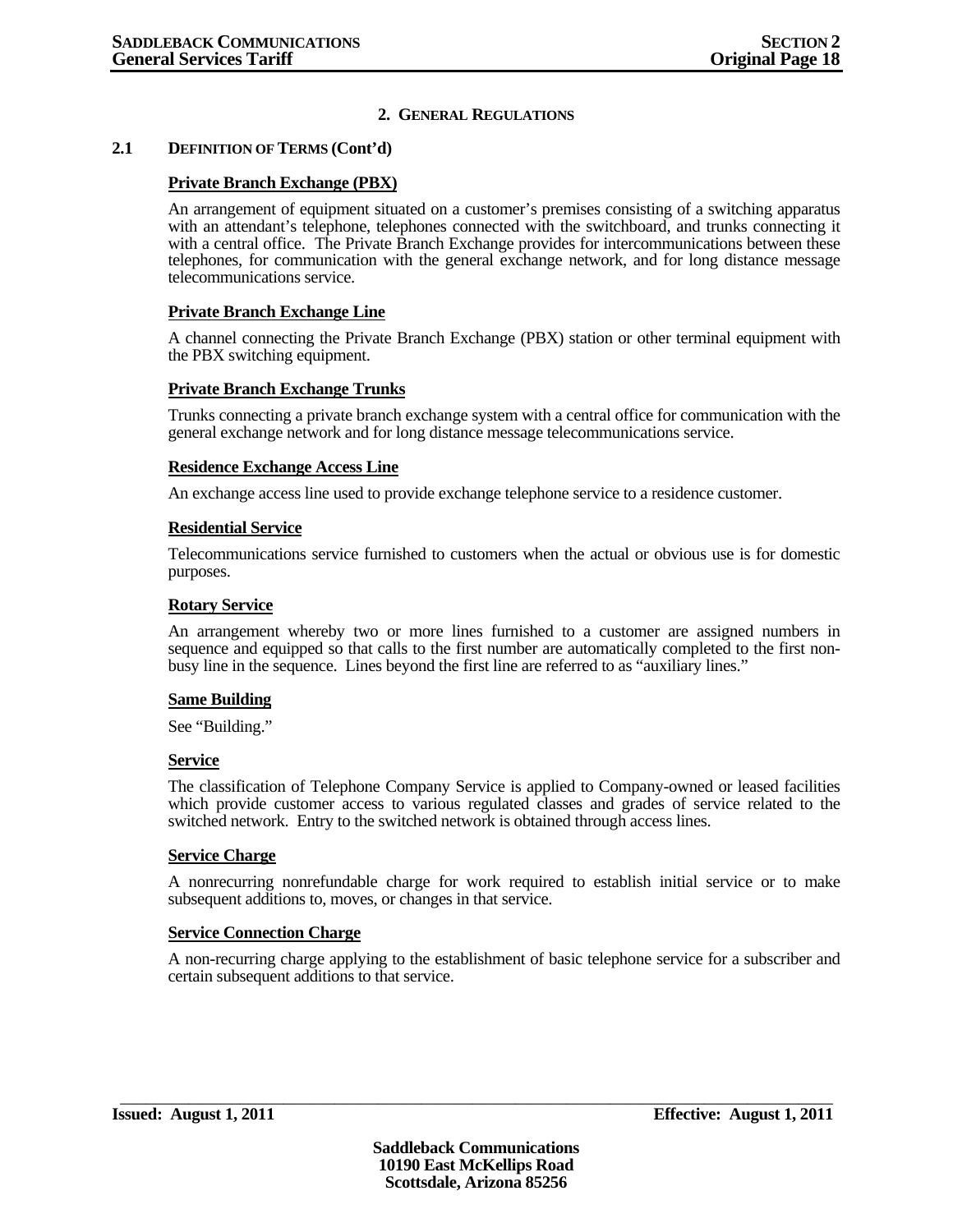# **2.1 DEFINITION OF TERMS (Cont'd)**

## **Service Line**

A two-way business individual line, a dial PBX main station, a Centrex Main Station, or an extension of any of the before mentioned, which is required for testing of certain services provided by the Company and which is to be billed at the existing tariff rate.

# **Standard Network Interface**

- a. The Standard Network Interface is provided by the Company as part of local exchange access, or Private Line services.
- b. All premises services will connect to the telecommunications network through the Standard Network Interface.

# **Subscriber**

A person, firm, partnership, corporation, municipality, Company organization or governmental agency furnished communication service by the Company under the provisions of its Tariff.

# **Suspension of Service**

An arrangement made at the request of the customer, or initiated by the Company, for temporarily interrupting service without terminating the service agreement or removing the telephone equipment from the customer's premises.

# **Switch**

A unit of dial switching equipment which provides interconnection between stations, lines or trunks.

# **Tariff**

The schedule of the Company containing all rules and regulations, rates, and charges, stated separately by type or kind of service and the customer class adopted subject to the authority of the Salt River Pima-Maricopa Indian Community, under which the Company has approved and issued this Tariff, including any revisions to the original Tariff.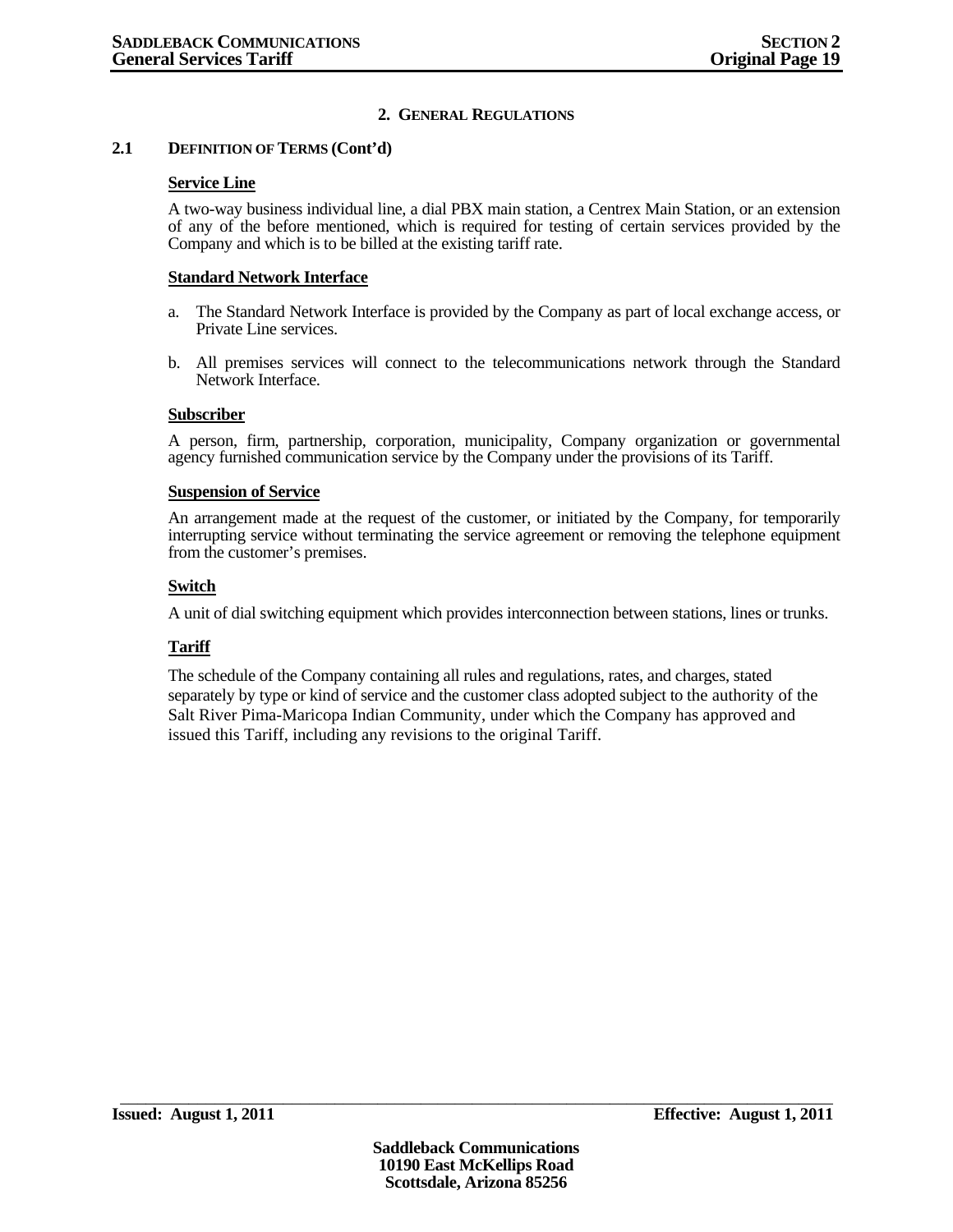# **2.1 DEFINITION OF TERMS (Cont'd)**

## **Telecommunication Device for the Deaf (TDD)**

A generic term describing keyboard devices designed or modified for the purpose of assisting deaf people in communicating over the telephone network. These include such devices as teleprinters or other keyboard units which use cathode ray tubes or light emitting diodes to display messages. TDDs may also be used by persons with other disabilities who require a keyboard and visual display to communicate over the telephone network.

## **Telephone Company**

See "Company."

# **Telephone Number**

A numerical designation assigned to a customer for convenience in operation and identification. The telephone numbers include the number prefix of a central office, which is termed "central office designation."

# **Temporary Disconnection**

See "Suspension of Service."

## **Termination Charge**

A charge made to liquidate a customer's obligations for termination of service prior to the expiration of the initial contract period.

## **Trunk Line**

A telephone communication channel between a central office and a Private Branch Exchange, or a Key System for the common use of all calls or one class between its two terminals.

## **Underground Service Connection**

A drop wire or cable which is run underground in conduit from a pole line or an underground distributing cable.

# **Wire Center**

A central office location where telephone feeder and distribution cables are terminated.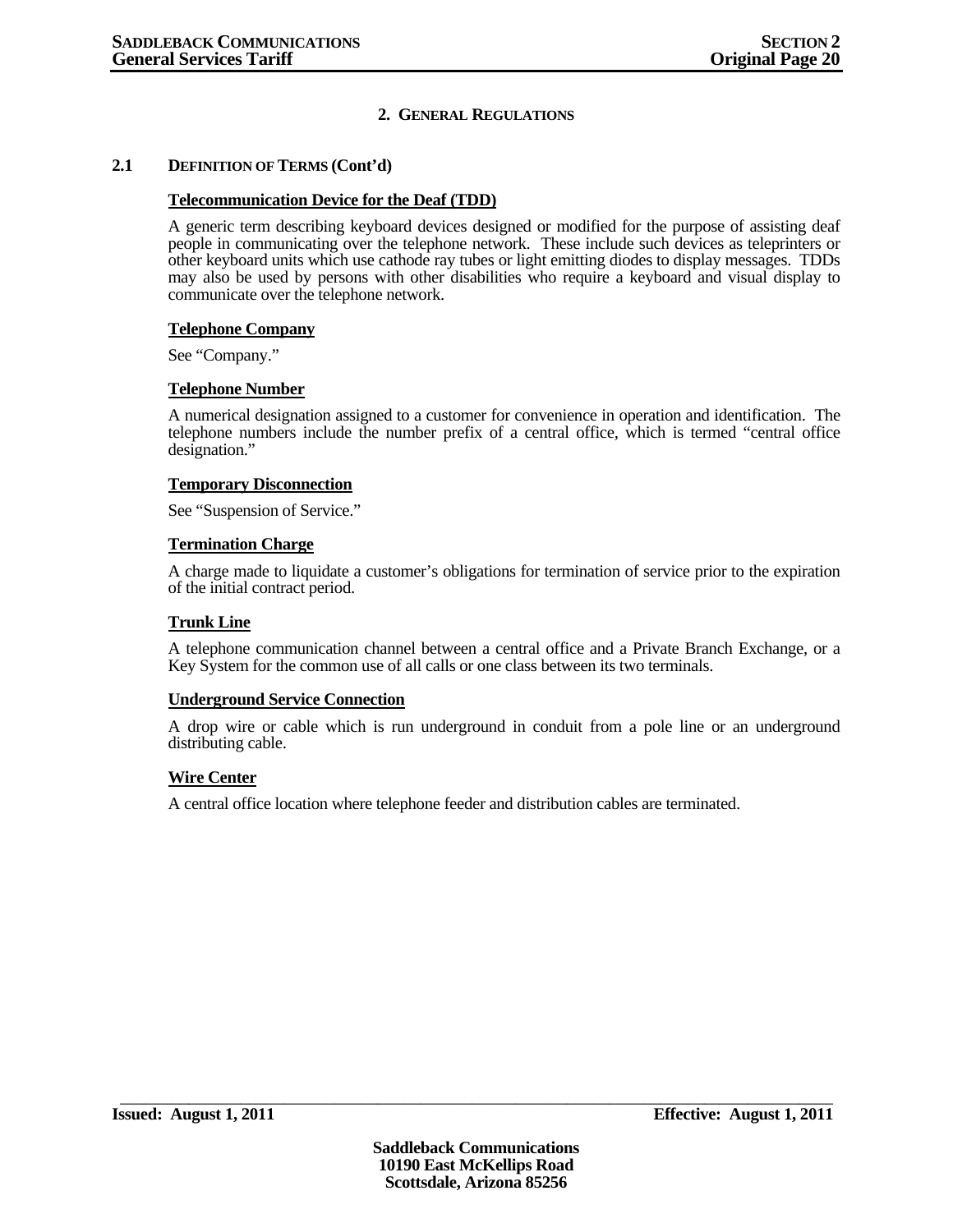## **2.2 GENERAL APPLICATION**

- **2.2.1** The rules and regulations set out in this Tariff apply to the services and associated facilities furnished by the Company within its operating territory as described in Section 1 of this Tariff. The rules and regulations in this section govern the furnishing of Local Exchange Service to customers.
- **2.2.2** Complete Tariffs containing all rates for Local Exchange Service will be kept at all times in the Company's local business office where they will be available for public inspection during regular business hours. Copies may be obtained at reproduction cost.
- **2.2.3** Failure on the part of any customer to observe these rules and regulations of this Tariff gives the Company the right to cancel all contracts and discontinue the furnishing of service.

## **2.3 ESTABLISHING SERVICE**

## **2.3.1 Availability of Facilities**

- A. The Company's obligation to furnish service is dependent on its ability to obtain and maintain suitable rights of way and facilities, without unreasonable expense, for the provision of such service.
- B. The rates and charges quoted in this Tariff provide for the furnishing of service and facilities where suitable facilities are available or when the construction of the necessary facilities does not involve excessive costs. Section 4 of this Tariff sets forth the regulations for determining charges when excessive costs are involved for the construction of facilities.
- C. The Company shall not be liable for failure to furnish service unless the purchase price and costs expended by the Company in acquiring such special or private rights of way by purchase or condemnation is paid or guaranteed to the Company by the customer. The rights of way referred to here are only those rights of way leading from the Company's distribution facilities to the premises of the customer.
- D. When service and facilities are provided in part by the Company and in part by other connecting companies the regulations of the Company apply to that portion of the service and facilities furnished by the Company.

## **2.3.2 Application for Service**

- A. Applications for service or requests or orders by the customer for additional services or facilities may be made orally, or in writing when deemed necessary by the Company, and shall constitute a contract when accepted by authorized employees or agents of the Company, or upon establishment of service.
- B. An applicant may be required to make an advance payment at the time the application is accepted, in cases where a deposit is not collected. The amount of the payment will be based on applicable Service Connection Charges and the first month's charges for Exchange Service. The provisions of this paragraph affect the initial payment only and regular monthly charges for service as well as billing and collection practices discussed within this Tariff are otherwise applicable.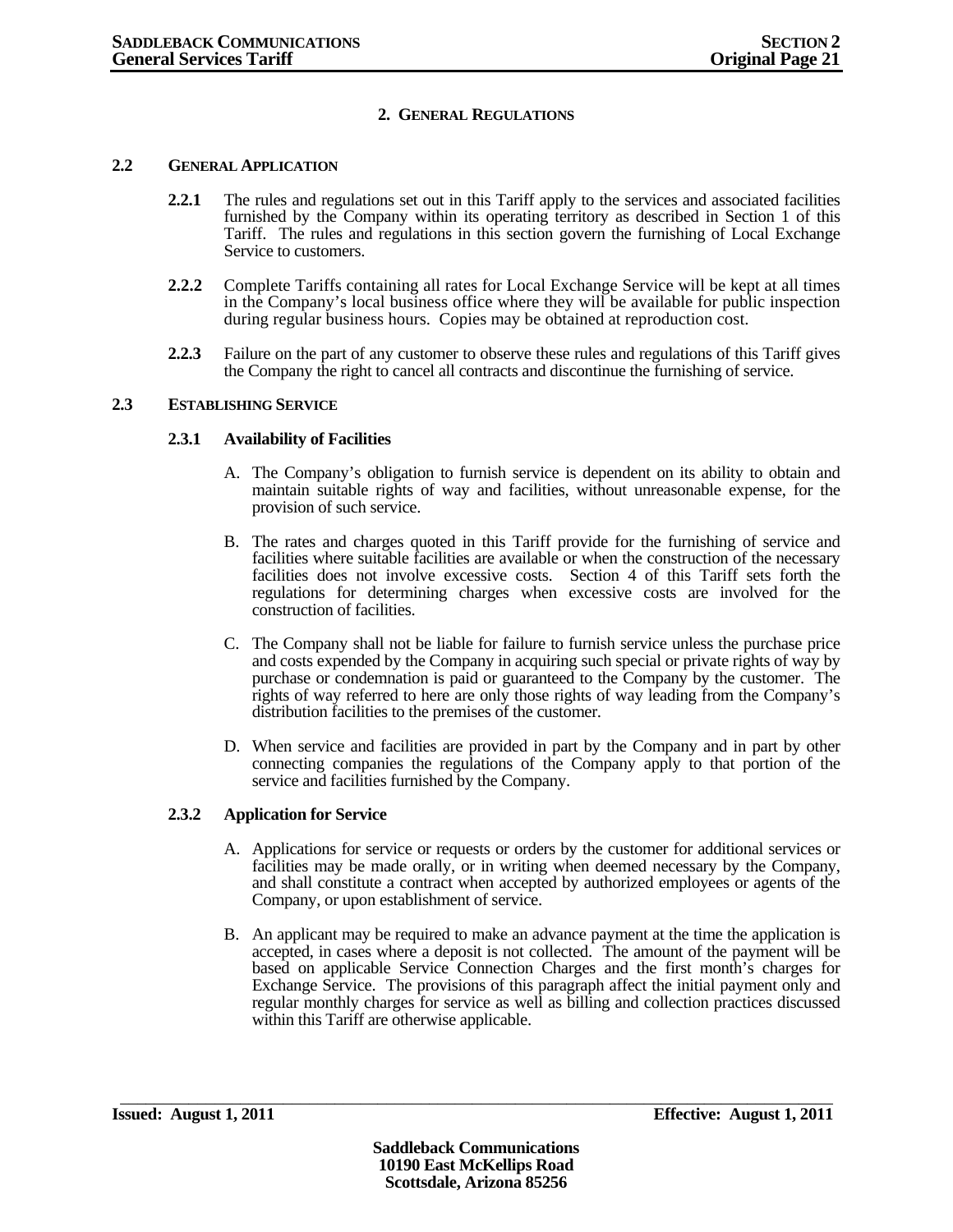#### **2.3 ESTABLISHING SERVICE (Cont'd)**

#### **2.3.3 Cancellation or Change in Application for Service**

- A. Where the customer cancels an application for service prior to the start of installation of service or of special construction no charge applies.
- B. Where installation of service has been started prior to the cancellation, a Cancellation Charge equal to the Minimum Service Charge may apply.
- C. For switched and nonswitched services, the Cancellation Charge shall be the costs incurred by the Company up to the time of cancellation.
- D. Where special construction has been started prior to the cancellation, a charge equal to the costs incurred in the special construction, less net salvage, shall apply. Installation or special construction for a customer is considered to have started when the Company incurs any expense in connection therewith or in preparation therefore which would not otherwise have been incurred.
- E. When a customer requests a change in location of all or a part of the facilities covered by the application for service, or additions, rearrangements, or modifications of existing service prior to completion of the work involved, the customer is also required to pay the amount of additional costs and expenses incurred by the Company in completing the work as changed.

#### **2.3.4 Refusal of Service**

- A. Compliance by Applicant:
	- 1. The Company may refuse to serve an applicant until such applicant has complied with the rules and regulations outlined in this Tariff governing the service applied for. In the event the Company refuses to serve an applicant, the Company will inform the applicant of the reasons for its refusal. Service also may be refused for any one of the following reasons:
		- a. Applicant's facilities inadequate: If the applicant's installation or equipment is known to be hazardous or of such character that satisfactory service cannot be given.
		- b. Indebtedness: If the applicant is indebted to the Company for services.
		- c. In cases where applicant previously received service from the Company with a subscription in the name of applicant and applicant's spouse or a subscription exclusively in the name of applicant's spouse, and the applicant jointly with the spouse or the applicant's spouse alone is indebted to the Company for services provided to the premises of applicant and applicant's spouse, the Company may refuse to serve an applicant until such outstanding indebtedness is repaid to the Company. If applicant is indebted to the Company under a different name, including a name prior to a legal name change and any other name used by applicant, the Company may refuse to serve applicant until the indebtedness is repaid to the Company.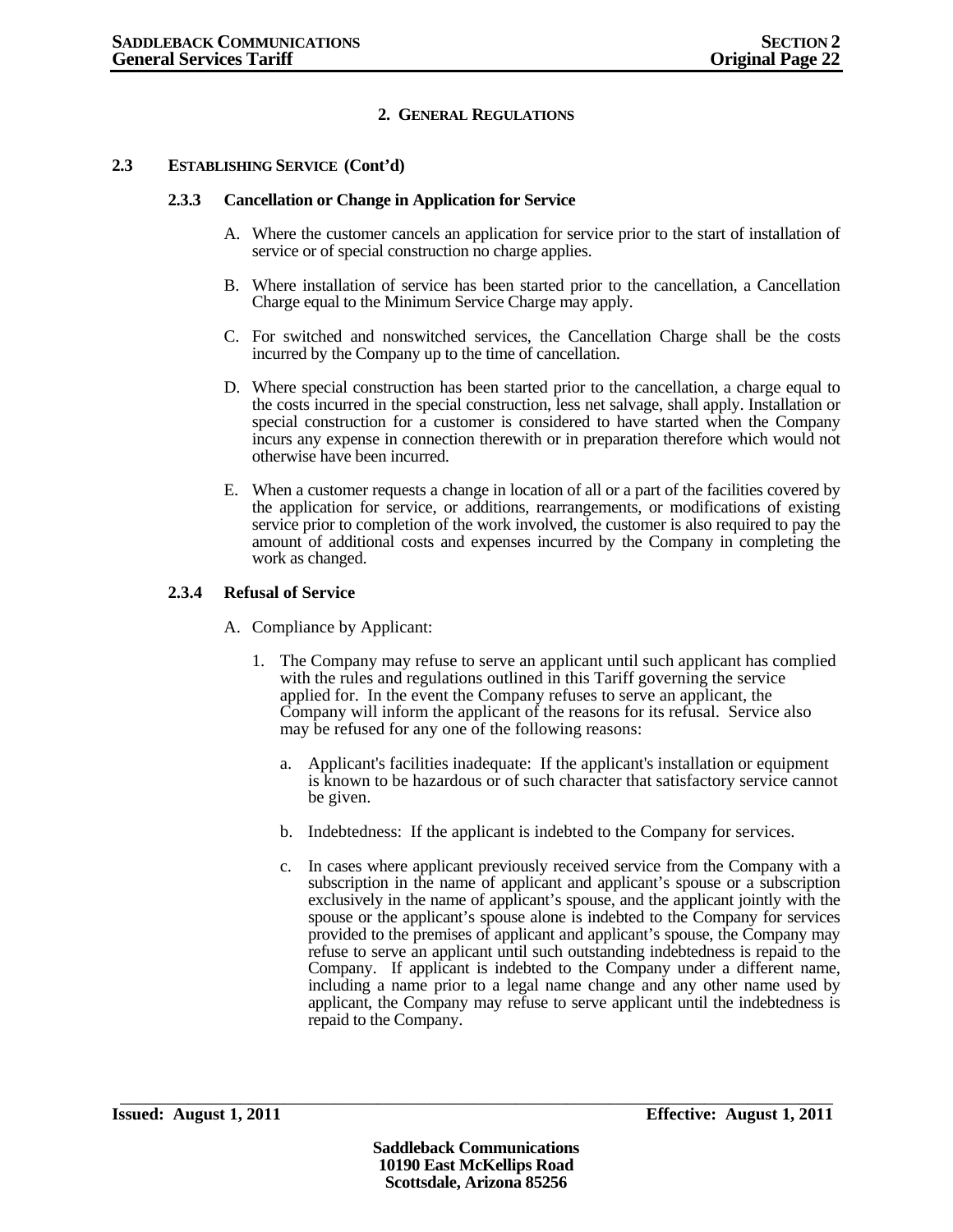## **2.3 ESTABLISHING SERVICE (Cont'd)**

#### **2.3.5 Transfer of Service**

Service previously furnished to one customer may not be assumed by a new customer. The new customer must apply for new service.

#### **2.3.6 Minimum Service Periods**

Unless otherwise specified elsewhere in this Tariff, the minimum service period for all services offered in this Tariff is one month beginning on and including the day following the establishment of service. The minimum service period relates to each applicable unit of service, either on the initial or subsequent installations. For purposes of administration, each month is considered to have thirty days.

## **2.3.7 Priority of Establishment of Service**

Applications for service will be completed in the chronological order of their receipt to the extent practical and economical, and depending on the availability of facilities. Where facilities are limited, the following order of precedence shall apply:

- A. Application for service for a use directly connected with national defense or where war conditions are involved.
- B. Application for service for a use directly connected with cases of emergency involving public safety, health, or welfare.
- C. Application for service needed because of serious illness or where unreasonable hardship would otherwise result.
- D. Application for new business service.
- E. All other applications for service.

## **2.3.8 Installation of Service**

The Company shall provide to the customer a due date on which a requested installation or change shall be made. If a customer requests that the work be done on a regular working day later than that offered by the Company, then the customer's requested date shall be the commitment date. If a premises visit is required, the Company shall establish an appointment period with the customer for morning or afternoon during the Company's normal work hours, on the due date.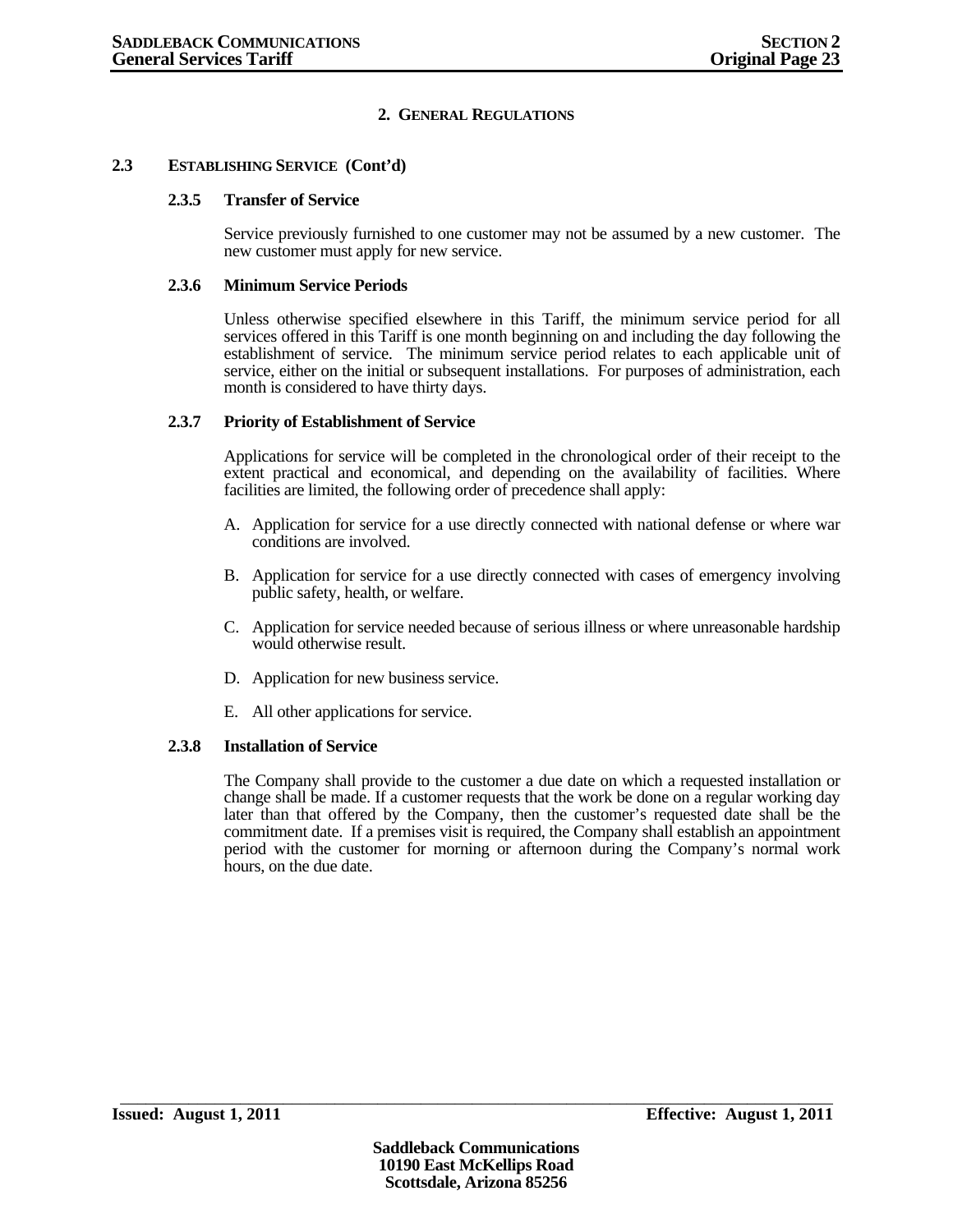## **2.4 FURNISHING OF SERVICE**

#### **2.4.1 Provision and Ownership of Service and Facilities**

Service and facilities furnished by the Company on the premises of a customer or authorized user are the property of the Company and are provided upon the condition that such service and facilities, except as expressly provided in this Tariff, must be installed, relocated, and maintained by the Company. Company employees and agents may enter said premises at any reasonable hour to install, to inspect, or to repair any part of the Company's facilities on the customer's premises, or to remove such facilities which are no longer necessary for the provision of service, upon making arrangements with the occupants of the residence or business where the service is required.

## **2.4.2 Emergency Procedures**

The Company may make reasonable provisions to meet emergencies resulting from failure of service and shall establish procedures to be followed in the event of emergency in order to prevent or mitigate interruption or impairment of service.

#### **2.4.3 Company Facilities at Hazardous or Inaccessible Locations**

- A. Where service is to be established or maintained at a location that would involve undue hazards or where accessibility is impracticable to employees of the Company, the Company may refuse to furnish such service and/or the customer may be required to install and maintain the Company's facilities in a manner satisfactory to the Company. The customer will reimburse the Company for any unusual costs involved.
- B. The customer shall indemnify and hold the Company harmless from any and all loss, claims, or damage by reason of the installation and maintenance of such service and/or facilities.

## **2.4.4 Telephone Numbers**

- A. Telephone numbers are the property of the Company and are assigned to the service furnished the customer. The Company reserves the right to change such numbers and/or the central office name associated with such numbers assigned to the customer, subject to a determination by the Company that it is necessary to do so in the conduct of its business. In the event the Company's Exchange Area is subject to Local Number Portability the Company will allow telephone numbers to be ported consistent with Federal Communications Commission requirements.
- B. The Company shall list each customer with directory assistance within two (2) weeks after service connection, except those numbers not listed at the customer's request.
- C. All nonassigned telephone numbers shall be intercepted.
- D. If the Company has sufficient telephone numbers for assignment to new customers, disconnected residence telephone numbers will not be reassigned for six to nine (6-9) months and disconnected business numbers may not be reassigned, unless requested by the customer, for six (6) months or the life of the directory, whichever is longer. In the event numbers available for assignment by the Company to new customers are limited, the Company may reassign disconnected residence telephone numbers after three (3) months consistent with the requirements of Federal Communication Commission rules.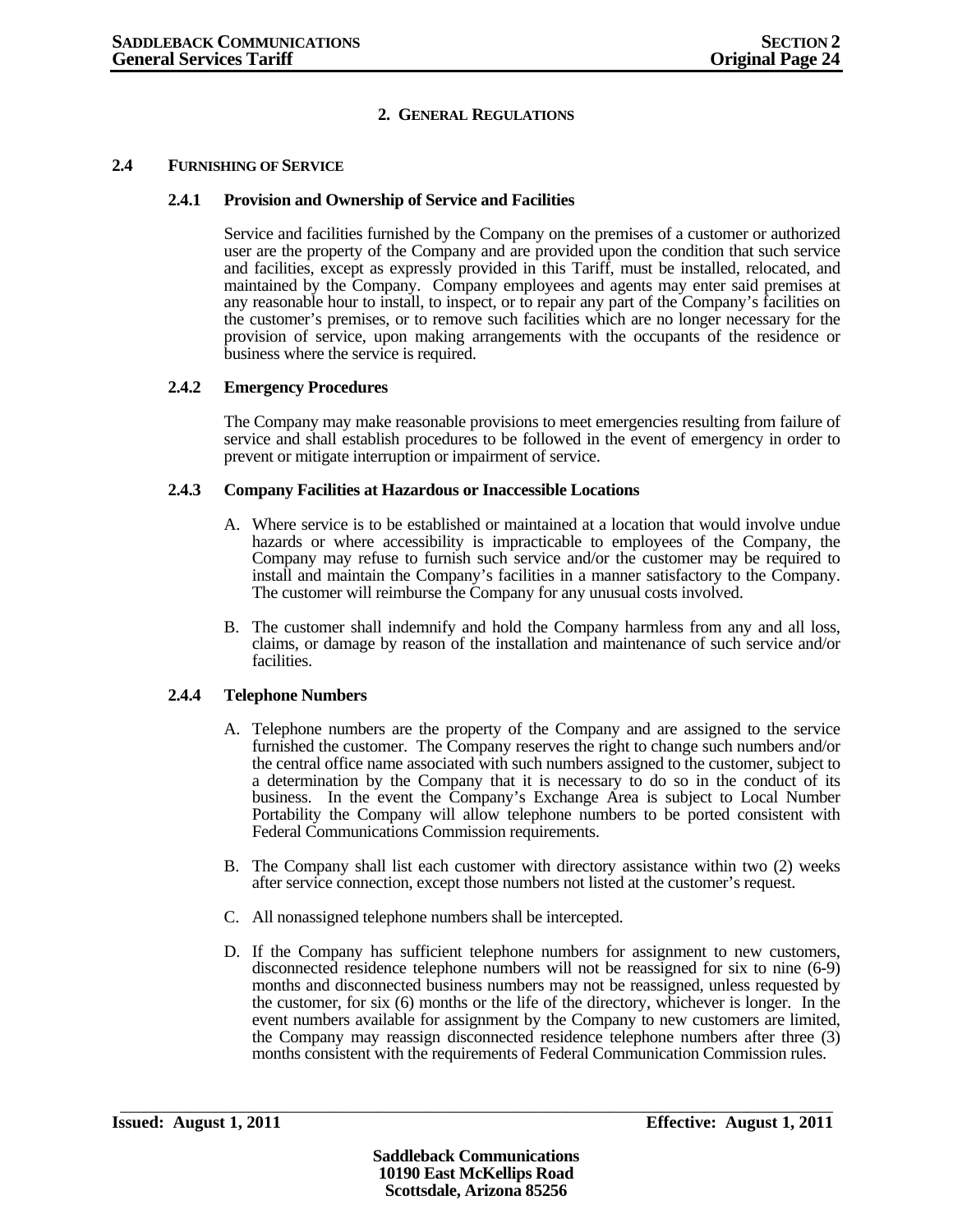#### **2.4 FURNISHING OF SERVICE (Cont'd)**

#### **2.4.4 Telephone Numbers (Cont'd)**

E. When additions or changes in plant or changes to any other of the Company's operations necessitate changing telephone numbers to a group of customers, at least thirty (30) days' written notice shall be given to all affected customers even though the addition or changes may be coincident with a directory issue.

#### **2.4.5 Classifications of Service**

#### A. Basis for Classification

- 1. The determination as to whether customer service should be classified as business or residence service is based on the character of the use to be made of the service and facilities. This consideration is, in all cases, the basis upon which the rates for any particular service are classified, and any indices of such character of use should be applied with this primary definition in mind.
- 2. The Company reserves the right to classify any local service furnished a customer as business or residence service, in compliance with this Tariff.
- B. Application of Business Rates

Business rates apply whenever the use of the service is primarily or substantially of a commercial, professional, institutional, or otherwise occupational nature, or where the listing required is such as to indicate business use.

C. Application of Residence Rates

Residence rates apply when the use of the service is of a domestic nature, provided that service is not used substantially for occupational purposes.

#### **2.4.6 Installation, Maintenance, and Repair of Facilities**

A. All ordinary expense of installation, maintenance, and repairs of Company equipment and facilities, unless otherwise specified in this Tariff, is borne by the Company. Where special conditions or requirements of the customer involve unusual construction or installation costs, the customer may be required to pay a reasonable proportion of such costs. In case of damage, loss, theft, or destruction of any of the Company's property due to the negligence or willful act of the customer or other persons authorized to use the service and not due to ordinary wear and tear, the customer shall be required to pay the actual expense incurred by the Company in connection with replacement of the property or the expense incurred in restoring it to its original condition.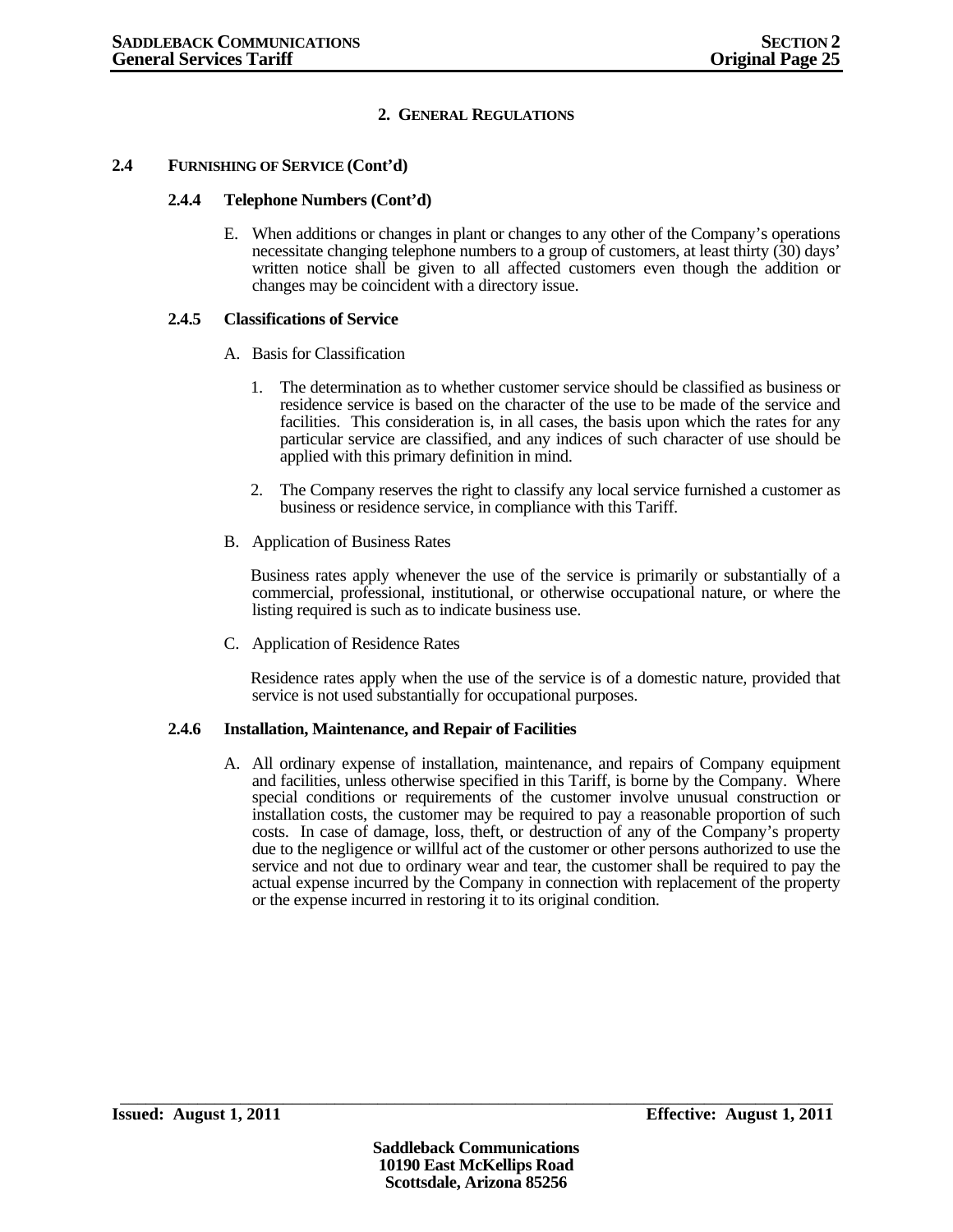## **2.4 FURNISHING OF SERVICE (Cont'd)**

#### **2.4.6 Installation, Maintenance, and Repair of Facilities (Cont'd)**

- B. The customer shall not install, disconnect, rearrange, remove, or attempt to repair any facilities owned and furnished by the Company or permit others to do so, except upon the written consent of the Company or as otherwise specified in the Company's applicable Tariffs. The Company shall have the right to charge the customer for losses experienced as a result of unauthorized tampering.
- C. The customer may be billed the applicable Minimum Service Charge for each service call to the customer's premises where off-hook condition is found.

## **2.4.7 Work Performed Outside Regular Working Hours**

The rates and charges specified in this Tariff contemplate that all work in connection with furnishing or rearranging service will be performed during regular working hours. Whenever a customer requests that work necessarily required in the furnishing or arranging of his service be performed outside the Company's regular working hours, or that work already started should be interrupted, the customer may be required to pay the amount of additional costs the Company incurs as a result of the customer's special requirements, in addition to the other rates and charges specified in this Tariff.

#### **2.5 USE OF SERVICE AND FACILITIES**

#### **2.5.1 Use of Service**

- A. Customer telephone service is furnished for the use of the customer, customer's family, employees or business associates, persons residing in the customer's household, patients of hospitals, and patrons of hotels/motels. The Company may refuse to install or may terminate a customer's service if it is located on premises of a public nature or in a business establishment, where the public in general or patrons of the customer may make use of the service.
- B. Services provided by the Company may not be resold by the customer or used in any manner for which the customer receives compensation from the user except as provided herein:
	- 1. Access services provided pursuant to interstate or intrastate access services Tariffs the Company issues or concurs in.
	- 2. Services provided to hotels, motels, hospitals, and cellular and paging customers when such services are resold to guests, patients, or customers.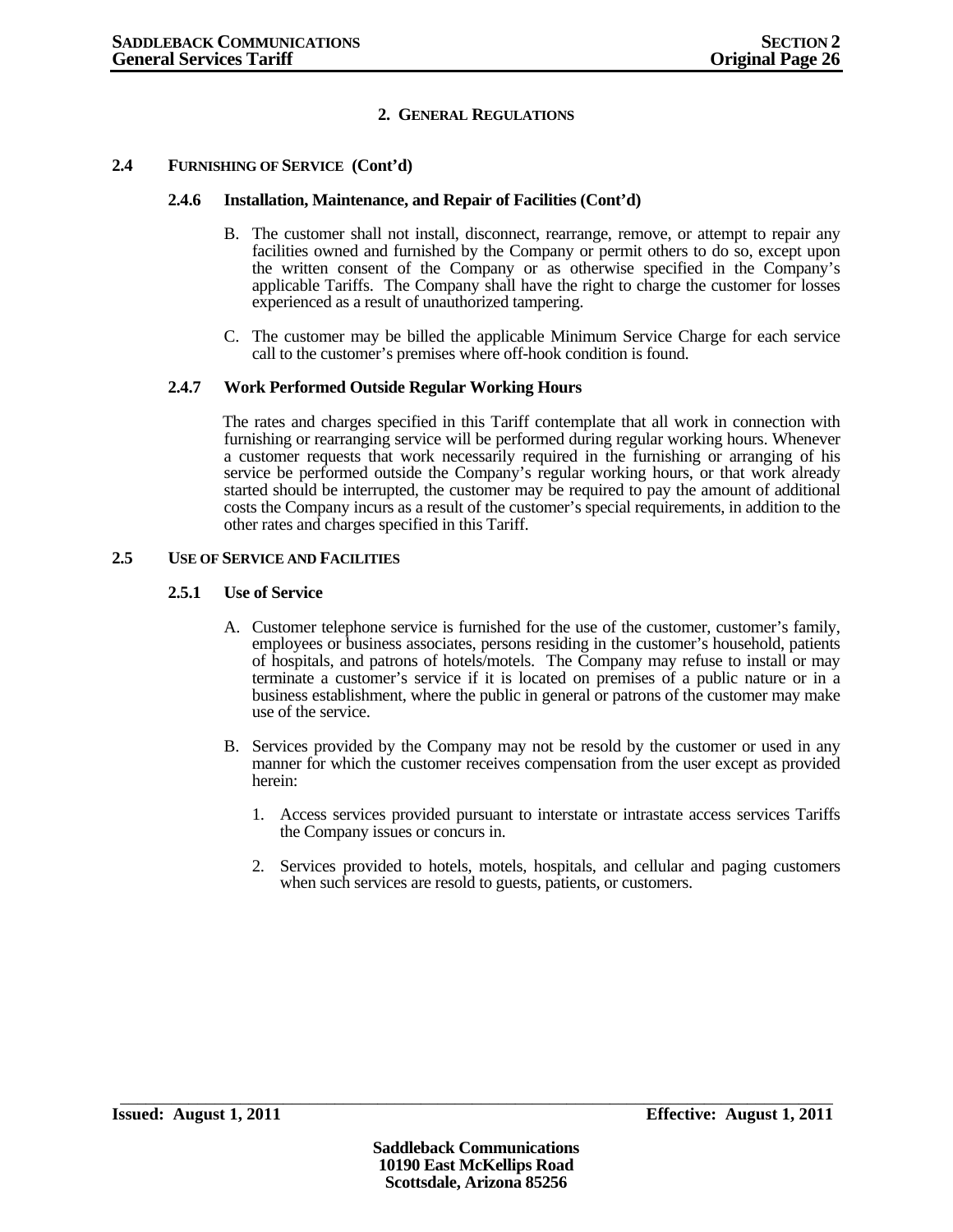## **2.5 USE OF SERVICE AND FACILITIES (Cont'd)**

## **2.5.1 Use of Service (Cont'd)**

- C. The customer is responsible for payment of all charges of the Company for all services ordered by the customer, including those that are shared or resold as provided herein, regardless of whether such charges are associated with the customer's usage or that of any authorized users and regardless of whether such authorized users have paid the customer for their share of the Company's charges.
- D. Given the customer's exclusive control of his communications over the Company's provided facilities, and of the other uses for which the Company facilities may be furnished, and because errors incident to the service and the use of facilities are unavoidable, the services and facilities furnished by the Company are subject to the terms, conditions and limitations specified herein.

## **2.5.2 Limit On Communication**

The Company reserves the right to limit the length of communications when necessary due to a shortage of facilities caused by emergency conditions.

## **2.5.3 Unlawful, Abusive, or Fraudulent Use of Service**

- A. The service is furnished subject to the condition that it will not be used for any unlawful purpose. Service will be discontinued, after proper written notice, if any law Service will be discontinued, after proper written notice, if any law enforcement agency, acting within its apparent jurisdiction, advises in writing that such service is being used in violation of law. The Company will refuse to furnish service when it has reasonable grounds to believe that such service will be used in violation of law. The Company shall in no event be liable for any damage resulting from any action taken or threatened pursuant to this Section.
- B. The Company may suspend or terminate telephone service to any person(s), firm or corporation who: uses or permits the use of foul, abusive, obscene or profane language over the facilities furnished by the Company; or impersonates or permits impersonation of any other individual with fraudulent or malicious intent; or uses or permits their telephone to be used to make calls whether anonymous or otherwise in any manner which could reasonably be expected to frighten, abuse, torment, or harass another; or uses the service in such a manner as to interfere in any way with the service of others.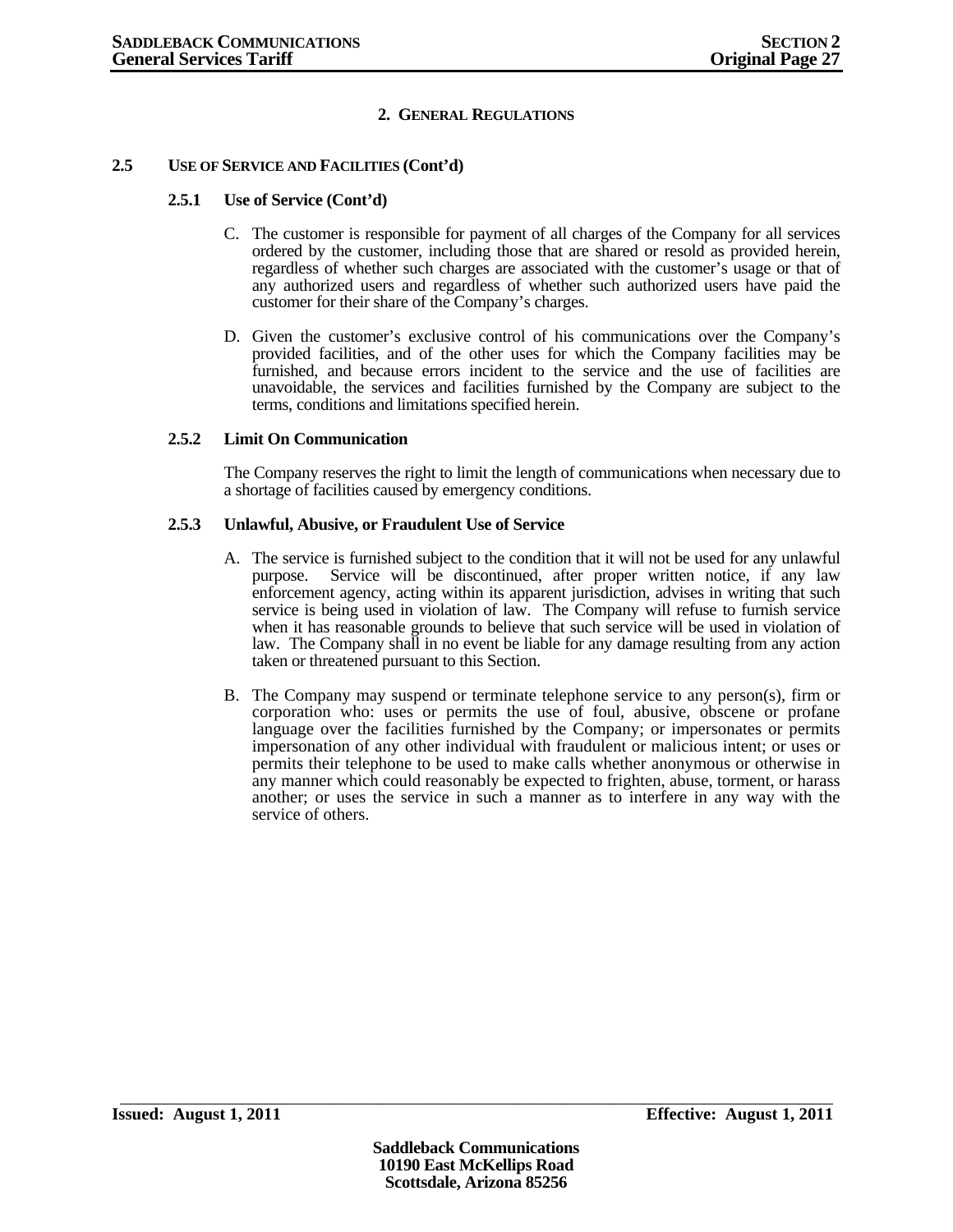#### **2.6 DISCONNECTION, TERMINATION OR SUSPENSION OF SERVICE**

#### **2.6.1 Discontinuance of Service**

A. Non-payment Service Interruption

In the event of a proposed disconnection of Residential Basic Local Service only, the following procedures shall apply:

- 1. With respect to customers who have received service from the Company for more than one month and who have paid all of the charges on the initial bill from the Company, no Basic Residential Service shall be disconnected for nonpayment of charges billed by the Company until at least sixty (60) days from the date of the bill.
- 2. With respect to customers who have not received service from the Company for more than one month and who have not paid all of the charges on the initial bill from the Company, no Basic Residential Service shall be disconnected for nonpayment of charges billed by the Company until at least thirty (30) days from the date of the bill.
- 3. No Residential Service can be disconnected for Local Service Charges unless the Company has given the affected customer a written notice of the proposed disconnection at least ten (10) days before the proposed date of disconnection. The notice must include:
	- a. The final payment date of the amount due;
	- b. The reason for the disconnection, including the unpaid balance due; and
	- c. A telephone number which the customer may call for information about the proposed disconnection.
- 4. Service shall not be disconnected for nonpayment of local service charged to a residential customer who has a serious illness which would be aggravated by said discontinuation, provided that the customer notifies the Company of this condition in writing, or orally and within three (3) days of giving such initial notice furnishes to the Company a written statement from a physician, county board of health, hospital, or clinic identifying the illness and its expected duration, and certifying that the illness would be aggravated by such discontinuance. In such event, the proposed disconnection shall be held in abeyance for the shorter of either the length of the illness or one-month from the date of such initial notice, and the customer may renew the postponement period one additional time by repeating the aforementioned procedure.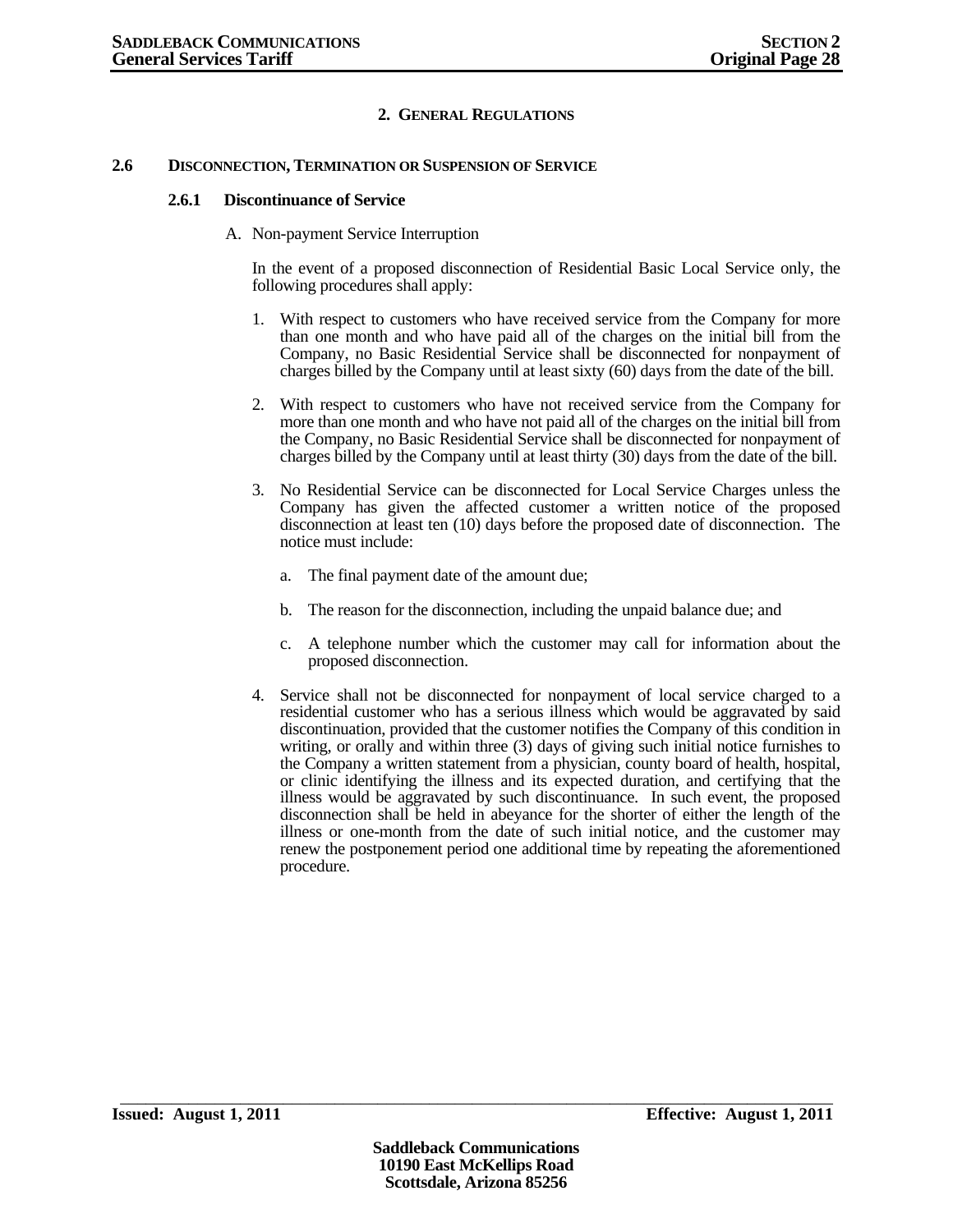#### **2.6 DISCONNECTION, TERMINATION OR SUSPENSION OF SERVICE (Cont'd)**

#### **2.6.1 Discontinuance of Service (Cont'd)**

- A. Non-payment Service Interruption (Cont'd)
	- 5. In the case of a disputed bill for Residential Basic Local Exchange Service, the customer shall have the right, after all remedial measures with the Company have failed, to request in writing, or orally to be followed by a request in writing, that a company official investigate the dispute before Residential Service may be disconnected. Such request must be made within three (3) business days after the date of the disputed bill.
	- 6. If a customer's check is returned for insufficient funds or dishonored by the bank, this constitutes an automatic waiver of the written notice requirements.
- B. Disconnection With Notice

Telephone service may be disconnected after proper notice for any of the following reasons:

- 1. Failure to pay a delinquent account.
- 2. Violation of the Company's rules pertaining to the use of service in a manner which interferes with the service of others or the operation of nonstandard equipment when a reasonable attempt has been made to notify the customer and the customer is provided with a reasonable opportunity to remedy the situation.
- 3. Failure to comply with deposit or payment arrangements where required.
- C. Telephone service may be disconnected without notice under either of the following conditions:
	- 1. Where a known dangerous condition exists for as long as the condition exists. Where reasonable given the nature of the hazardous condition, a written statement providing notice of disconnection and the reason therefore shall be posted at the place of common entry or upon the front door of each affected residential unit as soon as possible after service has been disconnected.
	- 2. Where service is connected without authority by a person who has not made application for service, or who has reconnected service without authority following termination of service for nonpayment, or in instances of tampering with the Company's equipment or bypassing the same.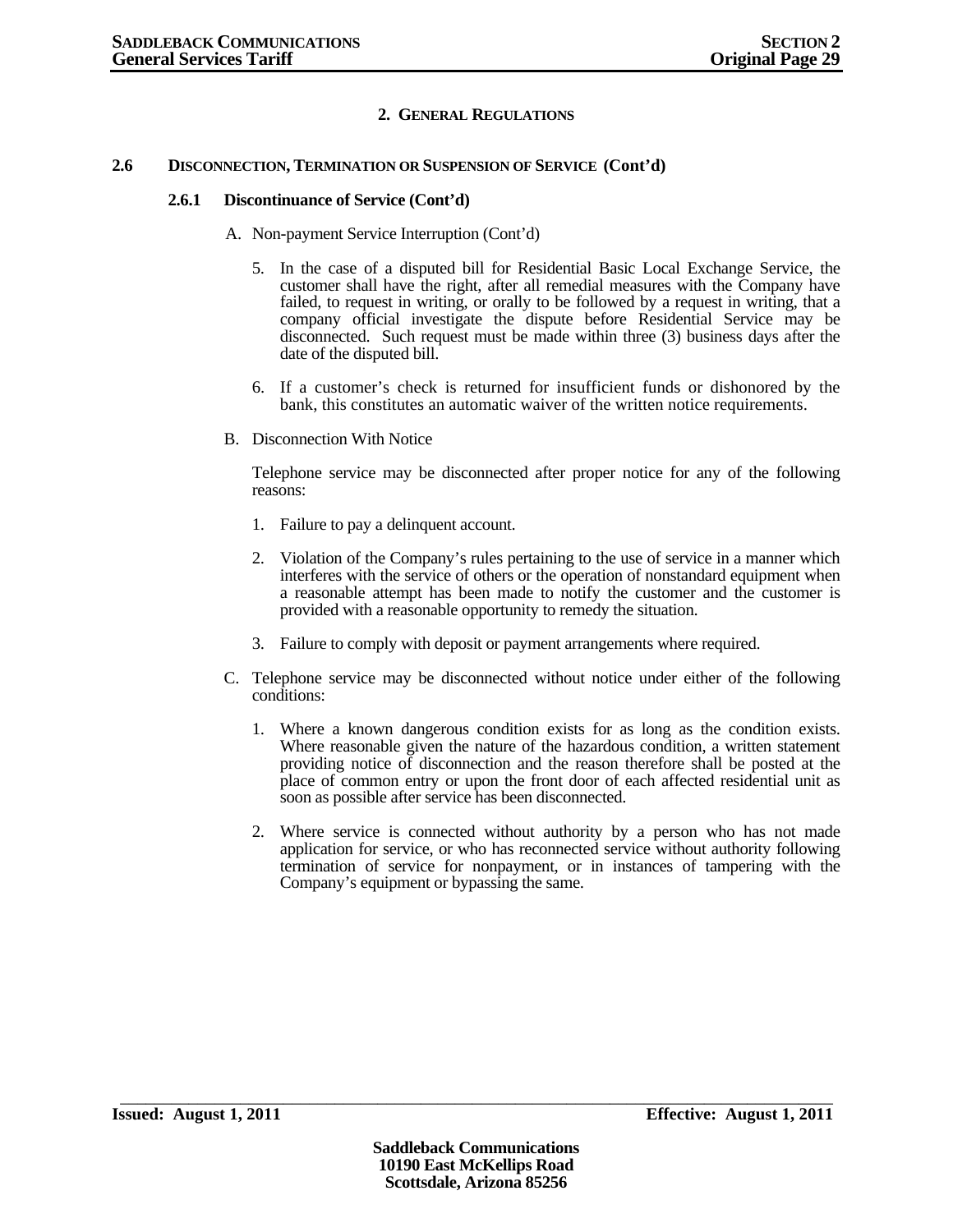#### **2.6 DISCONNECTION, TERMINATION OR SUSPENSION OF SERVICE (Cont'd)**

#### **2.6.1 Discontinuance of Service (Cont'd)**

D. Notice

For disconnection, proper notice shall be considered to be given to the customer when a copy thereof is left with the customer or posted first class in the United States mail, addressed to the customer's last known address.

E. Disconnection on Holidays or Weekends

Unless a dangerous condition exists or unless the customer requests disconnection, service shall not be disconnected on a day, or on a day immediately preceding a day, when personnel of the Company are not available to the public for the purpose of making collections and reconnecting services.

F. Abandonment of Service

The Company may not abandon a customer or a location in its service area without written notice to its customers therein.

# **2.6.2 Termination of Service**

A. Termination of Service by the Company

When the service is terminated on the initiative of the Company because of violation of its regulations by the customer, the regulations pursuant to this tariff apply. Should service be terminated for nonpayment of charges, restoration of service will be made only as prescribed in Section 2.6.4 of this Tariff.

B. Termination of Service by the Customer

Service may be terminated at any time upon reasonable notice from the customer to the Company. Upon such termination, the customer shall be responsible for the payment of all charges due. This includes all charges due for the period of service that has been rendered plus any unexpired portion of a minimum service period and applicable Termination Charges.

#### **2.6.3 Suspension of Business & Residence Service**

Upon request, a customer receiving business or residence services may arrange for the temporary suspension of such service, for vacation or other similar purposes, subject to the terms and conditions specified in this Tariff.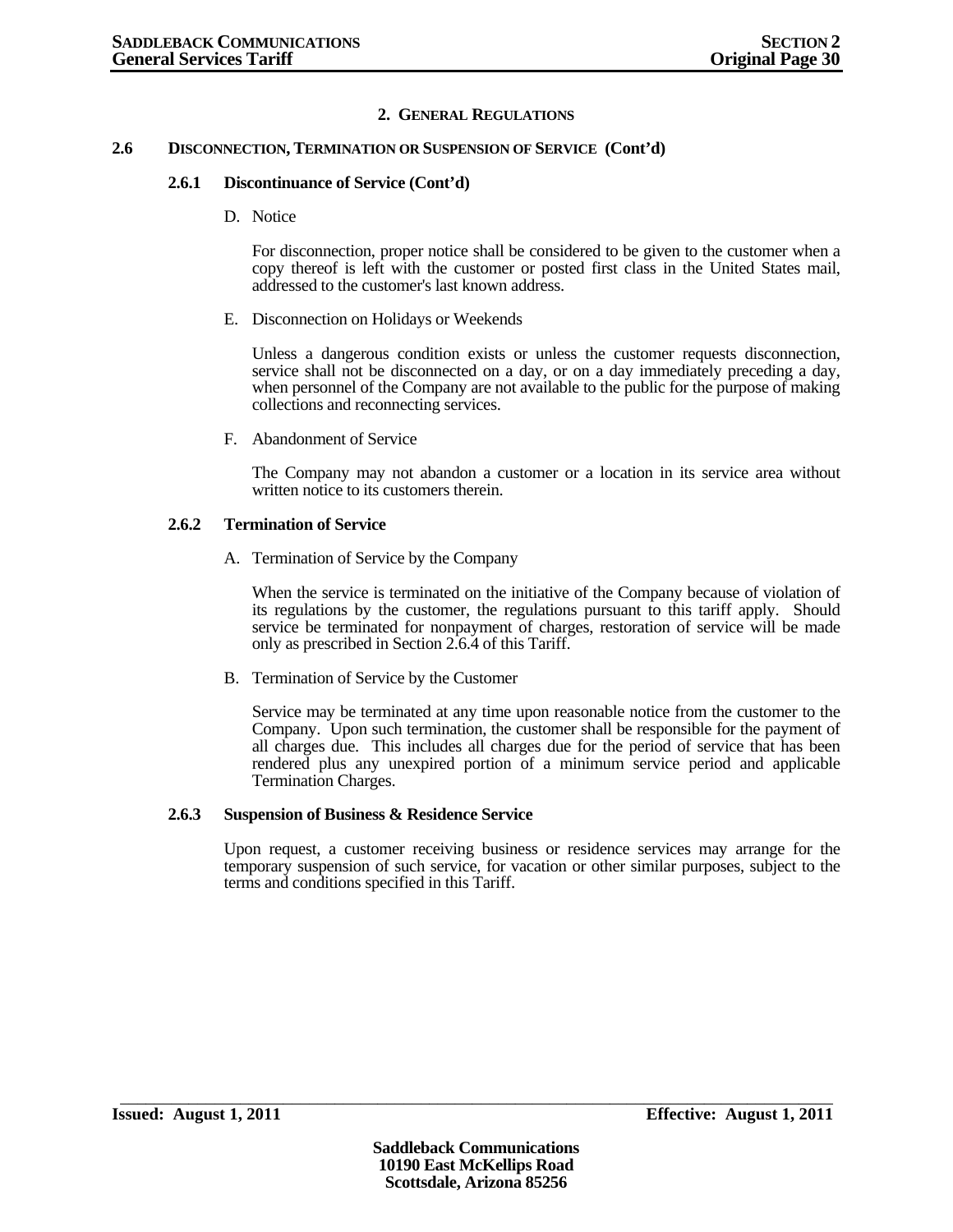#### **2.6 DISCONNECTION, TERMINATION OR SUSPENSION OF SERVICE (Cont'd)**

#### **2.6.4 Restoration of Service**

- A. For restoration of a customer's telecommunications service when service has been disconnected the following conditions are applicable. Service Charges are discussed in Section 3 of this Tariff.
- B. Service will be restored within a reasonable length of time during regular working hours after payment of all past due charges, including any required deposit, and the payment of service charges for restoration of service. The Company may request the customer to supply cash, money order, or cashier's check in payment for the bill and Service Charge(s) in lieu of accepting a personal check or moneys not guaranteed.
- C. If the customer's service has been terminated the customer must reapply for telephone service as a new applicant before having service restored. Such application will be subject to applicable Service Charges. Additionally, restoration of service terminated for non-payment shall be subject to payment of a deposit under Section 2.7.3.C.2 of this Tariff.
- D. The Company's failure to suspend or disconnect service for nonpayment of any past due account or accounts shall not operate as a waiver to suspend or disconnect service for nonpayment of such account or of any other past due accounts.

#### **2.7 CUSTOMER RELATIONS**

#### **2.7.1 Customer Complaints**

- A. Upon complaint to the Company by a customer either at the Company's office by letter or by telephone, the Company shall promptly make a suitable investigation and advise the complainant of the results thereof.
- B. The Company shall keep a record of all complaints which shall show the name and address of the complainant, the date and nature of the complaint, and the adjustment or disposition thereof, for a period of two years subsequent to the final settlement of the complaint. Complaints with reference to rates or charges which require no further action by the Company will not be recorded.

## **2.7.2 Applicant or Customer Deposit**

A. Definition of Applicant and Customer

For purposes of this subsection, an applicant is defined as a person who applies for service for the first time or reapplies at a new or existing location after discontinuance of service. Customer is defined as someone who is currently receiving service.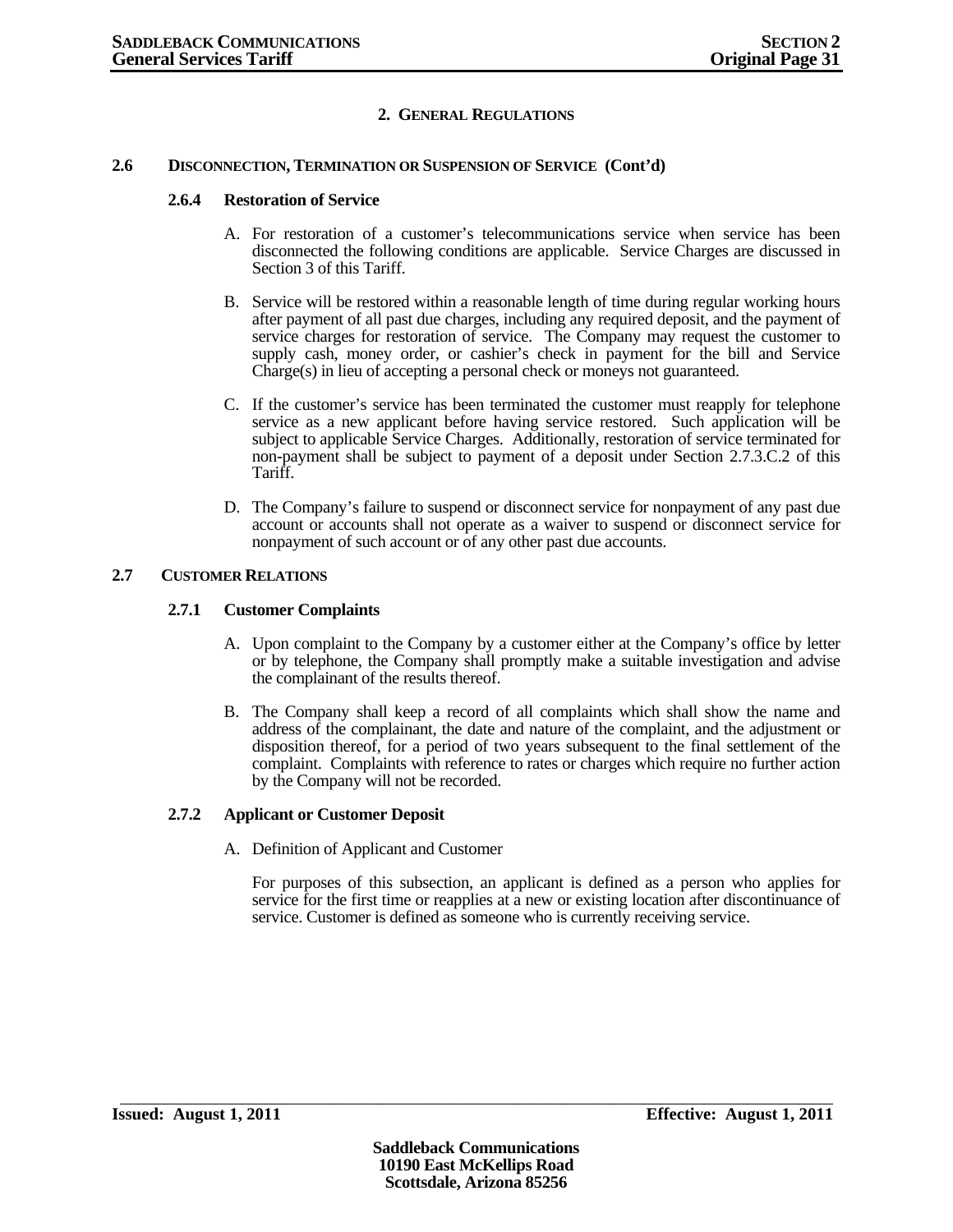## **2.7 CUSTOMER RELATIONS (Cont'd)**

#### **2.7.2 Applicant or Customer Deposit (Cont'd)**

- B. Establishment of Credit
	- 1. The Company may require a permanent residential applicant for service to satisfactorily establish credit, but such establishment of credit will not relieve the customer from prompt payment of bills. Credit history shall be applied equally for a reasonable period of time to a spouse or former spouse who shared telephone service. Credit history applies equally to both, without modification.
	- 2. A residential applicant will not be required to pay a deposit subject to the following rules:
		- a. If the residential applicant has been a customer of the Company or any telephone company for the same kind of service within the last six (6) months and is not delinquent in payment of any such telephone service account, and during the last six (6) consecutive months of service, did not have more than one occasion in which a bill for such telephone service was paid after becoming delinquent, and never had service disconnected for nonpayment. Applicants are encouraged to obtain a letter of credit from their previous serving Company or Telephone Company.
		- b. If the residential applicant has obtained certification that they are in good credit standing from a financial institution such as a bank, applicants are encouraged to obtain a letter of credit from their financial institution.
	- 3. An applicant for business service may be required to make a deposit if the credit of the applicant for service has not been established satisfactorily to the Company.
	- 4. Every applicant who has previously been a customer of the Company and whose service has been discontinued for nonpayment of bills shall be required to pay all amounts due the Company, and re-establish credit before service is rendered by the Company.
- C. Deposits Required
	- 1. When a permanent residential or business applicant does not meet the conditions listed in Section 2.7.2.B, a deposit may be required by the Company subject to the following rules:
		- a. The initial deposit shall not exceed an amount equivalent to two and one half times the estimated average bill.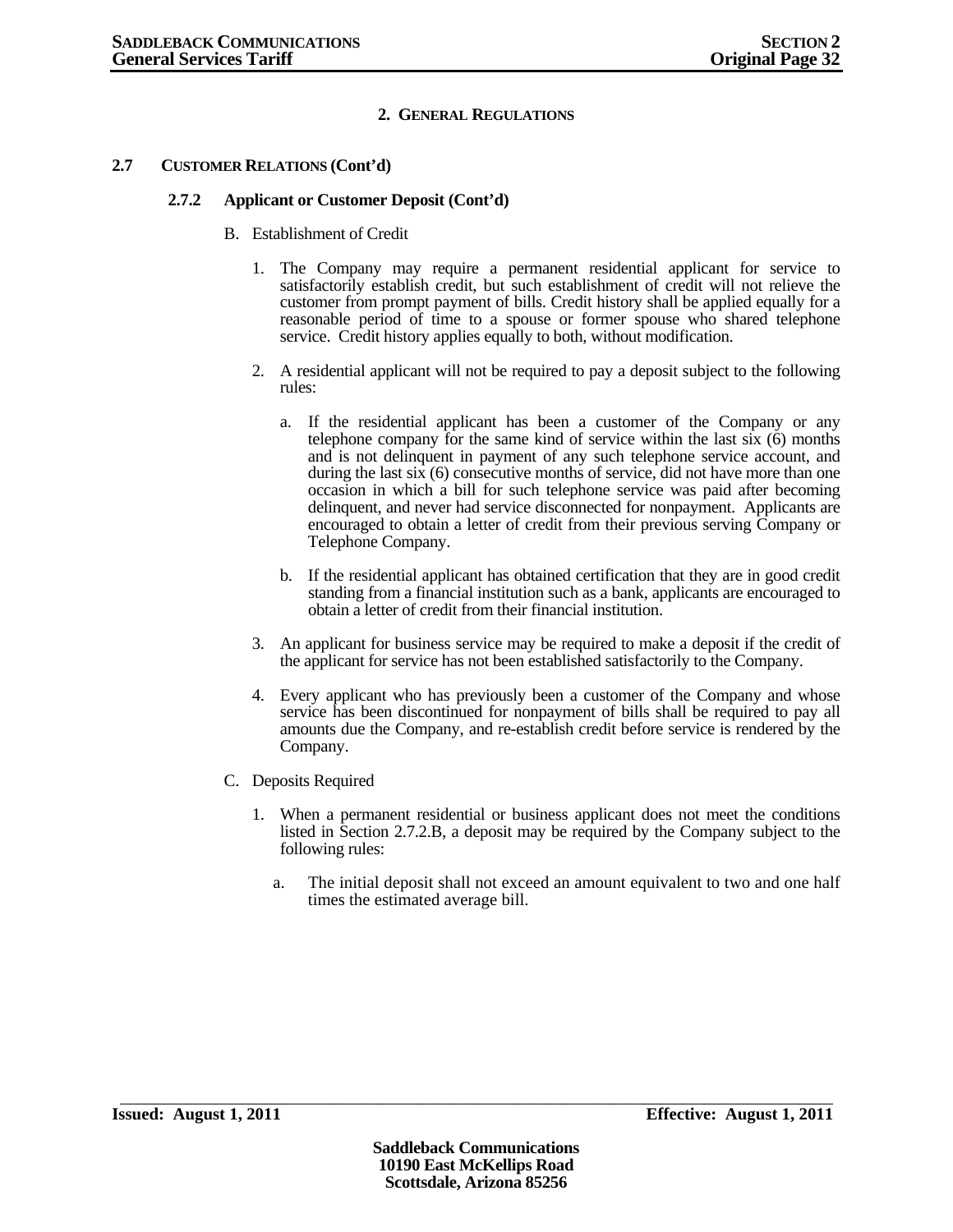## **2.7 CUSTOMER RELATIONS (Cont'd)**

## **2.7.2 Applicant or Customer Deposit (Cont'd)**

- C. Deposits Required (Cont'd)
	- b. The Company may require a deposit from residential customers if the customer has been delinquent in paying a bill for telephone service on more than one occasion during the last twelve (12) consecutive months of service or if the customer's service was disconnected for nonpayment.
	- c. The Company will not pay interest on deposits.
	- 2. Prior to restoration of service that has been terminated for non-payment, the Company may require the customer to pay a deposit in the amount of \$100.00 or two and one half times the estimated average bill, whichever amount is greater. Such deposit shall be in addition to the customer meeting other requirements in this Tariff for restoration of service.
- D. Information Provided With Deposits

At the time a deposit is required, if requested by the customer, the Company shall provide written information about deposits to applicants for, or customers of, business or residential service. This information will include:

- 1. The circumstances under which the Company may require a deposit, or request an additional deposit;
- 2. The time frame and requirement for return of the deposit to the customer.
- E. Records of Deposits
	- 1. The Company will keep records to show:
		- a. The name and address of each depositor;
		- b. The amount and date of the deposit; and
		- c. Each transaction concerning the deposit.
	- 2. The Company will issue a receipt of deposit to each applicant from whom a deposit is received and will provide means whereby a depositor may establish his claim if the receipt is lost.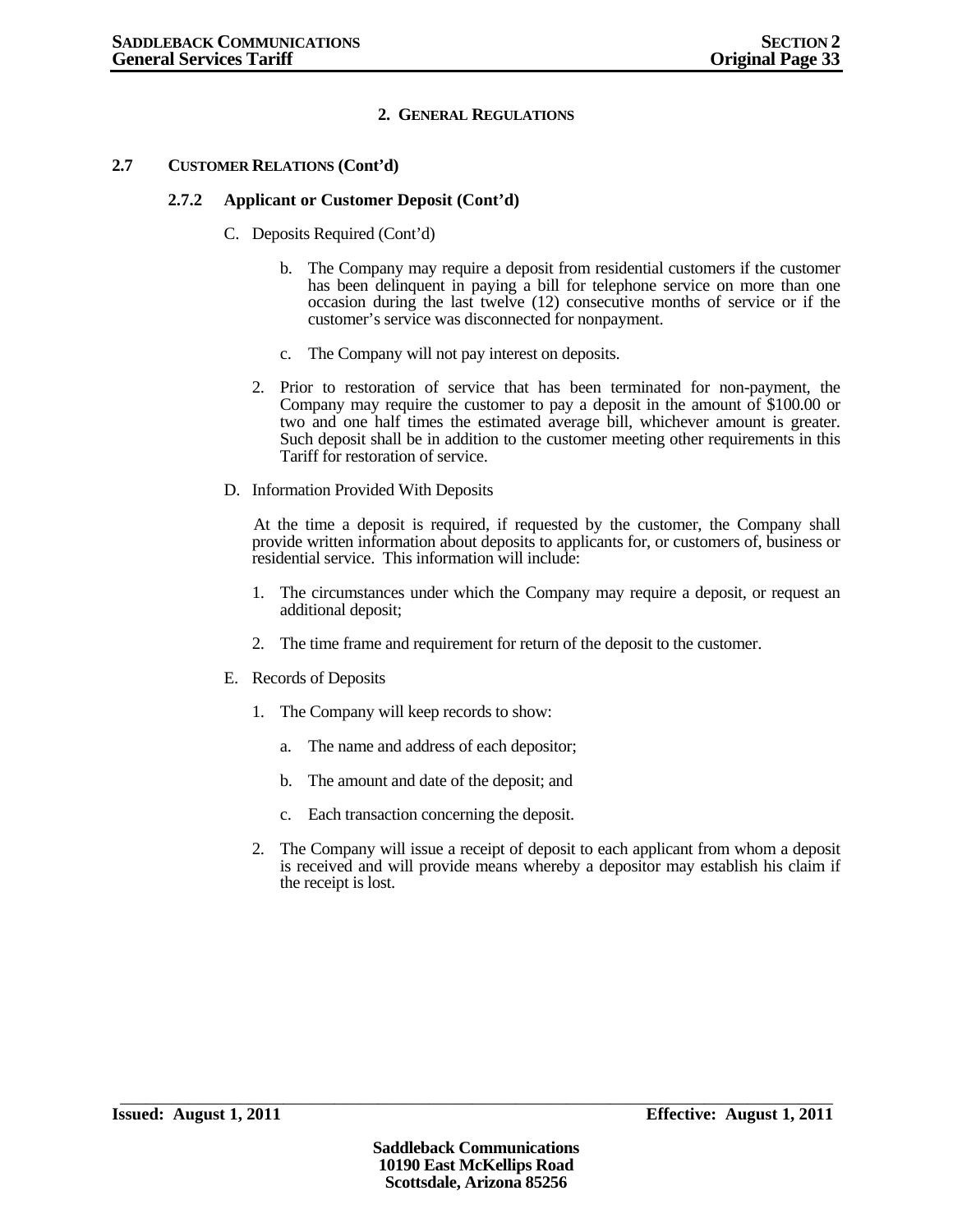# **2.7 CUSTOMER RELATIONS (Cont'd)**

#### **2.7.2 Applicant or Customer Deposit (Cont'd)**

- F. Refund of Deposit:
	- 1. If service is not connected or after disconnection of service, the Company will promptly and automatically refund the customer's deposit or the balance, if any, in excess of the unpaid bills for service furnished. A transfer of service from one premises to another within the service area of the Company shall not be deemed a disconnection where refund of the deposit is concerned.
	- 2. When the customer has paid bills for service for twelve (12) consecutive residential billings or for twelve  $(12)$  consecutive business billings without having service disconnected for non-payment of bill and without having more than one occasion in which a bill was delinquent, and when the customer is not delinquent in the payment of the current bills, the Company will promptly and automatically refund the deposit for the year in the form of cash or a credit to a customer's bill, or void any guarantee of payment and return any documents or contracts of guarantee to the guarantor. If the customer does not meet these refund criteria the deposit or contract of guarantee may be retained.

#### **2.7.3 Payment for Service**

A customer shall be responsible for the payment of all charges for services and equipment furnished the customer, including charges for services originated and/or charges accepted at the customer telephone. Failure to receive a bill or disconnect notice does not relieve the customer of the responsibility for payment provided the Company has followed procedures for proper customer notification. The services or facilities furnished by the Company may be suspended for failure of the customer to pay any sum due as set forth under this Tariff in sections concerning discontinuance of service.

- A. Billing Period and Charges
	- 1. Bills for telephone service will normally be rendered monthly. Bills may be rendered more frequently, however, when it is considered necessary or advisable by the Company. Bills shall show the period of time covered by the billings, and shall show a clear listing of all charges due and payable, including outstanding amounts in the same customer class that the Company may have chosen to transfer from a customer's prior delinquent account(s). Payment of charges for moves and changes and other Nonrecurring Charges may be required prior to completion.
	- 2. Charges for local services and facilities are payable monthly in advance.
	- 3. All amounts billed by the Company for services are due upon rendering of the bill to the customer by the Company. The due date for purposes of applying regulations contained in this Tariff shall be the due date established by the Company and indicated on the bill.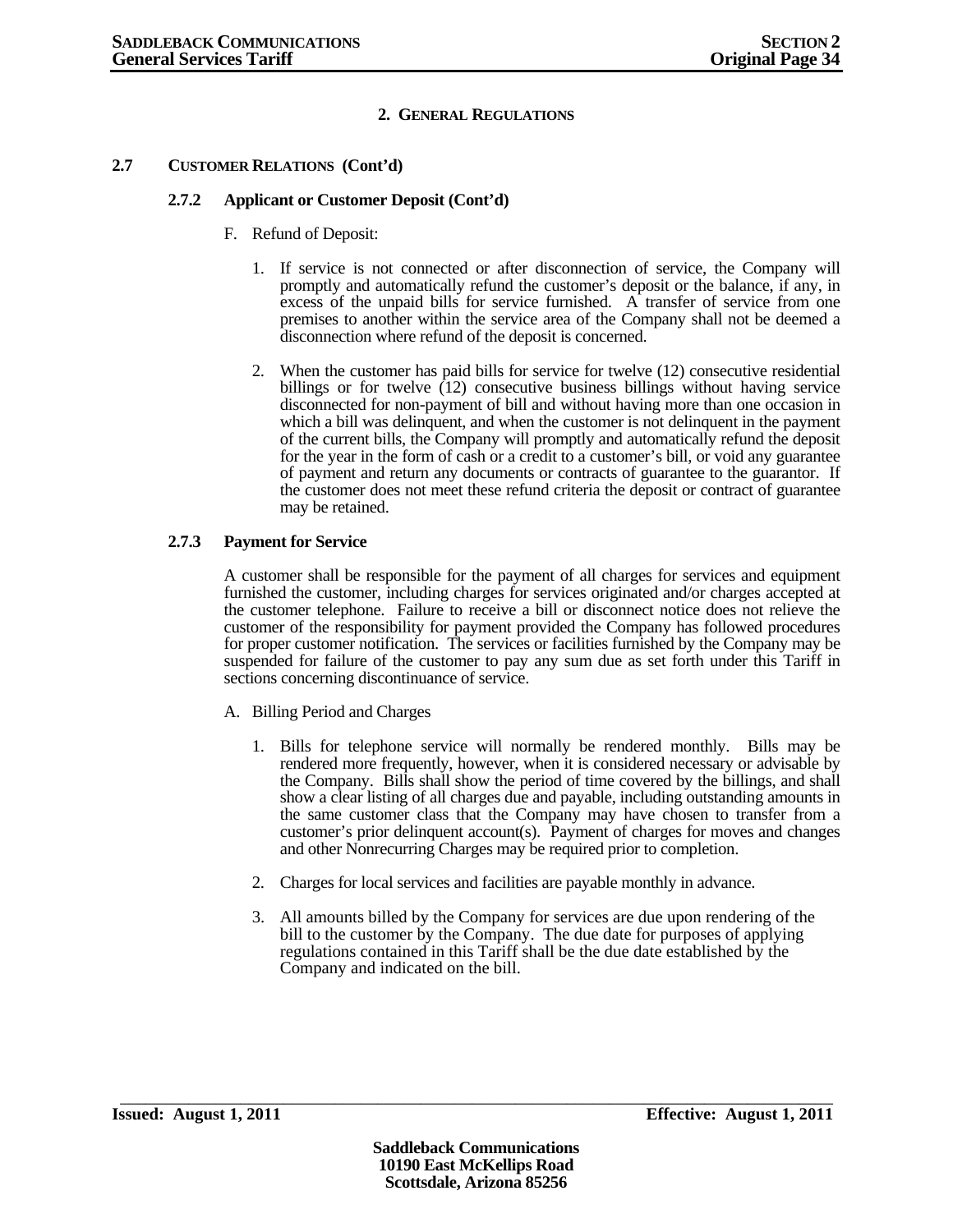## **2.7 CUSTOMER RELATIONS (Cont'd)**

## **2.7.3 Payment for Service (Cont'd)**

- 4. Special charges, fees, and taxes An additional charge shall be added to the customer's bill for service, which is equal to the pro rata share of any occupation, franchise, business, license, excise, privilege, or other similar charge or tax, now or hereafter imposed by any municipal taxing body or municipal authority whether by statute, ordinance, law, or otherwise, and whether presently due or to hereafter become due.
- 5. The Company will provide the customer with a breakdown of Local Service Charges at the time service is initially installed or modified, or if requested by the customer, at a reasonable charge. The customer may also choose to receive an itemized breakdown of Local Service Charges monthly or annually which will be provided by the Company at a reasonable charge.
- B. Pro Rating of Charges

Charges for service normally furnished on a monthly basis (except those involving a minimum billing period) billed for periods less than a billing month, will be pro rated.

- C. Suspended or Disconnected Service
	- 1. Should service be suspended for nonpayment of charges, it will be restored only as provided in Section 2.7.3 of this Tariff.
	- 2. When service has been disconnected for nonpayment, the service agreement is considered to have been terminated. Re-establishment of service may be made only upon the execution of a new service agreement which is subject to the provisions of this Tariff.
- D. Late Payment Charge

A late payment charge of one and one half percent (1.5%) will be applied to each customer's bill when the previous month's bill has not been paid in full by the billing due date.

E. Payment Arrangements

The Company may agree to a payment arrangement, whereby an outstanding bill will be paid after the due date of the bill but before the due date of the next bill if a customer so requests. If the customer does not fulfill the terms of such payment arrangements the Company shall have the right to disconnect service. A disconnect notice must be issued prior to termination of service, if one had not been issued before the payment arrangement was executed.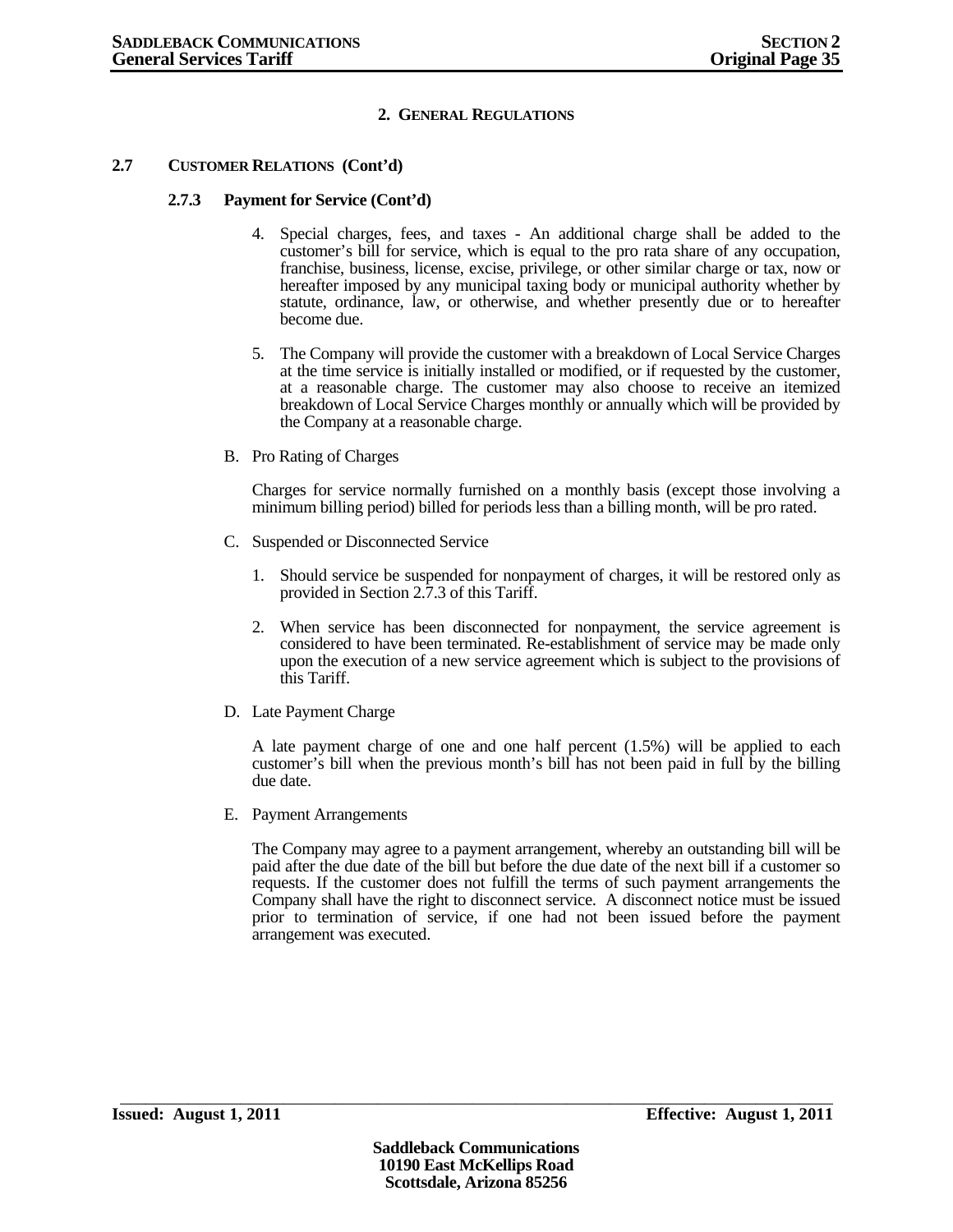## **2.7 CUSTOMER RELATIONS (Cont'd)**

## **2.7.4 Allowance for Interruptions**

- A. For the purpose of applying this provision, interruption shall mean the inability to complete calls either incoming or outgoing or both. Interruption does not include and no credit allowance shall be given for service difficulties such as slow dial tone, busy circuits or other network and/or switching capacity shortages.
- B. When service is interrupted for a period of at least 24 hours after notice by the customer to the Company, a credit allowance equal to 1/30 of the Tariff monthly rate for all services and facilities furnished by the Company rendered useless shall apply for each 24 hours, or major fraction thereof, during which the interruption continues after notice to the Company. Credit allowances in any billing period shall not exceed the total charges for that period for the services and facilities which were rendered useless.
- C. The credit allowance will not apply where service is interrupted by the negligence or willful act of the customer or the failure of facilities provided by the customer, or where the Company, pursuant to the terms of the Tariff, suspends or terminates service because of unlawful or improper use of the facilities or service, or any other reason covered by the Tariff.
- D. No credit allowance shall be made for interruptions due to electric power failure where, by the provisions of this Tariff, the customer is responsible for providing electric power.
- E. No credit allowance shall be made for interruptions caused by any person or entity other than the Company, any malfunction of any service or facility provided by any other carrier, act of God, fire, war, civil disturbance, act of government or by any other cause beyond the Company's control.

## **2.7.5 Adjustment of Charges for Overbilling and Under Billing**

If billings for telecommunications service are found to differ from the Company's lawful rates for the services being purchased by the customer, or if the Company fails to bill the customer for such services, a billing adjustment shall be calculated by the Company. If the customer is due a refund, an adjustment shall be made up to one year. However, if documented proof is presented of the overcharges, adjustments shall be made for the entire period of the overcharges.

If the customer is undercharged, the Company may back bill the customer for the amount which was under billed. The back billing is not to exceed twelve (12) months unless the Company can produce records to identify and justify the additional amount of back billing. The Company, however, will not disconnect service if the customer fails to pay charges arising from an under billing more than twelve (12) months prior to the date the Company initially notified the customer of the amount of the undercharge and the total additional amount due.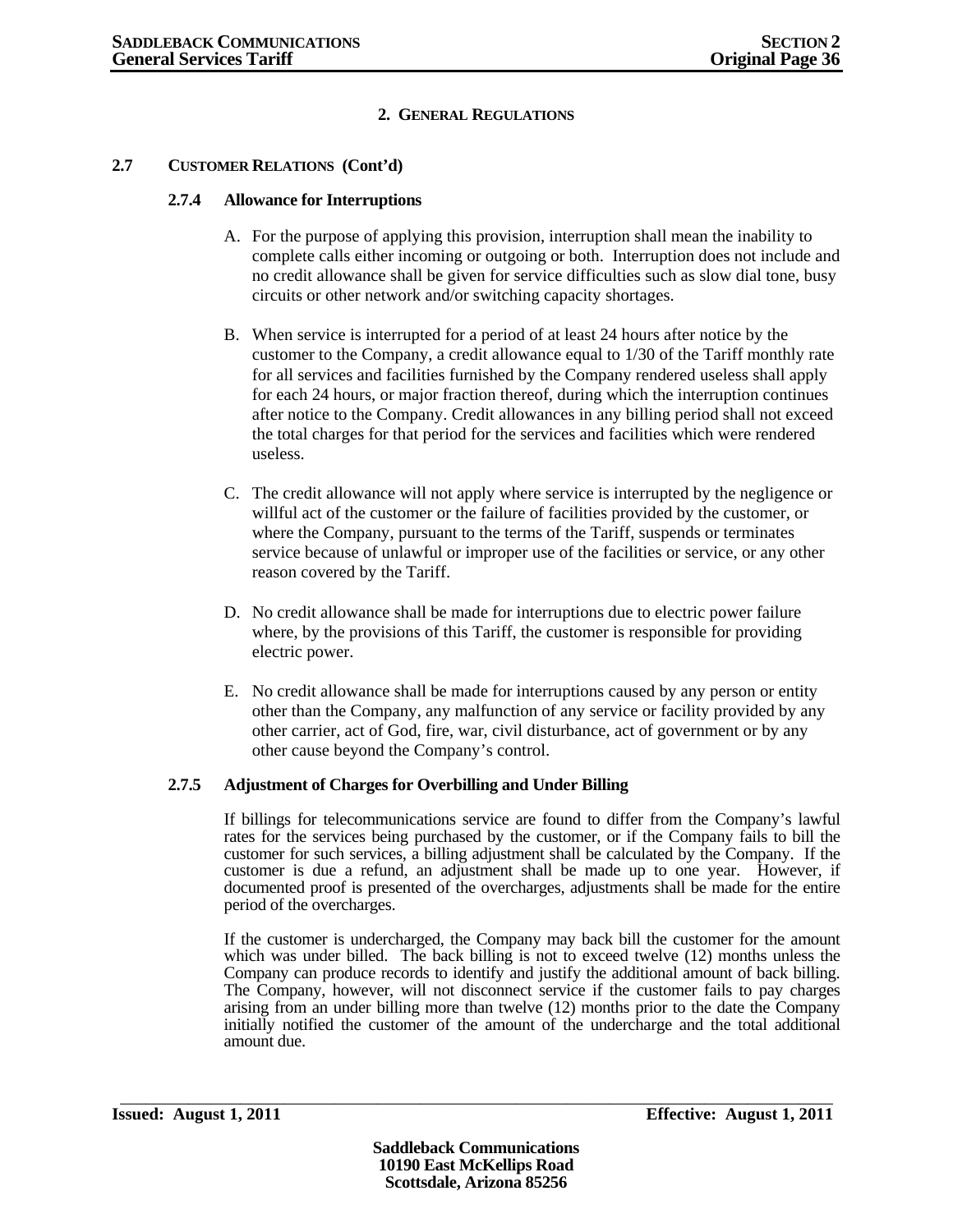# **2. GENERAL REGULATIONS**

## **2.7 CUSTOMER RELATIONS (Cont'd)**

#### **2.7.6 Disputed Bills**

- A. In the event of a dispute between a customer and the Company regarding any bill for utility service, the Company shall forthwith make such investigation as shall be required by the particular case, and report the results thereof to the customer.
- B. A customer's service shall not be subject to discontinuance for nonpayment of that portion of a bill under dispute pending the completion of the determination of the dispute. The customer is obligated to pay any billings not disputed. Undisputed amounts are subject to discontinuance of service.
- C. Any customer or applicant for service requesting the opportunity to dispute any action or determination of the Company under the customer service rules as set out in the Company's Tariff shall be given an opportunity for a supervisory review by the Company. If the Company is unable to provide a supervisory review immediately following the customer's request for such review, arrangements for the review shall be made for the earliest possible date. Service shall not be disconnected pending completion of the review. If the customer chooses not to participate in such review or to make arrangements for such review to take place within seven  $(7)$  days after requesting it, the Company may disconnect service, providing notice has been issued under standard disconnect procedures. The results of the supervisory review must be provided in writing to the customer within seven (7) days of the review, if requested.

#### **2.8 LIABILITY OF THE COMPANY**

### **2.8.1 Service Irregularities**

A. The liability of the Company for damages arising out of mistakes, omissions, interruptions, delays, errors, or defects in transmission, or failure or defects in facilities furnished by the Company, occurring in the course of furnishing service or other facilities and not caused by the negligence of the Company in failing to exercise reasonable supervision or to maintain proper standards of maintenance and operation, shall in no event exceed an amount equivalent to the proportionate Local Service Charge to the customer for the period of service during which such service irregularities occur and continue.

However any such mistakes, omissions, interruptions, delays, errors, or defects in transmission or failure or defects in facilities furnished by the Company which are caused or contributed to by the negligence or willful act of the customer, authorized user, or joint user or which arise from the use of customer provided premises equipment shall not result in the imposition of any liability whatsoever upon the Company.

B. When a service or channel is temporarily surrendered by a customer, at the request of the Company, credit determined as in Paragraph A, above, will be allowed for the entire period surrendered.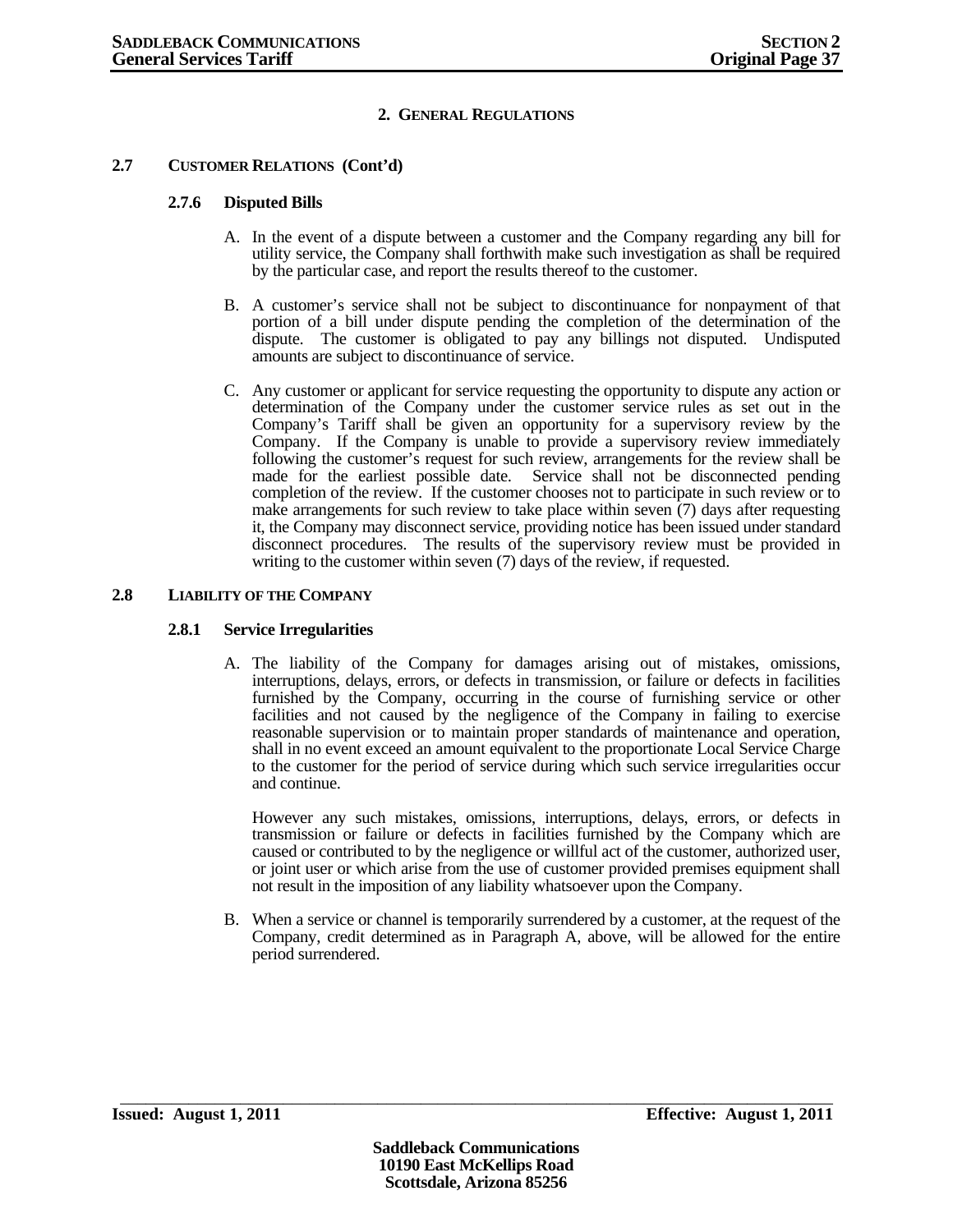# **2. GENERAL REGULATIONS**

#### **2.8 LIABILITY OF THE COMPANY**

#### **2.8.2 Indemnifying Agreement**

The Company shall be indemnified and saved harmless by the customer against: claims for libel, slander, or the infringement of copyright arising directly or indirectly from the material transmitted over Company facilities or the use thereof; claims for infringement of patents arising from combining with, or using in connection with, facilities furnished by the Company, and apparatus and systems of the customer; and all other claims arising out of any act or omission of the customer in connection with the facilities provided by the Company.

#### **2.8.3 Defacement of Premises**

The Company is not liable for any defacement or damage to the premises of a customer resulting from the furnishing of service or the installation, attachment, or removal of the facilities furnished by the Company on such premises, when such defacement or damage is not the result of the sole negligence of the Company or its employees.

#### **2.8.4 Service and Facilities in Explosive Atmospheres**

- A. The Company does not guarantee, nor makes any warranty with respect to, service and facilities provided by it for use in an explosive atmosphere. The customer shall indemnify and hold the Company harmless from any and all loss, claims, demands, suits, or other action, or any liability whatsoever, whether suffered, made, instituted, or asserted by the customer or by any other party or person for any personal injury to or death of any person or persons, and for any loss, damage, or destruction of any property, whether owned by the customer or others, caused or claimed to have been caused directly or indirectly by the Company's facilities.
- B. The Company may require each customer to sign an agreement for the furnishing of such service and facilities as a condition precedent to the furnishing of such service and facilities.
- C. The customer shall furnish, install, and maintain sealed conduit with explosive-proof fittings between these facilities and points outside the hazardous area where connection may be made with regular facilities of the Company. The customer may be required to install and maintain these facilities within the hazardous area if, in the opinion of the Company injury or damage to Company employees or property might result from installation or maintenance by the Company.

## **2.9 SERVICES PROVIDED UNDER CONTRACT OR POSTED RATES**

#### **2.9.1 General**

In addition to the local exchange services offered in this tariff at specific rates, the Company may provide additional local exchange services under contract. Services provided under contract include both services offered at posted rates and services provided under individual agreements executed by the Company and the customer.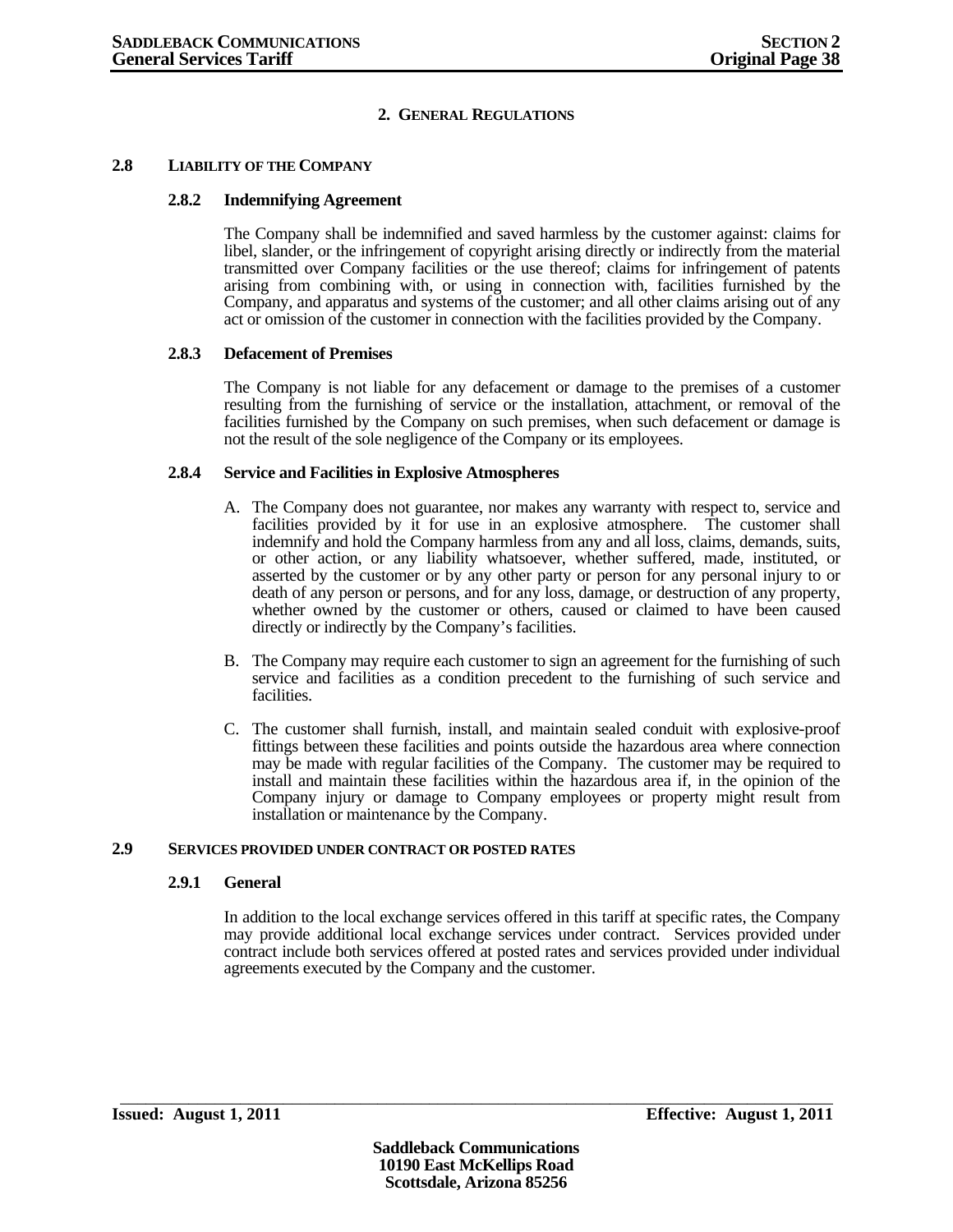# **2. GENERAL REGULATIONS**

#### **2.9 SERVICES PROVIDED UNDER CONTRACT OR POSTED RATES (Cont'd)**

#### **2.9.2 Services Offered at Posted Rates**

At the sole discretion of the Company, the Company may provide certain local exchange services in addition to those offered in this Tariff under posted service descriptions and rates.

- A. The Company will post service descriptions and rates by one of the following: posting on the Company's Internet Website, posting in printed documents published by the Company, or by both methods.
- B. Services offered at posted rates will be available to all customers who meet the conditions for the posted service subject and the General Regulations contained in Section 2 of this Tariff.
- C. In addition to the rates, terms or conditions indicated on the posting for a service, the terms and conditions of this Tariff apply to the Company's provision of the service. In the event there is a conflict between a rate, term or condition contained in the posting of the service and a rate, term or condition contained in this Tariff, the rate, term or condition contained in this Tariff shall apply.
- D. By accepting service from the Company, the customer accepts the rates, terms and conditions contained in the posted service description and rates and the rates, terms and conditions contained in this Tariff.

#### **2.9.3 Services Offered under Contract**

At the sole discretion of the Company, the Company may provide certain local exchange services to business customers under contract. Services offered to business customers under contract include both services offered in this Tariff and services that are in addition to those offered in this Tariff.

- A. Services provided under contract that are also offered in this tariff shall be provided under contracted term and/or volume commitments beyond those, if any, in this Tariff for the applicable service.
- B. In addition to the rates, terms or conditions included in a contract for service, the terms and conditions of this Tariff apply to the Company's provision of the service. In the event there is a conflict between a rate, term or condition contained in this Tariff and a rate, term or condition contained in the contract, the rate, term or condition contained in the contract shall apply.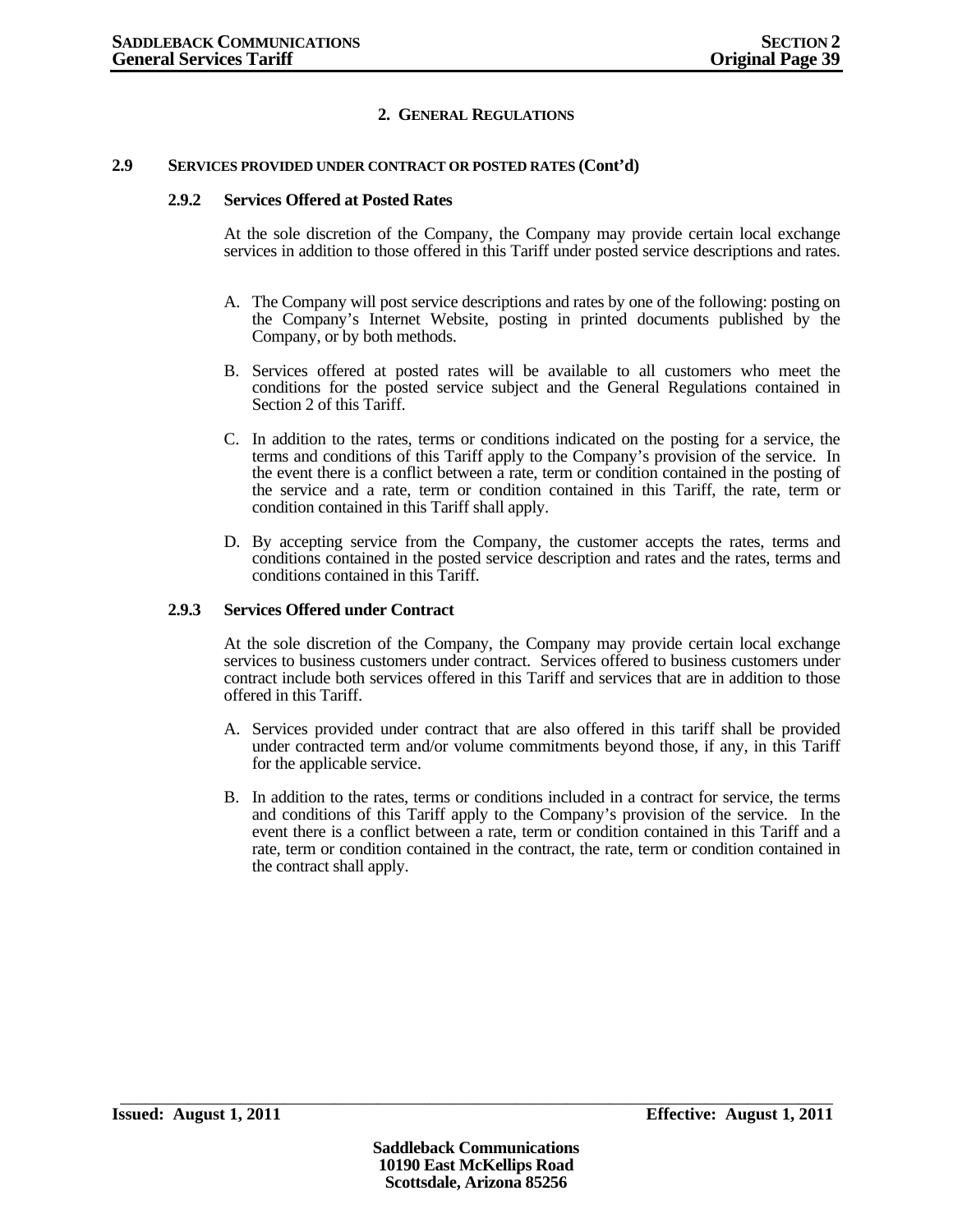# **3. SERVICE CHARGES**

### **3.1 GENERAL**

### **3.1.1 Costs Covered by Service Charges**

Service Charges specified in this Tariff are intended to cover costs incurred by the Company to establish, to add to, or to rearrange service as request by the customer.

### **3.1.2 Types of Service Charges**

# A. Nonrecurring Charge

Nonrecurring Charges are one-time charges associated with a given service or item of equipment which applies on a per service and/or per item basis each time the service or item of equipment is provided or changed.

B. Customer Premise Visit Charges

Customer Premise Visit Charges are the Company's charge associated with a trip to the customer/applicant's premises to comply with the customer/applicant's request to establish, to add to, or to rearrange service.

C. Miscellaneous Service Charges

Miscellaneous Service Charges are charges associated with miscellaneous service order or service functions performed by the Company that are not generally associated with a monthly service.

### **3.2 APPLICATION OF CHARGES**

### **3.2.1 General**

Service Charges are in addition to other rates and charges normally applied under this Tariff, and are applicable for all services furnished to the customer as indicated throughout this Tariff except as modified hereinafter. Such charges apply in addition to, and not in lieu of, Installation Charges or Construction Charges associated with unusual costs incurred to establish service.

# **3.2.2 Work Hours Covered by Service Charges**

Service Charges are applicable to work performed during normal working hours, on days of the week other than weekends or holidays. If the customer requests that work be performed at hours outside of the normal business hours (8:00 a.m. to 5:00 p.m.) or business week (Monday - Friday), or interrupts work once begun, an additional charge applies based on the additional costs incurred by the Company.

### **3.2.3 Changes in Location of Customer Equipment or Service**

Except as otherwise provided in this Tariff, all changes in location of customer's equipment or service from one premise to another are treated as new service connections and the appropriate Service Charges will be applied.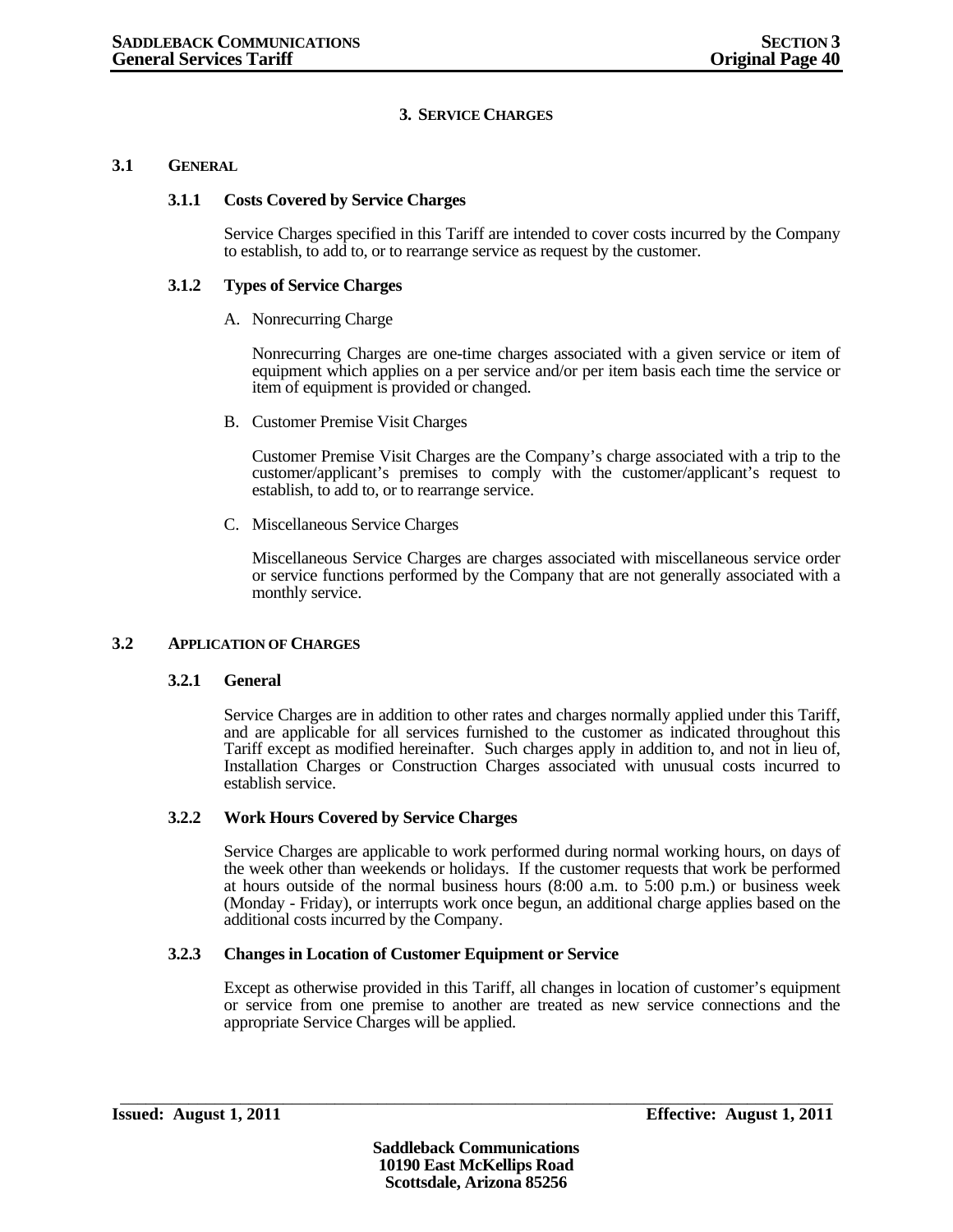# **3. SERVICE CHARGES**

### **3.2 APPLICATION OF CHARGES (Cont'd)**

### **3.2.4 Time of Payment of Service Charges**

Except for as otherwise provided in this Tariff, Service Charges may be required to be paid at the time of application for service, or upon presentation of a bill.

# **3.3 NONRECURRING CHARGES**

### **3.3.1 General**

Unless otherwise specified, nonrecurring charges apply whether or not the facilities are in place. Facilities are considered as being in place when no change is made to the customer's request in the type or location of the facilities. All nonrecurring charges, where applicable, are specified with a given service as stated in individual sections of this Tariff.

# **3.4 CUSTOMER PREMISES VISIT CHARGE**

### **3.4.1 General**

- A. A Customer Premises Visit Charge is applicable when a trip to the customer's premises is required to complete work requested by a customer, as shown on the related service order. A Customer Premises Visit Charge may also be called a "Trip Charge." All regulations and rates applicable to Customer Premises Visit Charges apply to Trip Charges. A Customer Premise Visit Charge will apply each time, if additional trips are necessitated by a customer or an applicant request.
- B. A Premises Visit Charge is not applicable to complete disconnection of service or a change in service or facilities initiated by the Company.

### **3.4.2 Application of Customer Premises Visit Charge**

When a customer trouble report requires a visit to the customer premises by a Company repairman and it is found that the trouble is in the customer-provided equipment, a non-recurring Premises Visit Charge will apply whether or not the customer-provided equipment or inside wiring is legally connected to the facilities of the Company in accordance with the provisions of this Tariff. The Premises Visit Charge is also applicable when an employee is dispatched to a designated location to complete a customer service request for the installation, move or change of service or equipment other than installation of a telephone jack which is covered under Section 3.5.1 of this Tariff.

### **3.4.3 Rates and Charges** - See Price List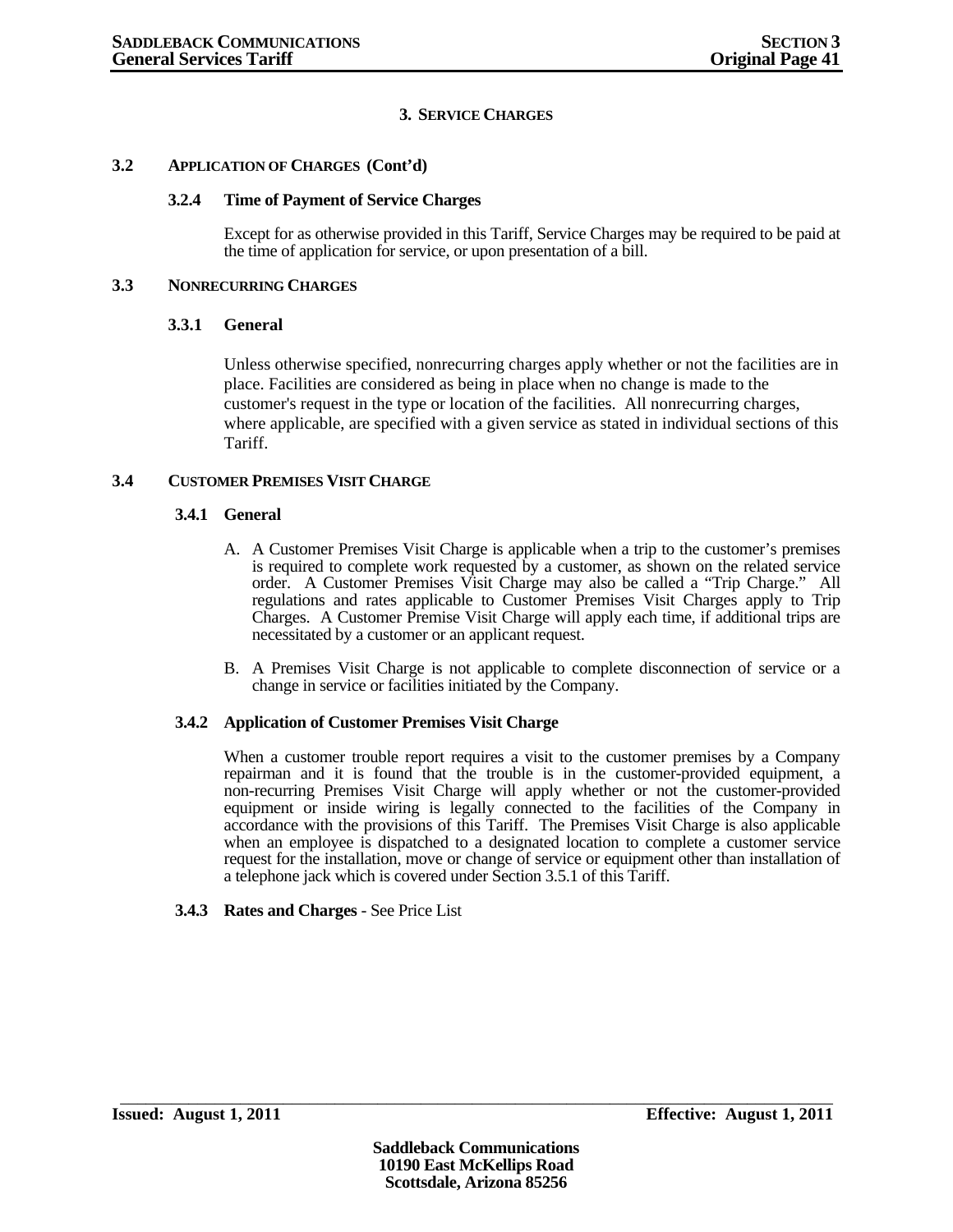# **3. SERVICE CHARGES**

#### **3.5 MISCELLANEOUS SERVICE CHARGES**

#### **3.5.1 Jack Installation**

- A. General
	- 1. At the request of the customer for Company installation of a telephone jack, the Company will visit the customer's premises to perform the requested jack installation. A jack is a fixed socket designed to permit the establishment of a connection between the local exchange facilities and terminal equipment equipped with cords ending in plugs.
	- 2. Once installation is completed and paid for by the customer, the jack shall become Customer Premises Equipment owned by the customer.
- B. Jack Installation Service includes installation of inside wiring associated with the jack. Jack Installation Service includes provision by the Company of materials comprising jacks and related wiring up to 100 feet in length for each jack installed.
- C. Rates and Charges See Price List

### **3.5.2 Returned Check Charge**

A. General

The Company will assess a charge for each instance where a check is returned or otherwise dishonored by a bank or equivalent business.

B. Rates and Charges – See Price List

#### **3.5.3 Restoration of Service Charge**

A. General

When service is temporarily suspended for non-payment of charges, the service will be restored upon payment of past-due charges, as discussed in Section 2 of this Tariff. In addition, a Restoration of Service Charge will be applied.

B. Rates and Charges – See Price List

### **3.5.4 Primary Interexchange Carrier (PIC) Change Charge**

A. General

Primary Interexchange Carrier (PIC) Change Charge will apply whenever a customer requests a change in their primary interexchange carrier for either interLATA or intraLATA long distance service. A PIC Change Charge will apply to each customer's request for a change in the customer's interLATA or intraLATA primary interexchange carrier. The PIC Change Charges will be based on the applicable regulations and rates in National Exchange Carrier Association Tariff F.C.C. No. 5 at Sections 13.4 and 17.4.4(I) and Saddleback Communications Intrastate Access Service Tariff at Sections 8.5 and 12.5.5.

B. Rates and Charges – See Price List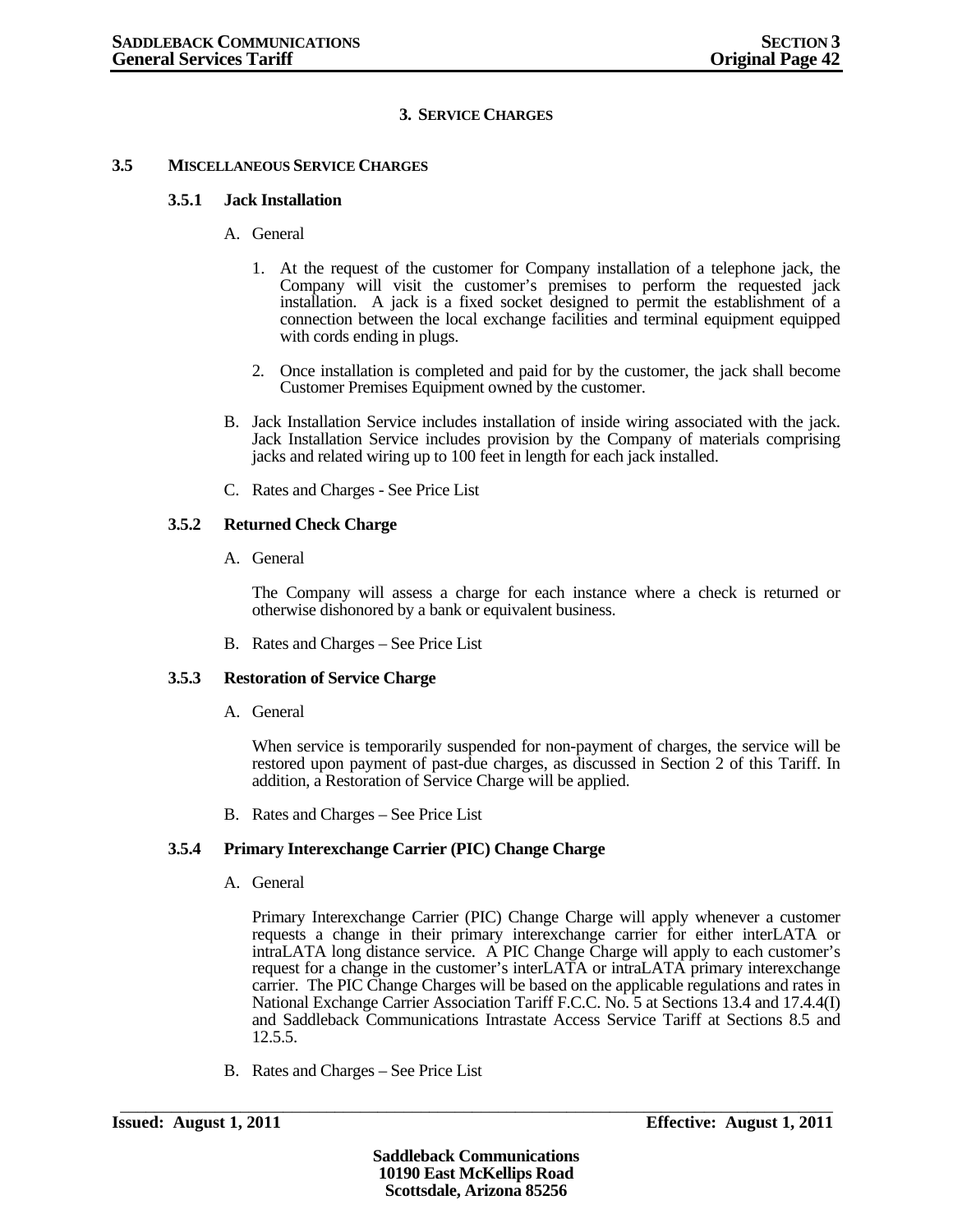#### **4.1 SPECIAL CHARGES FOR TEMPORARY, SPECULATIVE OR UNUSUAL CONSTRUCTION**

#### **4.1.1 General**

- A. Facilities of the Company will be extended in accordance with the provisions of this Section. Special Charges may be applied in addition to the usual service connection charges and monthly rates. Special Charges apply primarily when unusual investment or expense will be incurred by the Company, such as when:
	- 1. Conditions require, or the customer requests the provision of special equipment, unusual or non-standard methods of plant construction, installation or maintenance or a move of Company facilities;
	- 2. The customer's location requires the use of costly private Right-of-Way; or
	- 3. Exchange service is ordered for areas where existing telephone facilities are not available.
- B. The Company will retain title to all plant constructed, as specified within this Tariff, whether provided wholly or partially at a customer's expense.
- C. The customer is required to pay all Construction Charges made by another telephone Company providing facilities connecting with the facilities of the Company.
- D. Applicants may be required to make nonrefundable advance payments to cover all or a portion of the excess Construction Charges for Exchange Service or Special Service Arrangements when in the opinion of the Company there is evidence of credit risk. A cash deposit may also be required as discussed under Section 4 of this Tariff.
- E. Except as otherwise provided herein, the terms and conditions in this Tariff contemplate that the type of construction required to provide the quantity and grade of telephone service involved will be determined by the Company. The customer will be required to pay the added costs involved when a different type of construction than that proposed by the Company is desired.

### **4.1.2 Temporary Service or Service to a Movable Premises**

- A. Where the proposed service is of a temporary nature and the plant would have no value to the Company upon discontinuance of the service, the applicant shall be charged the estimated cost of construction and removal of the plant or portion of the plant which would not be of value to the Company, less the estimated immediate net recovery value of the material used.
- B. Where plant construction is required to provide any service or facility of a temporary nature or where it is necessary to place temporary construction in advance of permanent construction in order to meet the customer's requirements, the Company may require the applicant to pay the non-recoverable costs of the temporary construction or to contract for service beyond the initial period, or both.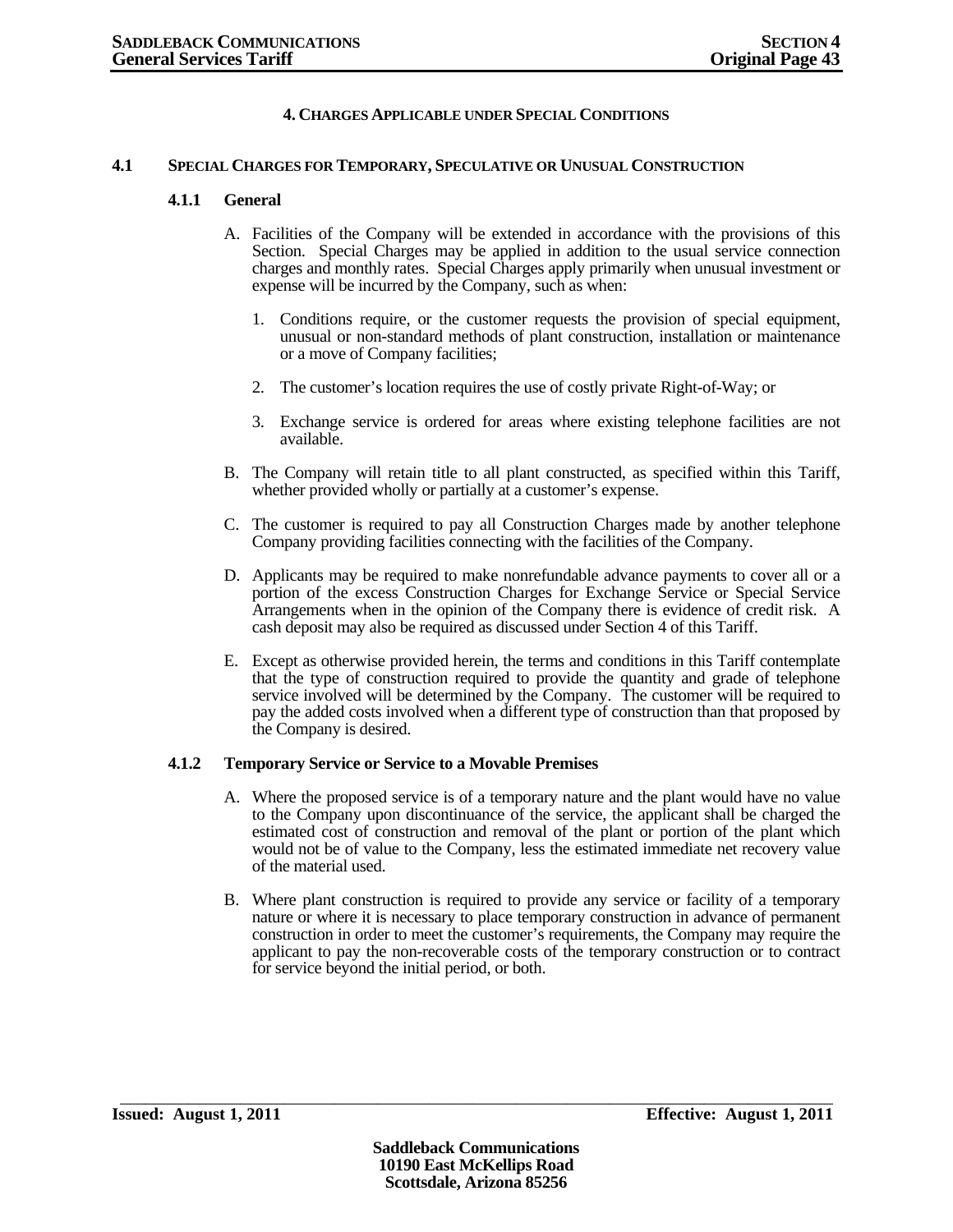#### **4.1 SPECIAL CHARGES FOR TEMPORARY, SPECULATIVE OR UNUSUAL CONSTRUCTION (Cont'd)**

#### **4.1.2 Temporary Service or Service to a Movable Premises (Cont'd)**

- C. When telephone service is provided to movable premises by means of aerial plant, the customer shall provide a clearance pole if the Company considers it necessary. The clearance pole must comply with the Company's specifications. The customer shall place, own and maintain the pole. However, if the customer elects and the Company agrees, the Company will place, own and maintain the pole and bill the customer the cost of placing the pole.
- D. For provision of service by the Company of a temporary nature or to a moveable premises, the customer shall be charged the estimated cost of construction and removal of the plant which would not be of value to the Company, less the estimated net recovery value of the material used. The Company may require the customer to pay the cost of construction plus the cost of removal, less salvage, for temporary construction performed in advance of permanent construction or to provide temporary service.

## **4.2 LINE EXTENSIONS**

#### **4.2.1 General**

A Line Extension is the addition by the Company to its central office line facilities beyond those now existing to provide for service to business or residence customers. The Company will furnish adequate telephone service to the largest practicable number of customers within its service area without requiring a construction charge.

 Residential Line Extensions: Where costs of installation exceed seven (7) times the annual primary service revenue for such a line, the customer will be responsible for paying the excess costs pursuant to Section 4.3.

 Business Line Extensions: Application of charges for business service line extensions will be determined on an individual case basis.

### **4.2.2 Poles on Private Property**

Poles on private property to be used in serving an individual customer will be furnished by the Company at no cost to the customer except in cases where the customer is required to pay for constructing the line extension. Poles requested by the customer in excess of those deemed necessary by the Company will be charged to the customer at the installed cost. Ownership and maintenance of such poles is vested in the Company.

### **4.2.3 Provisions of Private Right-of-Way**

The Company's obligation to provide service is solely dependent upon its ability to secure, retain and maintain suitable rights-of-way without unreasonable expense. When conditions require, applicants shall provide, without expense to the Company, private Right-of-Way as needed. Any and all private Right-of-Way or permit requirements, and any and all associated costs, will be the responsibility of the applicant, and must be furnished before a plant extension project begins.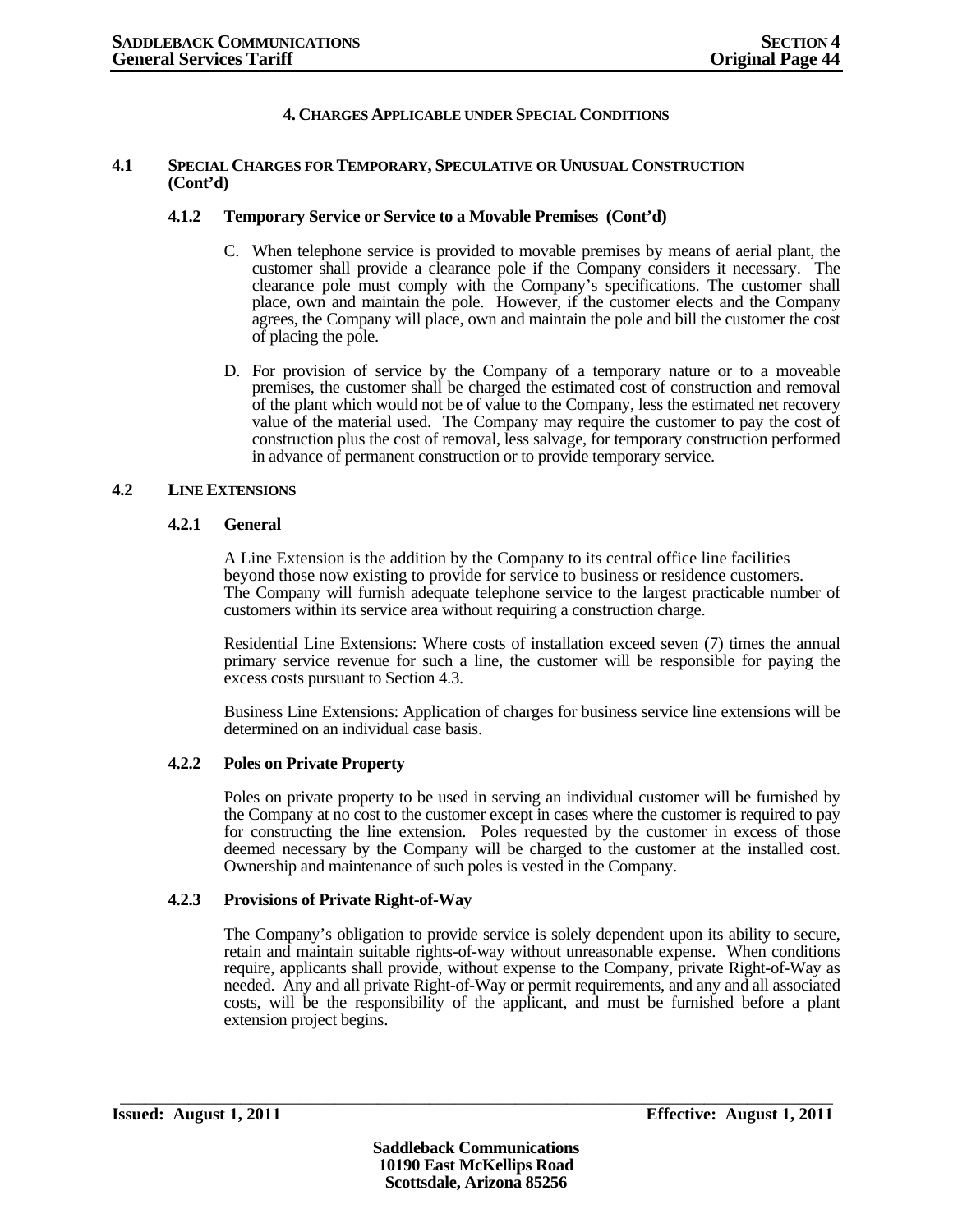# **4.2 LINE EXTENSIONS (Cont'd)**

### **4.2.4 Private Property**

For construction on private property, an average amount of entrance and distribution facilities will be furnished by the Company provided the facilities are of the standard type normally furnished for the particular location or kind of service. The applicant may be required to pay the costs over and above those applicable for a normal installation under any of the following circumstances: if additional entrance or distribution facilities are required; if the conditions are such as to require special facilities, maintenance or methods of construction; if the installation is for a temporary or semi-permanent purpose; or if for any other reason the construction costs are excessive as compared with the revenue to be derived. The customer will provide the Company upon request and without charge written permission for the placing of the Company's facilities on the property.

### **4.3 SPECIAL CONSTRUCTION**

#### **4.3.1 Service to Residential and Commercial Developments**

- A. The Construction Charges, allowances and provisions previously specified in this Section 4 contemplate the extension of facilities into areas of normal growth and development. Where facilities are to be extended into new areas of residential or commercial real estate development which, in the Company's opinion, are of a promotional or speculative nature, the Company may require an advance deposit equal to all or a portion of the costs of such construction, depending on the circumstances in each case. This advance deposit will be payable prior to the start of construction.
- B. The applicant for telephone service to a development is required to provide the Company, at his/her own expense, the necessary easements for installation and maintenance of telephone facilities, clear the ground where facilities are to be installed according to Company specifications and request installation of telephone facilities at an appropriate time during construction of the project to avoid unnecessary costs to the Company.

### **4.3.2 Underground Service Connections**

- A. When customers request underground service connections instead of aerial drop wires which would ordinarily be used to reach the customer's premises, or when aerial facilities are used to provide service or channels to a customer and the customer subsequently requests that such facilities be placed underground, the following regulations apply:
	- 1. Where cable is to be placed in conduit, the underground conduit shall be constructed and maintained by or at the expense of the customer. The underground conduit shall be constructed in accordance with plans and specifications furnished by the Company;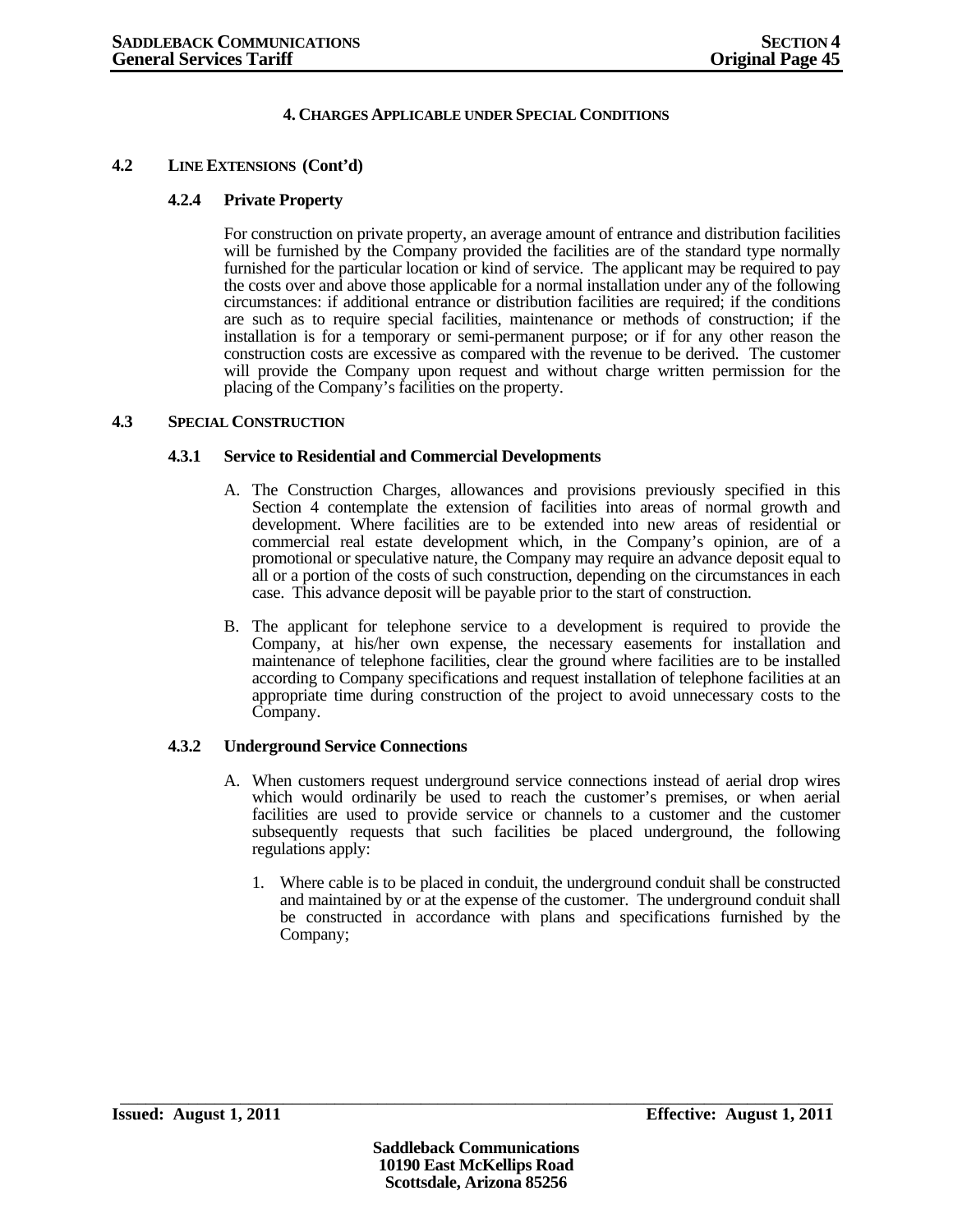### **4.3 SPECIAL CONSTRUCTION (Cont'd)**

#### **4.3.2 Underground Service Connections (Cont'd)**

- 2. Where cable is laid in a trench at the customer's request, the trench shall be constructed and back filled under the Company's supervision and by or at the customer's expense;
- 3. Repairs or replacements of cable in the conduit or trench made necessary by damage caused by the customer or his representatives will be made only at the customer's expense;
- 4. Where facilities are changed from aerial to buried or underground, in addition to the above, the customer is charged the cost of dismantling and removing the aerial facilities;
- 5. Except as otherwise provided herein, the regulations in this Tariff contemplate that the type of construction required to provide the quantity and class of service involved will be determined by the Company. The applicant may be required to pay additional costs involved where a different type of construction than that proposed by the Company is desired; and
- 6. Any special maintenance expense that may from time to time occur will be borne by the customer except that maintenance of buried service wire, including associated trenching where required, will be at the expense of the Company.

# **4.4 SPECIAL SERVICE ARRANGEMENTS**

#### **4.4.1 General**

If the requirements of customers cannot be met with the regularly offered service arrangements, Special Service Arrangements may be furnished by the Company, where practical, at charges equivalent to the estimated cost of such equipment and arrangements provided it is not detrimental to any of the services furnished under the Company's Tariffs.

### **4.5 RELOCATION OR ALTERATION OF LINES**

### **4.5.1 Customer Requested Relocation or Alteration of Lines**

Relocation or alteration of existing lines performed by the Company at the request of the customer shall be paid for by the customer. Costs for which the customer is responsible include, but are not limited to, material, material overhead, installation labor and installation labor overhead.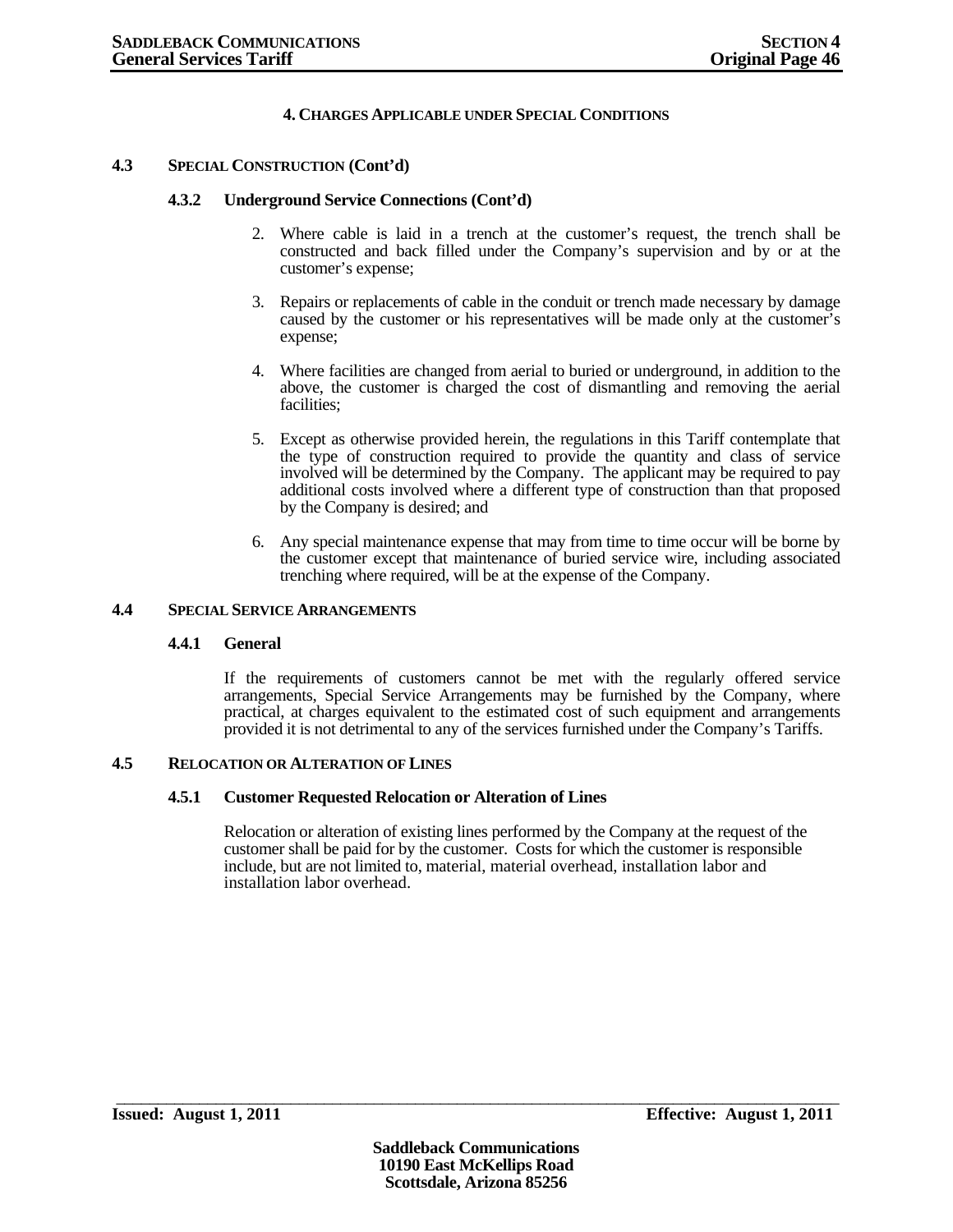#### **4.5 RELOCATION OR ALTERATION OF LINES (Cont'd)**

#### **4.5.2 Company Initiated Relocation or Alteration of Lines**

When the Company determines, in its sole judgment a need for relocation or alteration of existing lines for purposes of maintaining service quality or for achieving more efficient provision of service, costs of work shall be the responsibility of the Company. Such work will be performed with appropriate notice to the customer and, where applicable, the permission of the customer.

# **4.6 PROVISION FOR CERTAIN TAXES AND FEES**

When any political body or sub-division thereof charges, collects or receives from the company any fees whether in money, service, or other thing in value, for or by reason of any license, privilege, inspection, franchise tax, fee, charge, or other imposition, or taxation, or for or by reason of the use of the streets, alleys, conduit systems, right of ways, or other facilities or public places of the political body whether it be Federal, or by the authority of the Salt River Pima-Maricopa Indian Community, the Company shall have the authority to pass those charges through to their customers.

Whether in a lump sum or at a flat rate, or based on receipts or otherwise, the aggregate amount of such payments (less any related deductions authorized or imposed by Federal codes or by the authority of the Salt River Pima-Maricopa Indian Community) shall be billed, insofar as practicable, pro rata to the affected or exchange customer within the applicable political division, or part of either in which the charges, fees, or tax is applicable; provided, however, the forgoing shall not apply to ad valorem taxes.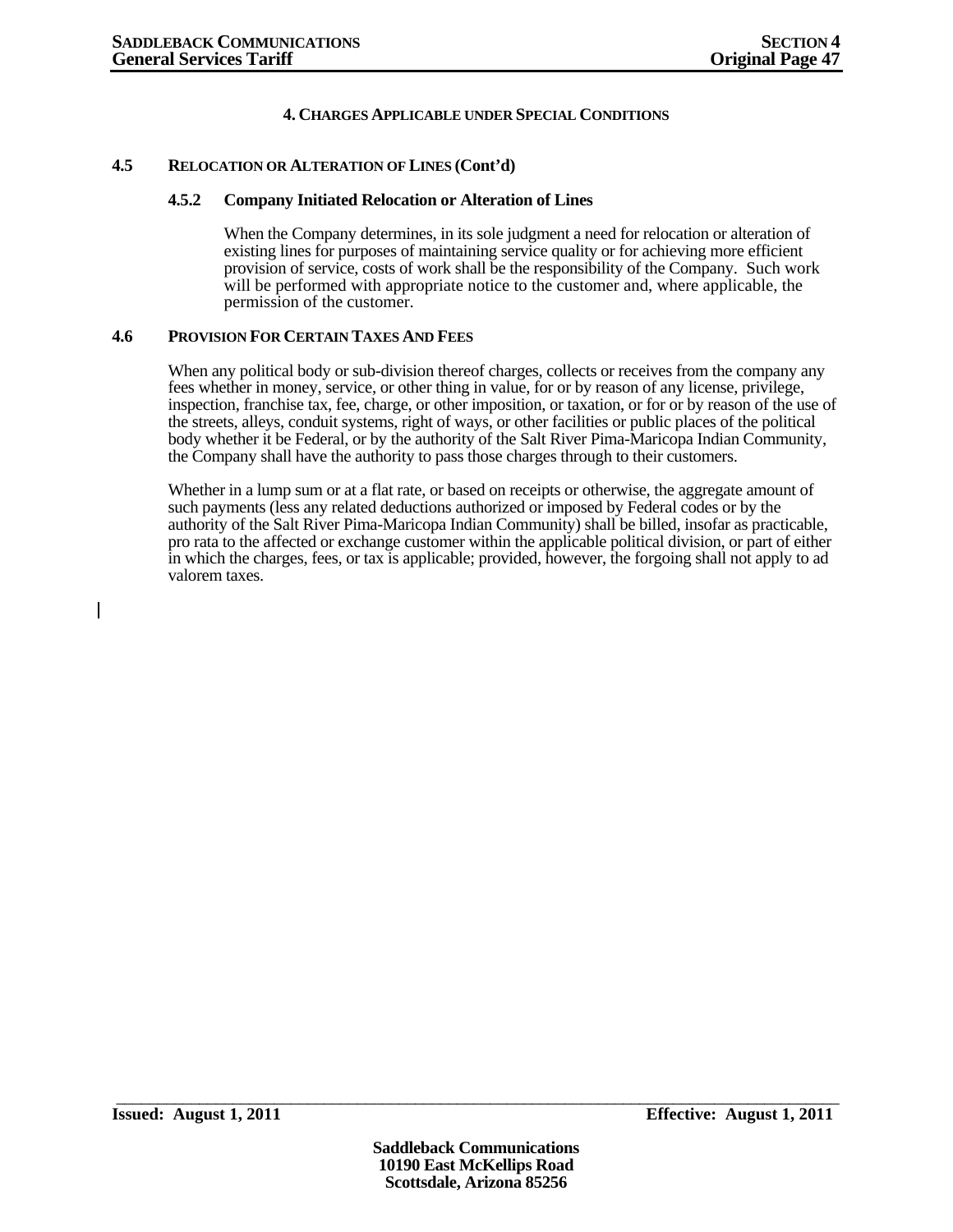### **5. EXCHANGE SERVICES**

#### **5.1 EXCHANGE AREA**

#### **5.1.1 General**

Local Exchange Service is provided by means of a network interface, wire, switching and other facilities, plant and equipment to enable the establishment of telephone communications between the customers' premises in the same or different exchanges at monthly rates as set forth below. The facilities, plant and equipment used to provide Local Exchange Service are also used in the furnishing of access to interexchange long distance telephone services provided either by the Company or other long distance carriers under the rates, terms and conditions established by the respective interexchange long distance carrier rates applicable for such services.

## **5.1.2 Local Exchange Service Area**

The Company's Local Exchange Service Area lies within the geographic boundaries of the Salt River Pima-Maricopa Indian Community Reservation.

#### **5.1.3 Extended Local Service Area**

A. The Extended Local Service Area covered by Basic Local Exchange Service rates comprises the following exchanges in the Phoenix Metropolitan Area served by other local exchange telephone companies.

| Aqua Fria           | Greenway        | Superstition |
|---------------------|-----------------|--------------|
| Beardsley           | Glendale        | Tempe        |
| <b>Black Canyon</b> | Goodyear        | Tolleson     |
| Buckeye             | Higley          | Whitetanks   |
| <b>Cave Creek</b>   | Litchfield Park | Wintersburg  |
| Chandler            | Mesa            |              |
| Circle City         | New River       |              |
| Deer Valley         | Peoria          |              |
| Fort McDowell       | Phoenix         |              |

B. In the event any other local exchange carrier telephone company takes any action that results in calls to any of the exchanges listed above in Section 5.1.3.A becoming interexchange calls subject to long distance charges, the Company may terminate provision of toll-free service to the exchange or exchanges affected by such action or actions.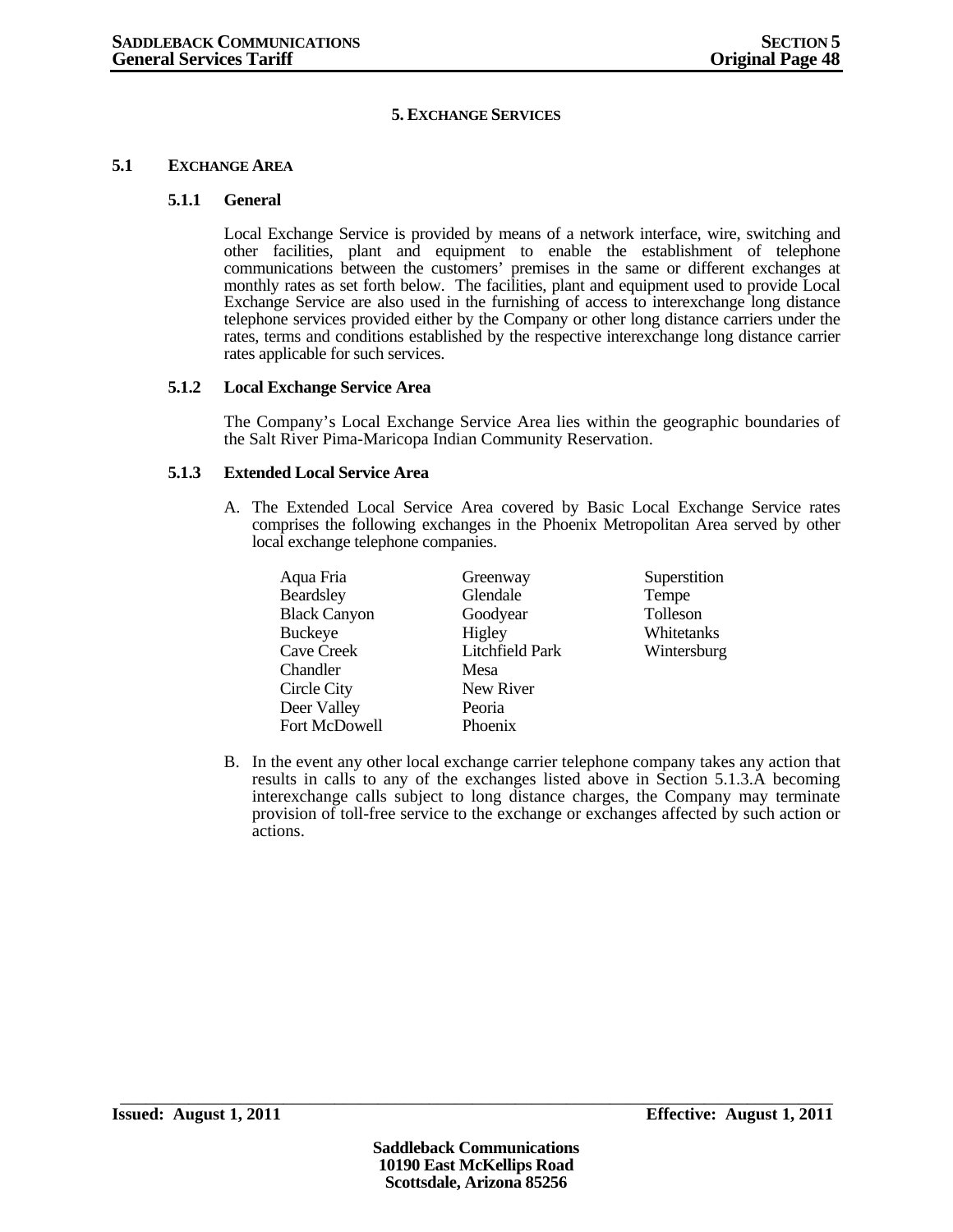#### **5.2 LOCAL EXCHANGE SERVICE**

#### **5.2.1 General**

A. The rates and charges as quoted herein for local exchange service entitle the customer to local calls, without toll charges, to all local exchange access lines connected to the Company's central office or offices for its Local Exchange Service Area, or to all exchange access lines served by central offices of the Extended Local Service Area described at Section 5.1.3 of this Tariff.

#### **5.2.2 Application of Business and Residence Rates**

- A. Where rates are established on the basis of class of service, separate Business and Residence rates apply. The Business and Residence classes of service are based on the Classification of Service under Section 2.4.6 of this Tariff.
- B. A residence service may not be part of a hunting sequence that contains business lines.
- C. Customers changing from business to residence service will be assigned a different telephone number. Referral of calls to the new residence telephone number assigned will not be provided.
- D. Customers may choose to retain the same telephone number but must continue to pay business rates until the next telephone directory, in which their telephone number does not appear as a business listing.
- E. When it is determined that a customer with residence service should be reclassified as business service under the above provisions, the Company will discontinue the service in the event such customer refuses to permit the service to be classified as business service and pay applicable business rates.

#### **5.2.3 Rates and Charges -** See Price List

#### **5.3 TELEPHONE ASSISTANCE PROGRAMS**

### **5.3.1 Link Up Program**

A. Residents of the Salt River Pima-Maricopa Indian Community Reservation are eligible to receive assistance under one of the following economic assistance programs are eligible to receive Link Up assistance.

Medicaid Food stamps Supplemental Security Income Federal Public Housing Assistance Low-Income Home Energy Assistance Program (LIHEAP)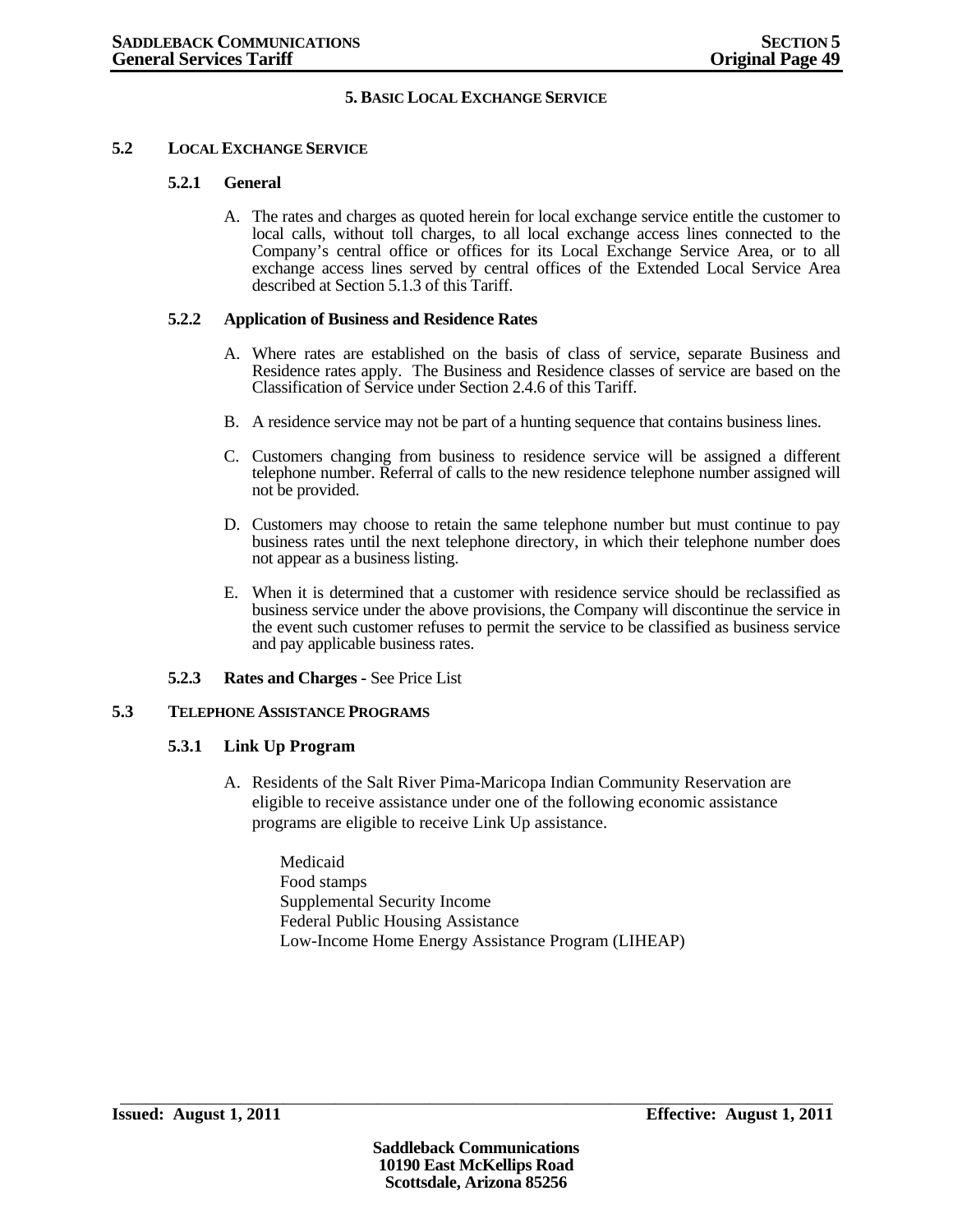### **5.3 TELEPHONE ASSISTANCE PROGRAMS (Cont'd)**

## **5.3.1 Link Up Program (Cont'd)**

- B. The Link Up Program consists of the following:
	- 1. It is a reduction in the customary charge for commencing telecommunications service for a single telecommunications connection at a subscriber's principal place of residence.
	- 2. The reduction shall be 50% of the customary charge or \$30.00, whichever is less.
	- 3. The Link Up Program includes a deferred schedule for payment of the charges assessed for commencing service, for which the subscriber does not pay interest. The reduced Linkup-Up connection charge will be payable in the first billing cycle following connection of service.
	- 4. Charges assessed for commencing service included any charge customarily assessed to connect a subscriber to the network. The charges do not include any permissible security deposit requirement.
	- 5. The Link Up Program allows a subscriber to receive the benefit of the Link Up Program for a second or subsequent time only for a principal place of residence with an address different from the residence address at which the Link Up assistance was provided previously.

# **5.3.2 Lifeline Program**

- A. Residents of the Salt River Pima-Maricopa Indian Community Reservation are eligible to receive assistance under one of the four major economic assistance programs administered by the Department of Human Service including Public Assistance (formerly Aid to Families with Dependent Children), Food Stamps, Energy Assistance or Medicaid may qualify for the Lifeline Program.
- B. The Lifeline Program consists of the following:
	- 1. Lifeline means retail residential local telecommunications service for which qualifying low-income subscribers pay reduced charges.
	- 2. Lifeline service includes voice grade access to the public switched network, local usage, dual tone multi-frequency signaling (Touch Tone) or its functional equivalent, single-party service, access to emergency services, access to operator services, access to interexchange service, access to directory assistance, primary published directory listing, and toll limitation (toll blocking).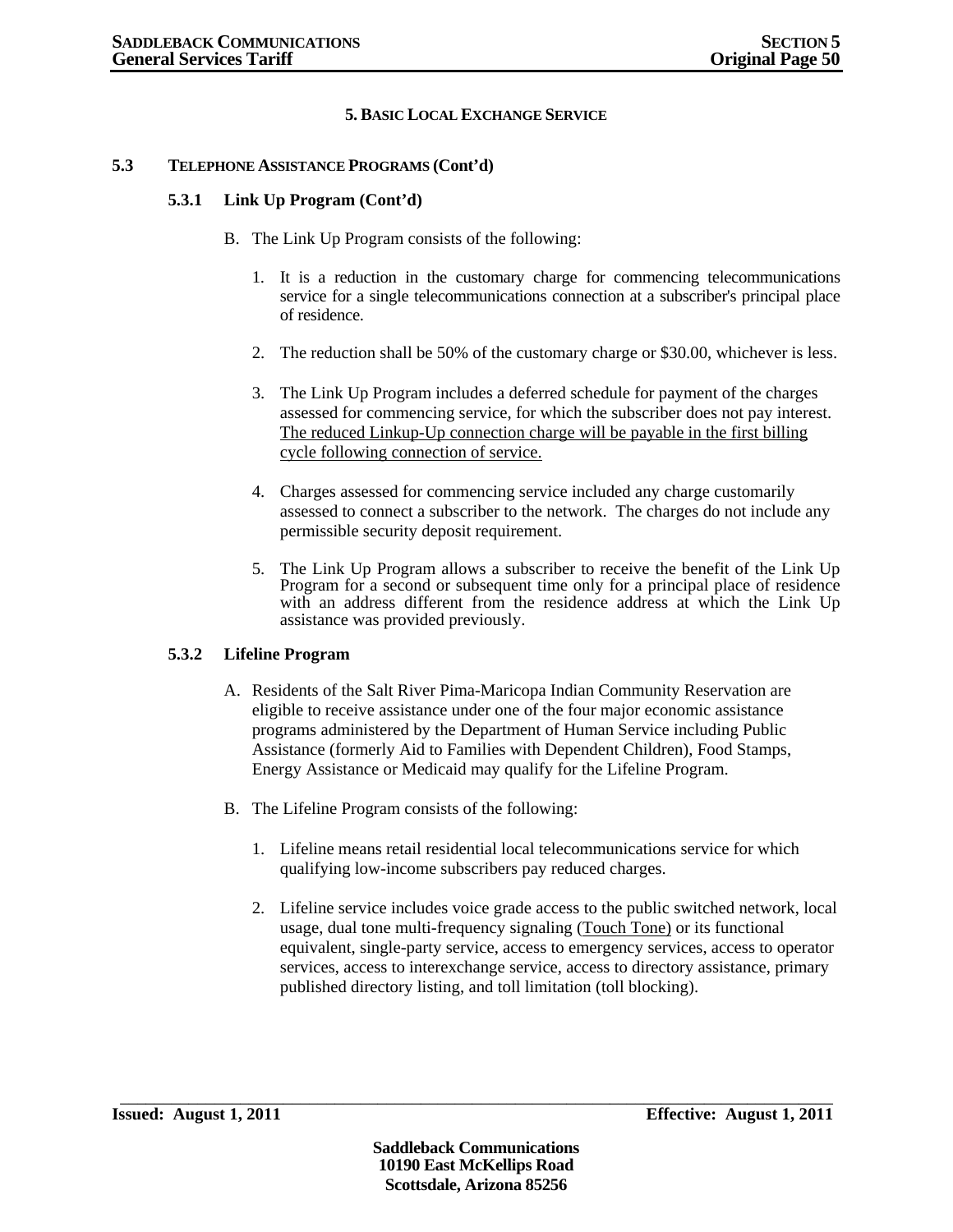## **5.3 TELEPHONE ASSISTANCE PROGRAMS (Cont'd)**

## **5.3.2 Lifeline Program (Cont'd)**

- 3. Toll limitation shall be offered at no charge to a qualifying low-income subscriber when that subscriber subscribes to Lifeline assistance.
- 4. A service deposit shall not be collected in order to initiate Lifeline service if the qualifying low-income subscriber voluntarily elects toll blocking.

# **5.3.3 Rates and Charges –** See Price List

# **5.3.4 Expanded Link Up Program for Eligible Residents of Tribal Lands**

- A. Residents of the Salt River Pima-Maricopa Indian Community Reservation who are eligible to receive Enhanced Lifeline for residents of Tribal lands under Section 5.3.5.A.1 of this Tariff following and make the certification required for Enhanced Lifeline under Section 5.3.5.A.3 of this Tariff following are also eligible to receive Expanded Link Up.
	- 1. Expanded Link Up provides eligible residents of Tribal lands with an additional benefit of up to \$70.00 in addition to regular Link Up. The additional benefit will apply towards 100% of the charges assessed for commencing service at a subscriber's principal place of residence between \$60.00 and \$130.00. Expanded Link Up does not apply to connection charges that are less than \$60.00.
	- 2. For purposes of Expanded Link Up, charges assessed for commencing services are those defined for regular Link Up at Section 5.3.1.B.4 preceding with the addition of any applicable line construction charges under Section 4 of this Tariff.

## B. Expanded Link Up Credit Amounts-No Line Construction Charges

The Company's connection charges, are below \$60.00 when line construction is not required, thus the additional Link Up support amounts is \$0.00 under Federal Communication Commission rules.

### C. Expanded Link Up Credit Amounts-With Line Construction Charges

Eligible residents of Tribal lands who are required to pay Line Extension construction charges pursuant to Section 4.2 of this Tariff will receive Expanded Link Up equal to \$70.00, in addition to the regular Link Up under Section 5.3.2.B preceding. Expanded Link Up shall equal 100% of the portion of combined connection/line construction applicable to the subscriber that exceed \$60.00 and do not exceed \$130.00.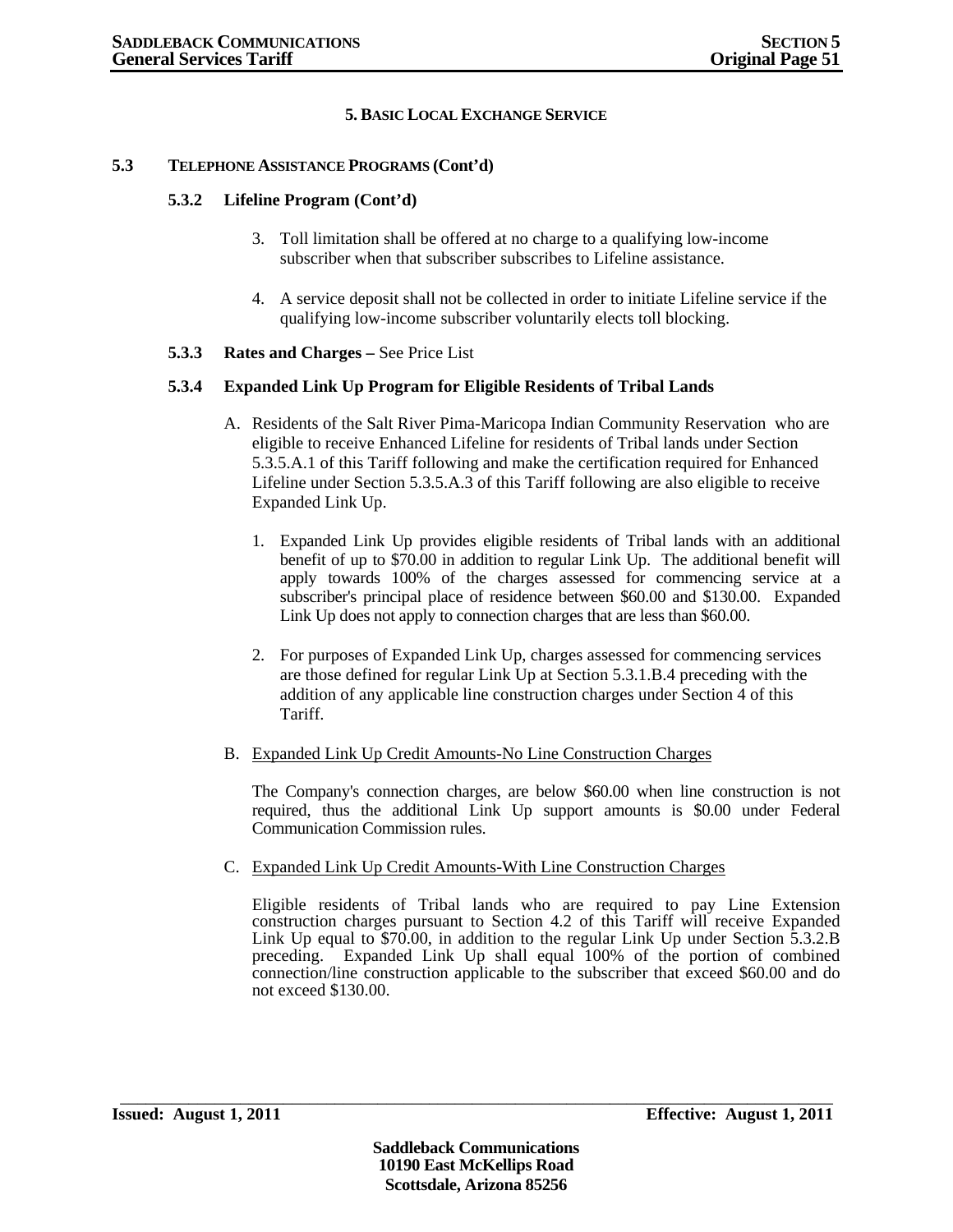### **5.3 TELEPHONE ASSISTANCE PROGRAMS (Cont'd)**

# **5.3.5 Enhanced Lifeline for Eligible Residents of Tribal Lands ("Tribal Lifeline")**

- A. Qualification for Enhanced Lifeline
	- 1. Residents of the Salt River Pima-Maricopa Indian Community Reservation (Tribal lands) who are eligible to receive one of the following assistance programs are eligible to receive Enhanced Lifeline for eligible residents of Tribal Lands (also called "Tribal Lifeline").
		- National School Lunch Program's free lunch program
		- Federal public housing assistance
		- Food Stamps
		- Low-Income Home Energy Assistance Program (LIHEAP)
		- Medicaid
		- Supplemental Security Income (SSI)
		- Tribally Administered Temporary Assistance for Needy Families (TANF)
		- Head Start (only those meeting its income qualifying standard)
	- 2. A resident of Tribal lands may be eligible if his/her household income is at or below 135% of the federal poverty guidelines.
	- 3. A resident of Tribal lands is a consumer living on a reservation as defined by Section  $20.1(v)$  of the Bureau of Indian Affairs regulations (25 C.F.R. § 20.1(v)).
	- 4. In order to receive Enhanced Lifeline for residents of Tribal lands, a consumer must complete and sign a certification form provided by the Company.
	- 5. Enhanced Lifeline benefits apply to the primary flat local residential access charges, including applying to optional extended area of service charges and touch-tone charges.
- B. Enhanced Lifeline Credit
	- 1. Enhanced Lifeline for eligible residents of Tribal lands provides additional Lifeline support above the Lifeline received under the regular Lifeline program described in Section 5.3.2 preceding, of up to \$25.00 per month. The amount of Enhanced Lifeline shall equal the tariffed monthly charges for basic local residential service less the Interstate Lifeline Credit or Intrastate Lifeline Credit received pursuant to the regular Lifeline program provided that the combined regular Lifeline and Enhanced Lifeline credits do not bring the basic local residential rate for a single residential line below \$1.00 per month and the total Enhanced Lifeline credit does not exceed \$25.00 per month.
	- 2. In the event a consumer qualifies for Enhanced Lifeline but does not qualify for regular Lifeline under the regular Lifeline Program, the consumer shall also receive, in addition to Enhanced Lifeline, a Lifeline Credit equal to the amount of the federal end user charge, plus an additional \$1.75 regular Lifeline credit for basic local service.

**Saddleback Communications 10190 East McKellips Road Scottsdale, Arizona 85256**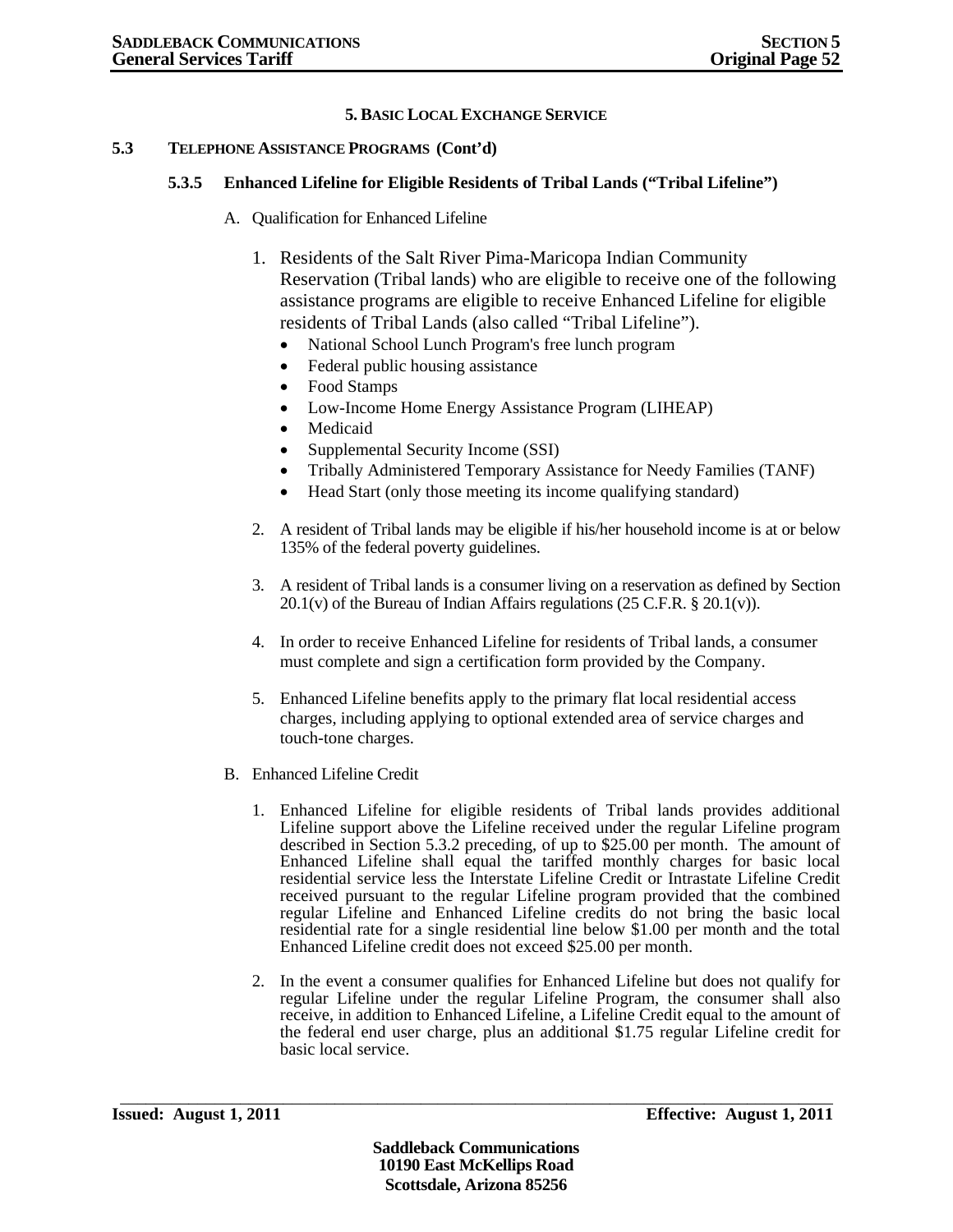## **6.1 DIRECTORY LISTINGS**

## **6.1.1 General**

These regulations apply only to the alphabetical section of the directory containing the regular alphabetical list of customers, and do not apply to listings or advertising appearing in the classified section.

- 1. The alphabetical list of names of customers is designed solely for the purpose of informing parties of the telephone numbers of customers and those entitled to use the customer's service, and does not contemplate a special arrangement of names.
- 2. The Company has the right to limit the length of any listing in the directory to one line by the use of abbreviations, if the clarity of the listing or the identification of the customer is not impaired.
- 3. A listing may be omitted from the directory upon request of a customer in writing under the conditions specified in Non-published Service and Non-listed Service.
- 4. The length of contract period for directory listings, where the listing actually appears in the directory, is the directory period. The directory period is from the day on which the directory is first distributed to the subscribers to the day the succeeding directory is first distributed to subscribers.
- 5. Whenever any question arises as to the right of a customer to list the name of a business which they claim they are authorized to represent or to use a listing which includes the trade name of another, the Company may require the customer to provide written authorization to use such name, from the owner of such name, addressed to the Company for the acceptance, insertion or continuance of such listings. The Company may refuse to accept or to delete such listings where such written authority is not furnished or such authority is withdrawn by the owner, in writing, to the Company.
- 6. The Company will correct directory errors or omissions at no charge to the customer in cases where the Company is responsible for the directory error or the omission.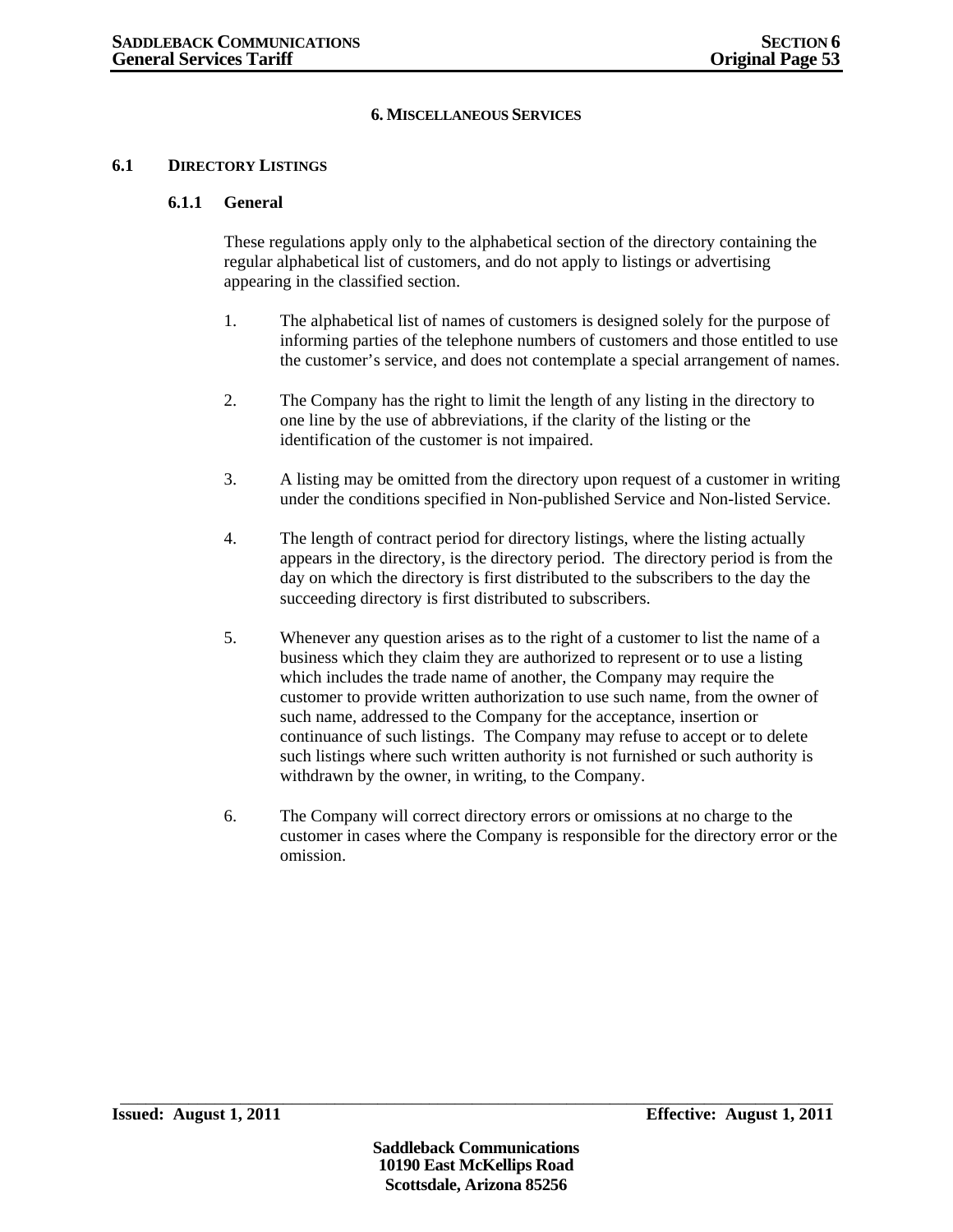# **6.1 DIRECTORY LISTINGS (Cont'd)**

# **6.1.2 Primary Listings**

- 1. One listing, termed the primary listing, is provided without charge for each separate customer service. When two or more access lines or trunks are consecutively assigned, the first number of the group is considered the primary listing. Where two or more access lines or trunks are not consecutively assigned, a primary listing may be made for each line.
- 2. No name, whether actual or assumed, or phrase will be listed when in the opinion of the Company the name or phrase is requested for advertising purposes or to gain special position or prominence in the directory. No name or phrase will be listed which, in the opinion of the Company, is likely to mislead or deceive the public, or is determined to be inappropriate.
- 3. The primary listing must be the actual name of the customer to whom service is rendered or:
	- a. In the case of residence service, the names of a member of the customer's family or household. Also, a dual name primary listing may be provided for two persons who share the same surname and reside at the same address or for a person known by two first names. This listing is comprised of a surname, two first names, address, and telephone number.
	- b. When providing a primary listing for two individuals and an extra line is required for that primary listing, extra line charges will apply.
	- c. In the case of business service, the name of the business or of a member, officer, employee, or representative thereof, or the name of another business which the customer owns, controls, or represents.

### **6.1.3 Regular Extra Listings**

1. At the customer's option, extra listings may be obtained when a directory is published. If the extra listings are requested between issues of directories, the listings appear on information records only. The monthly charges for extra listings begin at the time the listings are posted on information records.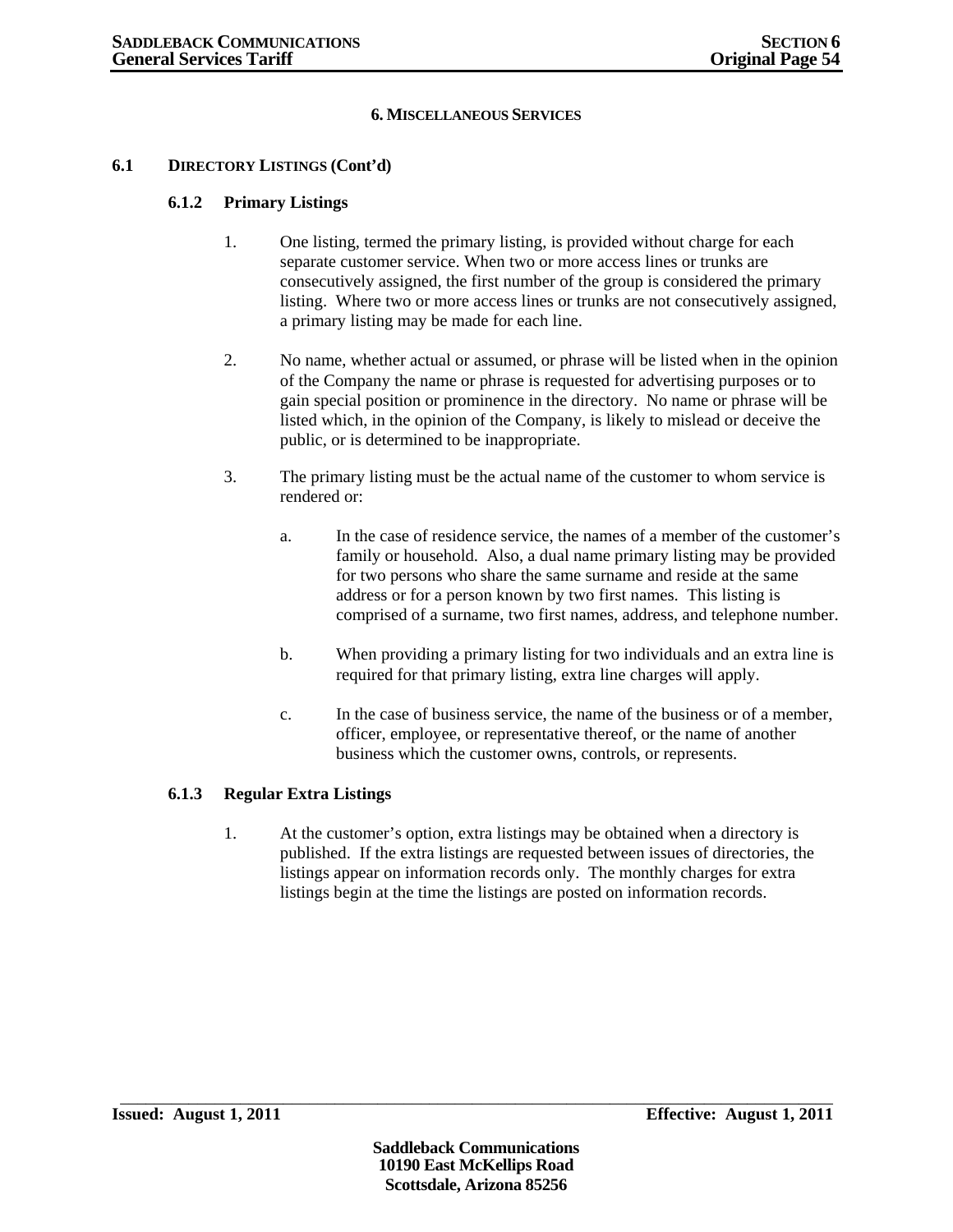# **6.1 DIRECTORY LISTINGS (Cont'd)**

# **6.1.3 Regular Extra Listings (Cont'd)**

- 2. Business extra listings may be the names of partners or members of a partnership or firm, the names of officers of the corporation, or the names of business associates or employees of a business establishment. Business extra listings may be the bona fide names of individuals, firms, or corporations that the customer owns or controls or is duly authorized to represent. Listings that are designed primarily to give publicity to a commodity or service are not accepted.
- 3. Residence extra listings may be the names of members of the customer's family or of other persons residing in the customer's household as part of the family unit.

# **6.1.4 Special Extra Listings**

- 1. Dual Listings Dual listings, including listings of nicknames, abbreviated names, names that are commonly spelled in more than one way, and rearrangements of names are permitted when the Company considers the listing necessary for the proper identification of the customer. Dual listings intended to secure a preferential position in the directory or for advertising purposes are not permitted.
- 2. Alternate Listings The listing of an alternate telephone number to be called in case no answer is received is permitted for customers in all classes of service. The consent of the customer in whose name the alternate number and service are provided to is required prior to providing the alternate listing.
- 3. Cross-Reference Listings Cross-reference listings are permitted when their use will facilitate in the handling of telephone calls.
- 4. Extra Lines of Information The listing of additional lines of information like office hours which are not required by the Company to efficiently handle telephone traffic are not included in the regular charges for the service. A phrase directing the method of calling when a PBX operator is not on duty may be listed in the directory at an extra charge. Extra listing rates apply to the listing of office hours or other information desired by the customer in connection with its listing. This rate applies to each additional line of information.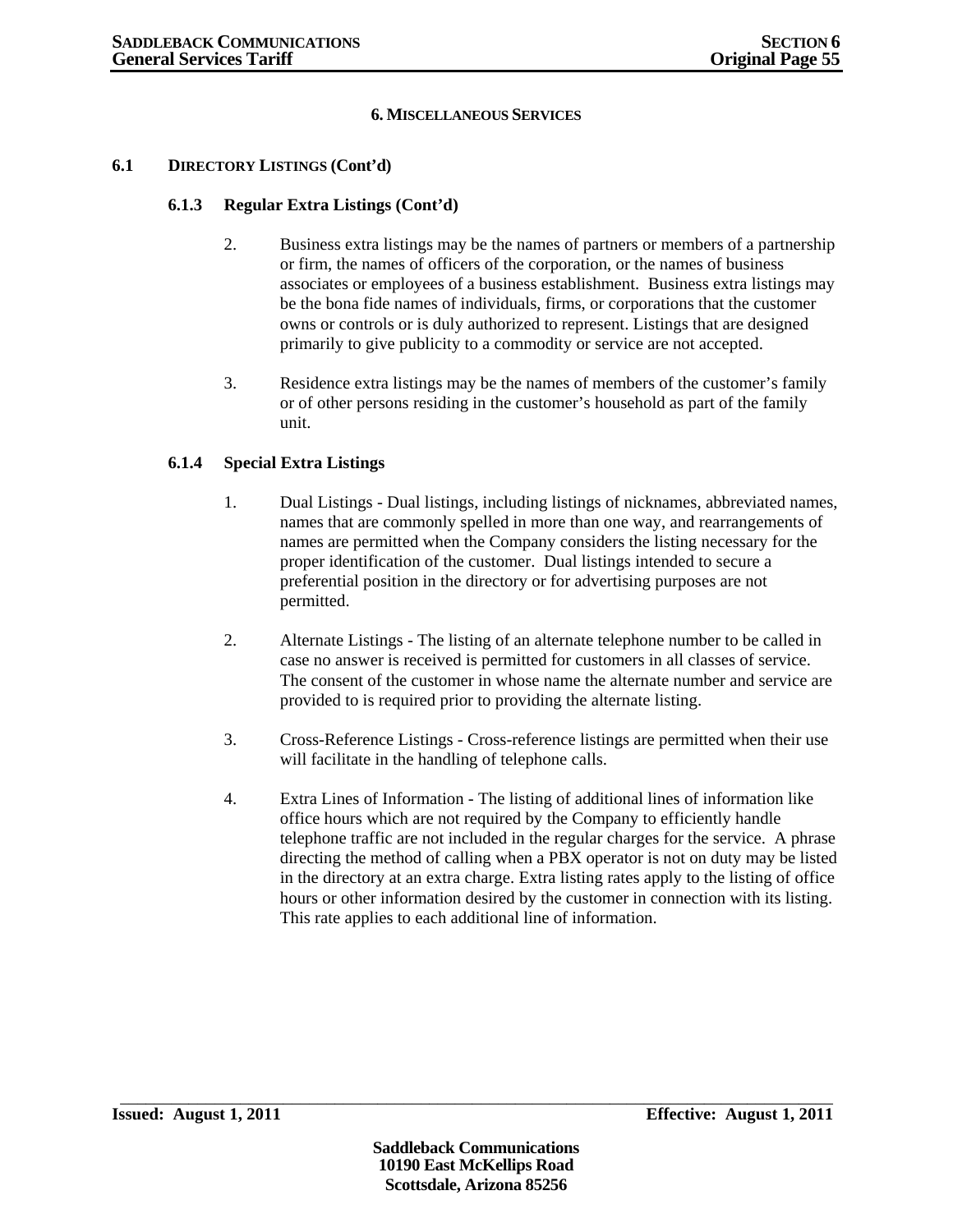# **6.1 DIRECTORY LISTINGS (Cont'd)**

# **6.1.5 Foreign Exchange Listings**

Foreign exchange listings are listings which appear in a directory other than the directory for which local service is furnished. The minimum contract period for which charges will apply will be for the duration of the directory and are payable in advance. Foreign listings will be discontinued and a refund made based on the months remaining for the duration of the directory after main service has been disconnected.

# **6.1.6 Non-listed Service**

A listing is "non-listed" when the number does not appear in the directory, but may be obtained from the Directory Assistance Operator. This arrangement is provided only under the terms of a special agreement whereby the customer agrees to save the Company harmless from any damages that might result because of the non-listed service and to absolve the Company from any responsibility for the failure of the customer to receive telephone calls because of the non-listed service.

# **6.1.7 Non-published Service**

- 1. A listing is non-published when a customer requests that no listing be placed in the Company's directories and information records available to the general public. This arrangement is provided only under the terms of a special agreement whereby the customer agrees to hold the Company harmless from any damages which might result because of the non-published listing and to absolve the Company from any responsibility for the failure of the customer to receive telephone calls because of the non-published listing.
- 2. The Company is not liable for damages arising from publishing the telephone number of a non-published service in the telephone directory, refusing to disclose a non-published telephone number upon request or disclosing the telephone number of any person. If such numbers should be published in the telephone directory, the Company's liability is limited to a refund of the monthly charges applicable for non-published service. If this occurs, the Company shall offer the customer a new non-published number and shall waive the nonrecurring service charge that would otherwise apply.
- 3. A customer residing in an E911 Service district forfeits the privacy afforded by non-published and/or non-listed telephone service to the extent that the customer's name, telephone number, and address associated with the customer's service location are furnished to the E911 service administrator, E911 public safety answering point (PSAP) or E911 service database.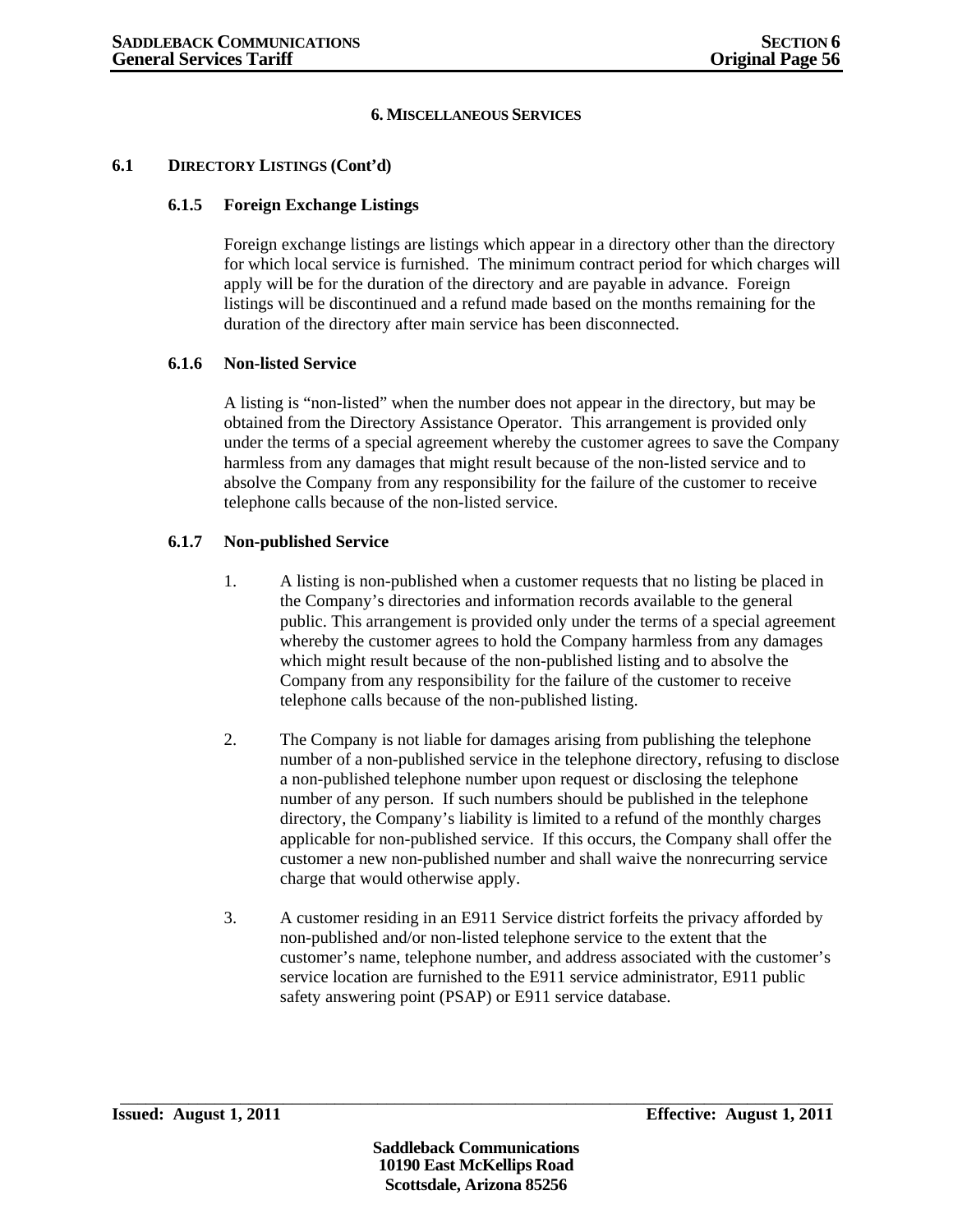# **6.1 DIRECTORY LISTINGS (Cont'd)**

# **6.1.7 Non-published Service**

4. When a call is placed from a telephone number associated with a non-published listing, the name and number may be disclosed if the called party has equipment to display the calling name and number. Caller ID per call and Caller ID per line blocking will prevent the display of the calling name and number, and is available in areas where Caller ID disclosure is possible. Descriptions and rates for Caller ID per call and Caller ID per line blocking are included in the Price List associated with this Tariff.

# **6.1.8 Rates and Charges –** See Price List

# **6.2 ADVANCED CALLING FEATURES**

# **6.2.1 General**

Optional Calling Features are telephone service arrangements that may be provided only from central offices equipped to provide one or more of the features described in this Tariff. Optional Calling Features can be provided in connection with individual line residence and business service. PBX trunk and rotary line groups must have all lines in the group equipped.

# **6.2.2 Feature Descriptions**

- 1. Anonymous Call Rejection (ACR) Allows customers to automatically reject all calls that have been "blocked," and therefore marked anonymous by the calling party. When Anonymous Call Rejection is active, the called party receives no alerting (ringing) for a call that has been rejected. The call is routed to a denial announcement and subsequently terminated.
- 2. Call Forward–Remote Activation (Programmable) Remote Activation of Call Forwarding is an optional feature which provides customers at a remote location the ability to activate or deactivate any of the Call Forwarding features by using a Personal Identification Number (PIN).
- 3. Call Forwarding Variable Call Forwarding enables a station user to divert all incoming calls to another directory number. Call Forwarding is activated by first dialing a code, then the telephone number that calls are to be transferred to. Activation, deactivation and the forward-to destination are controlled by the station user. While in the active state, a reminder tone is generated to the line with the Call Forwarding Service as each call is transferred. Calls may be transferred to a location outside of the Company's local calling area so long as the transferred to number does not exceed 16 digits in length.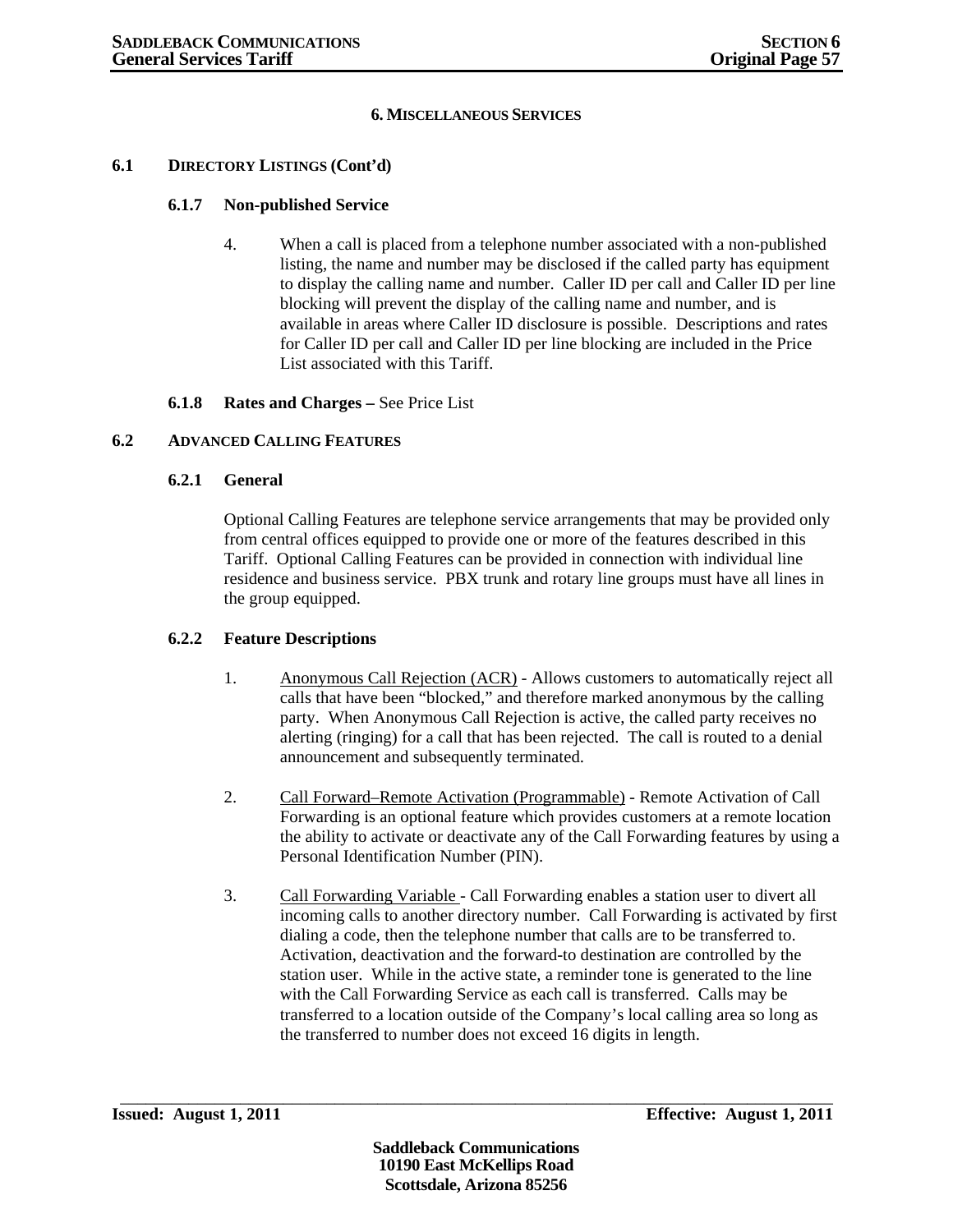# **6.2 ADVANCED CALLING FEATURES (Cont'd)**

# **6.2.2 Feature Descriptions (Cont'd)**

- 4. Caller ID Caller ID Service permits a customer to manage incoming and outgoing calls to their residence or business local exchange access line more effectively. For incoming calls, Caller ID Service functions only when the central office that serves the originating call as well as the customer's serving central office are both equipped for the service. For outgoing calls, Caller ID Service functions only when the customer's serving central office as well as the central office that serves the called number are both equipped for the services. Caller ID Services are only offered where technical facilities are available.
- 5. Caller ID Name and Number Enables a subscriber to identify the calling party by a displayed name and number before the call is answered. The displayed name is the name associated with the Calling Party Number. When a Caller ID equipped line is on-hook, the Calling Party Number (CPN) and Calling Party Name (CNAM) are transmitted across the line during the silent interval between the first and second ring. Caller ID subscribers must provide and connect their own compatible customer premises equipment (CPE) to process the Caller ID transmission.
- 6. Caller ID Per Call Blocking Any calling party may prevent the delivery of their CPN to the called party by dialing an access code immediately prior to placing a call. The access code activates per-call blocking. Per-call blocking is available at no charge. If a calling party activates per call blocking, the CPN will not be transmitted across the line. Instead, Caller ID subscribers will receive an anonymous indicator. This anonymous indicator notifies the Caller ID subscriber that the calling party chose to block number delivery. Caller ID – Per Call Blocking will not be provided on calls originating from pay telephones.
- 7. Caller ID Per Line Blocking Per-line blocking will be offered to a particular customer upon the customer's request. Customers who choose per line blocking for the first time will not be charged the nonrecurring charge. After the first time, customer requesting per line blocking will pay a nonrecurring charge for each line equipped with per line blocking. Customers who request per-line blocking also have the ability to unblock their line on a per-call basis by dialing an access code (\*82 or 1182) immediately prior to placing the call. The access code deactivates per-line blocking and delivers the CPN and calling party name for that call. Per-line blocking is automatically reactivated when the customer terminates the call. Per line blocking will be provided free to law enforcement and domestic violence agencies and individual victims of domestic violence upon request. Caller ID – Per Line Blocking will not be provided on calls originating from pay telephones.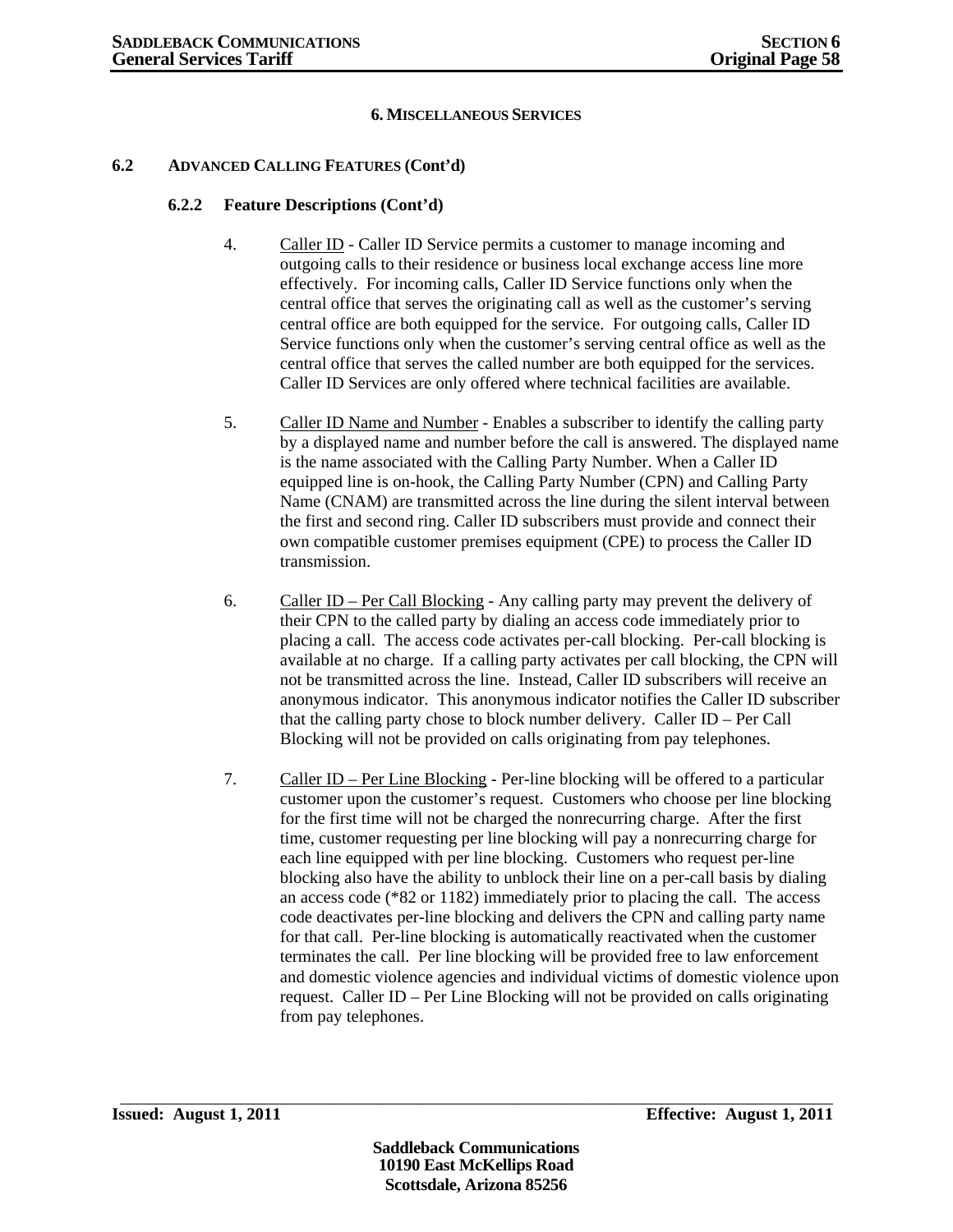# **6.2 ADVANCED CALLING FEATURES (Cont'd)**

# **6.2.2 Feature Descriptions (Cont'd)**

- 8. Call Waiting By means of a tone signal, a customer who is using his telephone is alerted when another caller is trying to reach that telephone number. This service permits putting the first call on hold so that a second call can be answered. When a service is programmed for both Conference Calling and Call Waiting or Call Forwarding and Call Waiting, only one of the two may be activated at any one time.
- 9. Call Waiting ID Call Waiting ID, also called Spontaneous Call Waiting Identification, when added to an access line that also has Call Waiting and Caller ID, allows the customer to view the name and/or directory number of a waiting call. The display appears between the first and second tones alerting the customer that another call is coming in. The charge for Call Waiting ID is in addition to the charges for Call Waiting and Caller ID.
- 10. Cancel Call Waiting Permits a customer to disable the Call Waiting feature for the duration of one call. The feature is activated by dialing a special code prior to placing a call or during an established call. It is automatically deactivated when the customer disconnects from the call. When Cancel Call Waiting is activated, anyone calling the number will receive the normal busy treatment.
- 11. Distinctive Ringing Allows a customer to program directory numbers with a distinctive tone or ring to alert the customer of an incoming call from those numbers. The customer can modify the list by activating or deactivating numbers.
- 12. Last Call Return Allows a customer to dial a code that will cause the feature to automatically re-dial the number of the last incoming call to that line, whether the call was answered or not. The customer does not have to know the number of the calling party. If the called number is busy, the feature will re-dial the called number for a maximum of 30 minutes. A tone alerts the customer when the called line is available. This feature will not return calls to parties who have blocked delivery of their number or whose telephone number has been Call Forwarded to another number.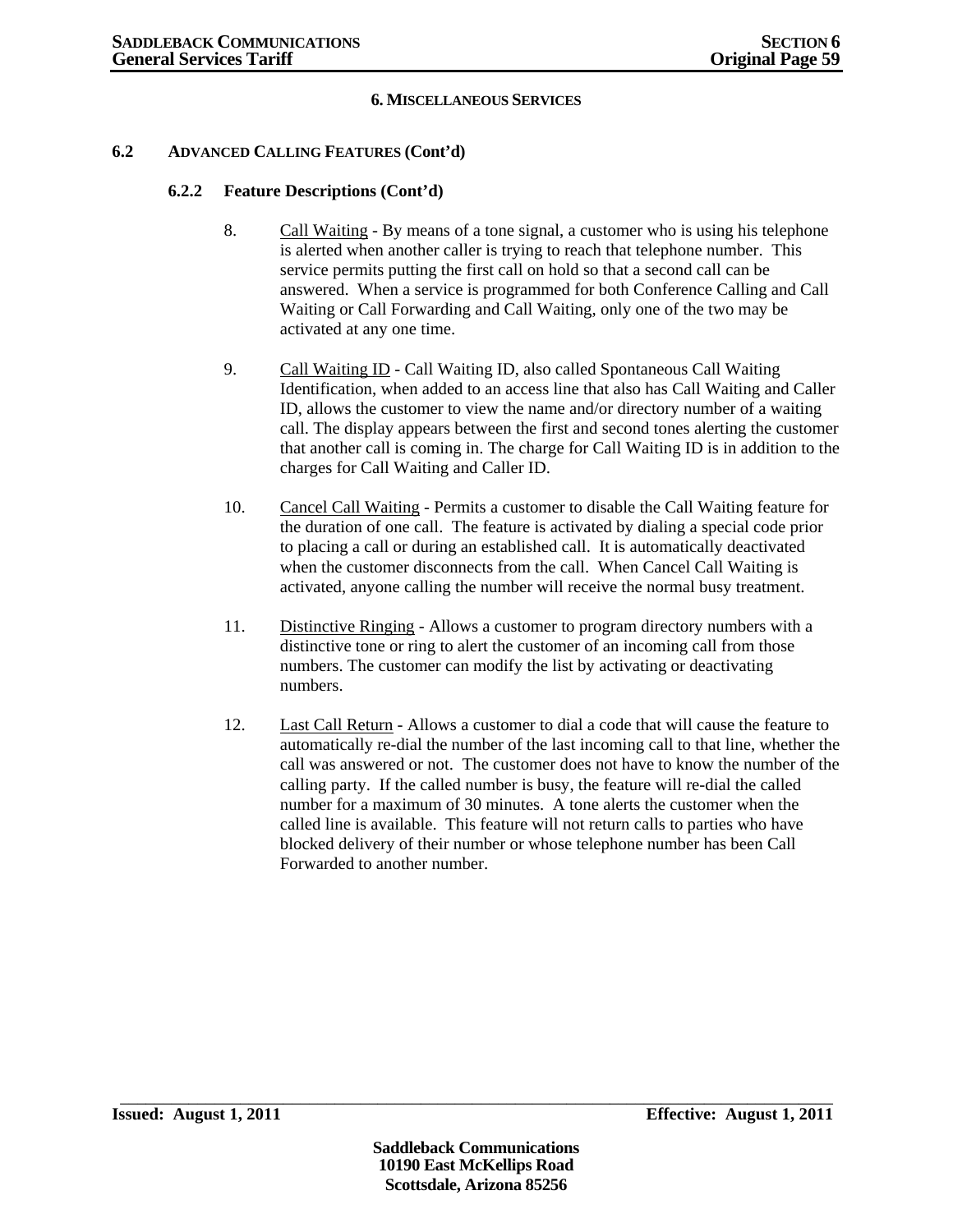# **6.2 ADVANCED CALLING FEATURES (Cont'd)**

## **6.2.2 Feature Descriptions (Cont'd)**

- 13. Selective Call Forwarding Allows a customer to specify a special list of a maximum of six (6) telephone numbers, either seven (7) or ten (10) digit. Incoming calls placed to the customer from the telephone numbers on that list will automatically be forwarded to a predefined telephone number. All other calls will be handled normally. The customer is responsible for payment of toll charges incurred for each call between the customer's telephone number and the telephone number to which the call is forwarded outside of the customer's local service area. This feature is activated/deactivated by the customer with an access code. However, if the customer has both Call Forwarding and Preferred Call Forwarding features, only one feature may be activated at a time.
- 14. Selective Call Rejection Permits the customer to select a list of up to twelve (12) directory numbers from which calls are to be rejected. Calls from all directory numbers on the list route to a rejection announcement. Selective Call Rejection is activated or deactivated by dialing appropriate codes. Standard call completion will occur if a call originates from a central office that is not equipped for such features.
- 15. Simultaneous Ring Permits multiple destinations to ring simultaneously when a call is received at the main number.
- 16. Three-Way Calling Enables a customer to add a third party on an existing call without operator assistance, thereby establishing a three-way conversation. The transmission quality may vary depending on the distance and routing necessary and may not necessarily meet normal standards. When a service is programmed for both Three Way Calling and Call Waiting, only one of the two features may be activated at any one time.
- 17. Voice Mail an electronic system that uses telephones and a computer to store and then deliver recorded voice messages.
- **6.2.3 Rates and Charges** See Price List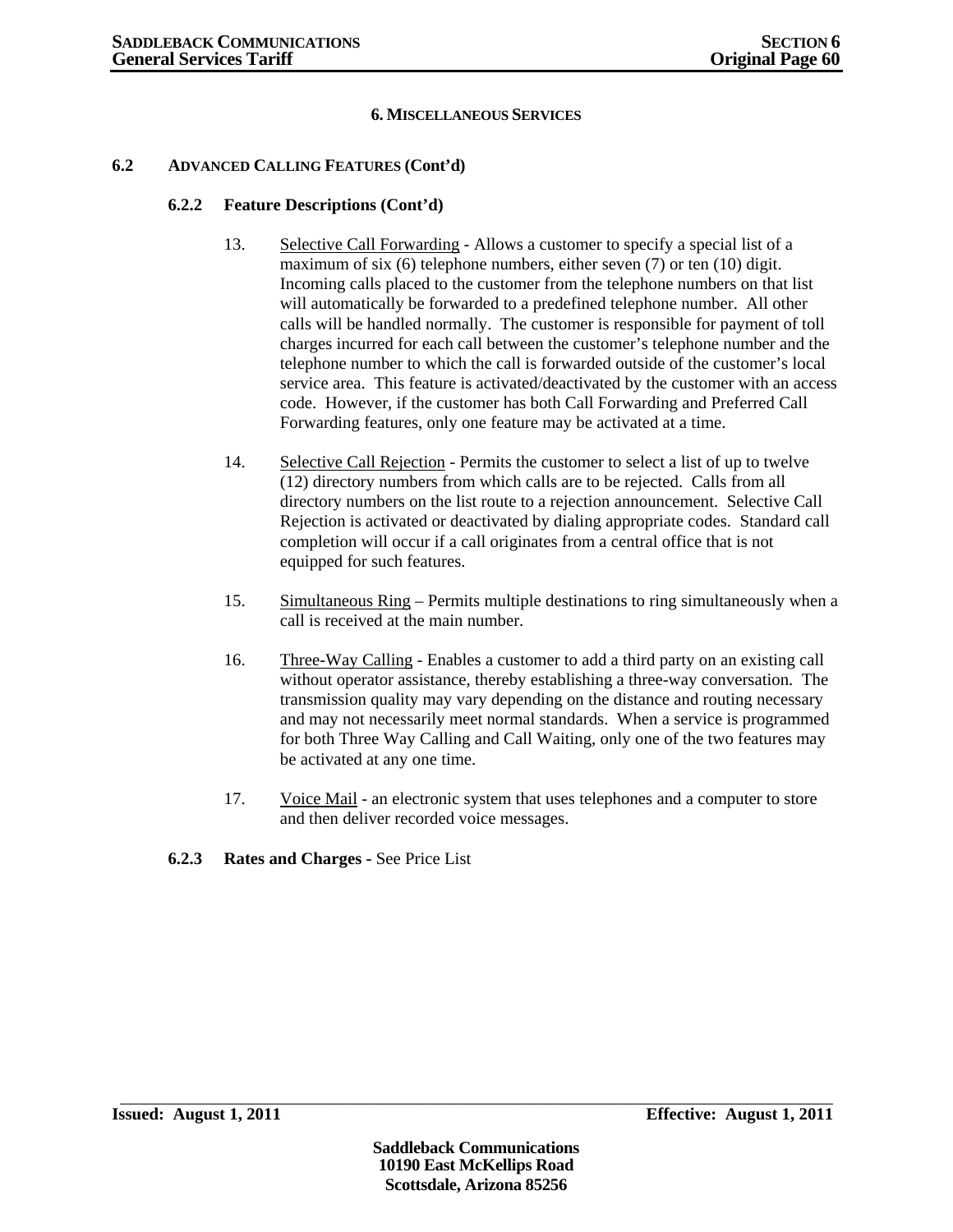# **6.3 DIRECTORY ASSISTANCE**

# **6.3.1 Local Directory Assistance**

# **A. General**

- 1. The Company furnishes Local Directory Assistance Service whereby customers may request assistance in determining directory information for individuals or businesses that are located within the state.
- 2. A maximum of two (2) telephone numbers may be requested per call to a directory assistance attendant.
- 3. The Local Directory Assistance rate applies per call whether or not a number is provided; this includes requests for numbers which are nonpublished or non-listed.
- 4. In the event a customer obtains directory assistance service through fraudulent means, in addition to any other action authorized by this Tariff, the Company may assess appropriate Directory Assistance
- **B. Rates and Charges** See Price List

## **6.3.2 National Directory Assistance**

# **A. General**

- 1. The Company furnishes National Directory Assistance Service whereby customers may request assistance in determining directory information for individuals or businesses that are located outside their LATA. Requests for local or intraLATA listings are billed under the Local Directory Assistance charges as described in the rates and charges section of this tariff.
- 2. A maximum of two (2) telephone numbers may be requested per call to a directory assistance attendant.
- 3. The National Directory Assistance rate applies per call whether or not a number is provided; this includes requests for numbers which are nonpublished or non-listed.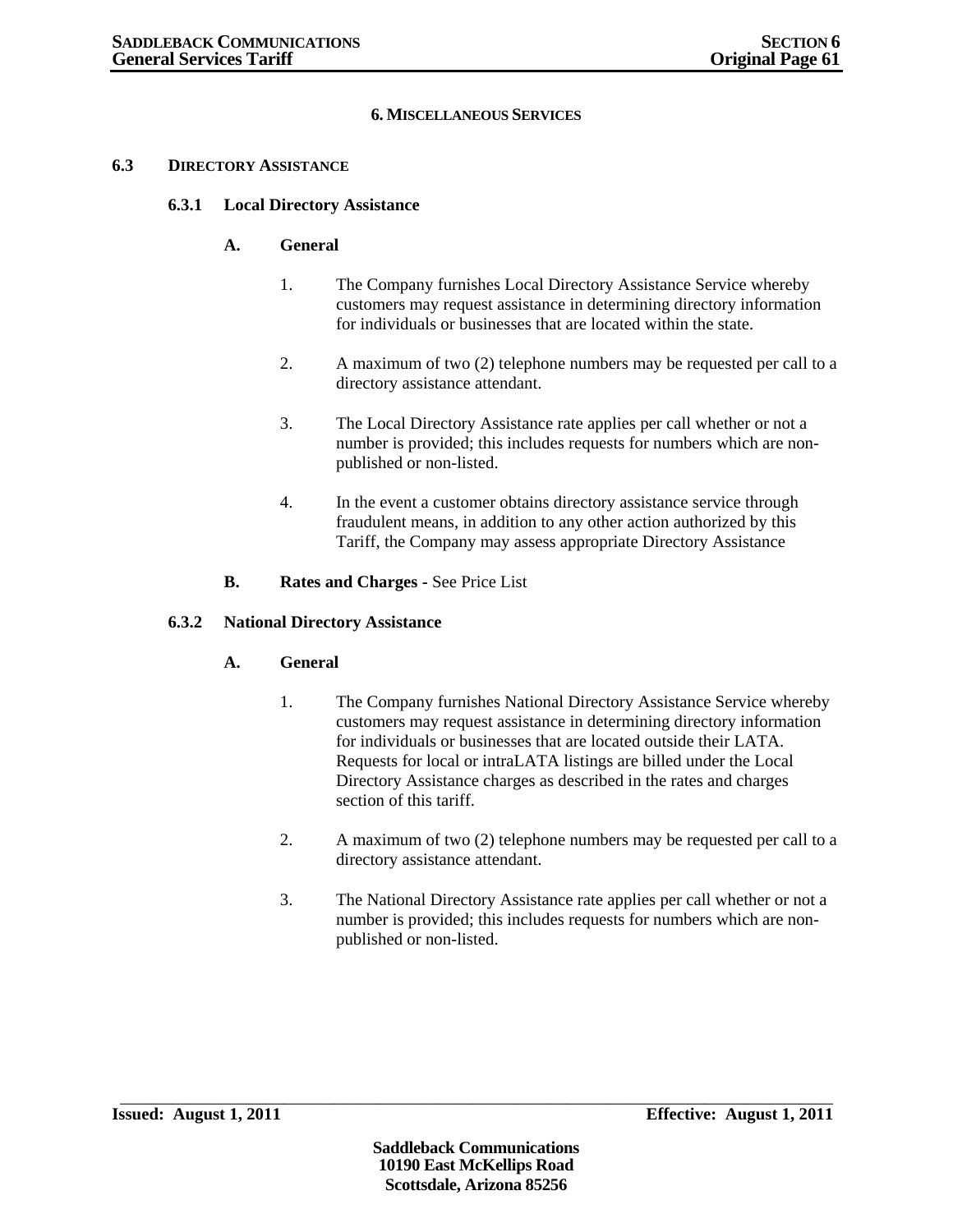## **6.3 DIRECTORY ASSISTANCE (Cont'd)**

## **6.3.2 National Directory Assistance (Cont'd)**

4. In the event a customer obtains directory assistance service through fraudulent means, in addition to any other action authorized by this Tariff, the Company may assess appropriate Directory Assistance charges on the customer's regular telephone account.

# **B. Rates and Charges –** See Price List

# **6.3.3 Directory Assistance Call Completion**

# **A. General**

- 1. Directory Assistance Call Completion (DACC) is a service that provides customers the option of having their local or intraLATA calls automatically completed when they request a telephone listing from the Directory Assistance (DA) operator. The call may be completed automatically or by the Directory Assistance operator.
- 2. The DACC portion of the call may either be billed in the same manner as the DA portion or alternately billed by using a calling card, billing to a third number, or collect.
- 3. There are no allowances for DACC; however, the Directory Assistance portion of the call is still governed by the appropriate call allowance as stated in the Directory Assistance Service section of this tariff.
- 4. For intraLATA calls, the rate for DACC and the appropriate long distance message charges will apply to calls placed by customers described above.
- **B.** Rates and Charges See Price List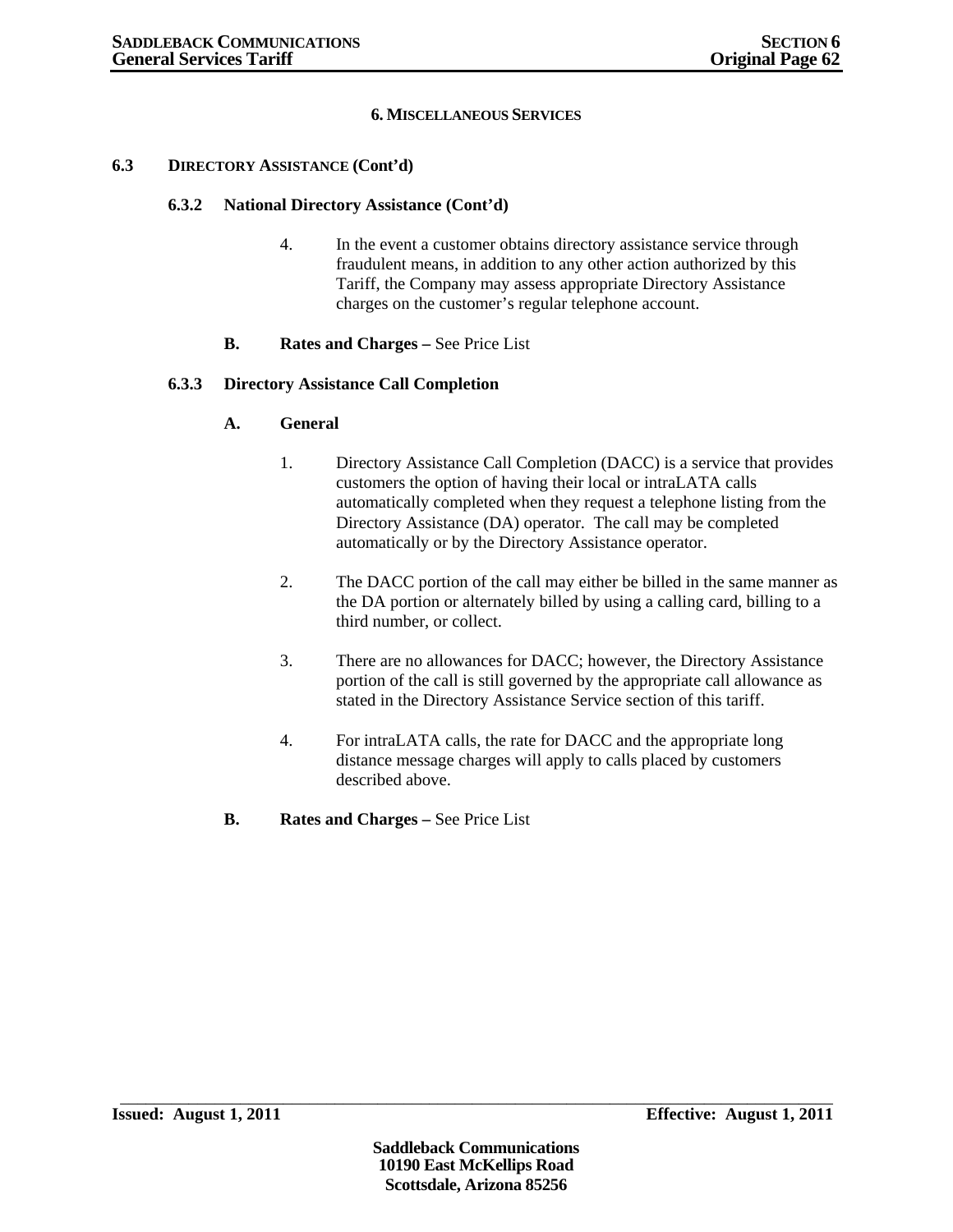#### **6.4 EMERGENCY VERIFICATION AND INTERRUPT**

#### **6.4.1 General**

- 1. Verification
	- a. The Company furnishes Verification Service for the purpose of aiding subscribers with legitimate call completion problems. Upon request the operator will verify and provide the line status condition of a local subscriber line.
	- b. A subscriber-originated request for verification of a local number other than an emergency agency number is a chargeable verification request. No charge applies if the line is out of order.
- 2. Emergency Interrupt Service
	- a. The Company furnishes Emergency Interrupt Service when a subscriber who has originated a verification request to a line which has been found to be busy informs the operator that an urgent or emergency situation exists and requests that the operator have the busy line cleared.
	- b. A subscriber-originated request for emergency interrupt to a local number other than an emergency agency number is a chargeable Emergency Interrupt Service.
	- c. The customer shall indemnify and save the Company harmless against all claims that may arise from either party to the interrupted call or any person.
- 3. No charge will apply if the requesting customer identifies that the call is to or from an official public emergency agency. An official public emergency agency is defined as a government agency which is operated by the federal, state or local government, and has the capability and legal authority to provide prompt and direct aid to the public in emergency situations. Such agencies include the local police, state police, fire department, etc.
- 4. Charges may not be billed on a collect basis or on a third number basis to the number being verified or interrupted.
- 5. If the number verified is not in use, or as a result of interrupt the line is cleared, and, at the calling party's request, the operator completes the call, the charges for operator assisted local calls as defined in Section 6.3 of this Tariff apply.
- **6.4.2 Rates and Charges** See Price List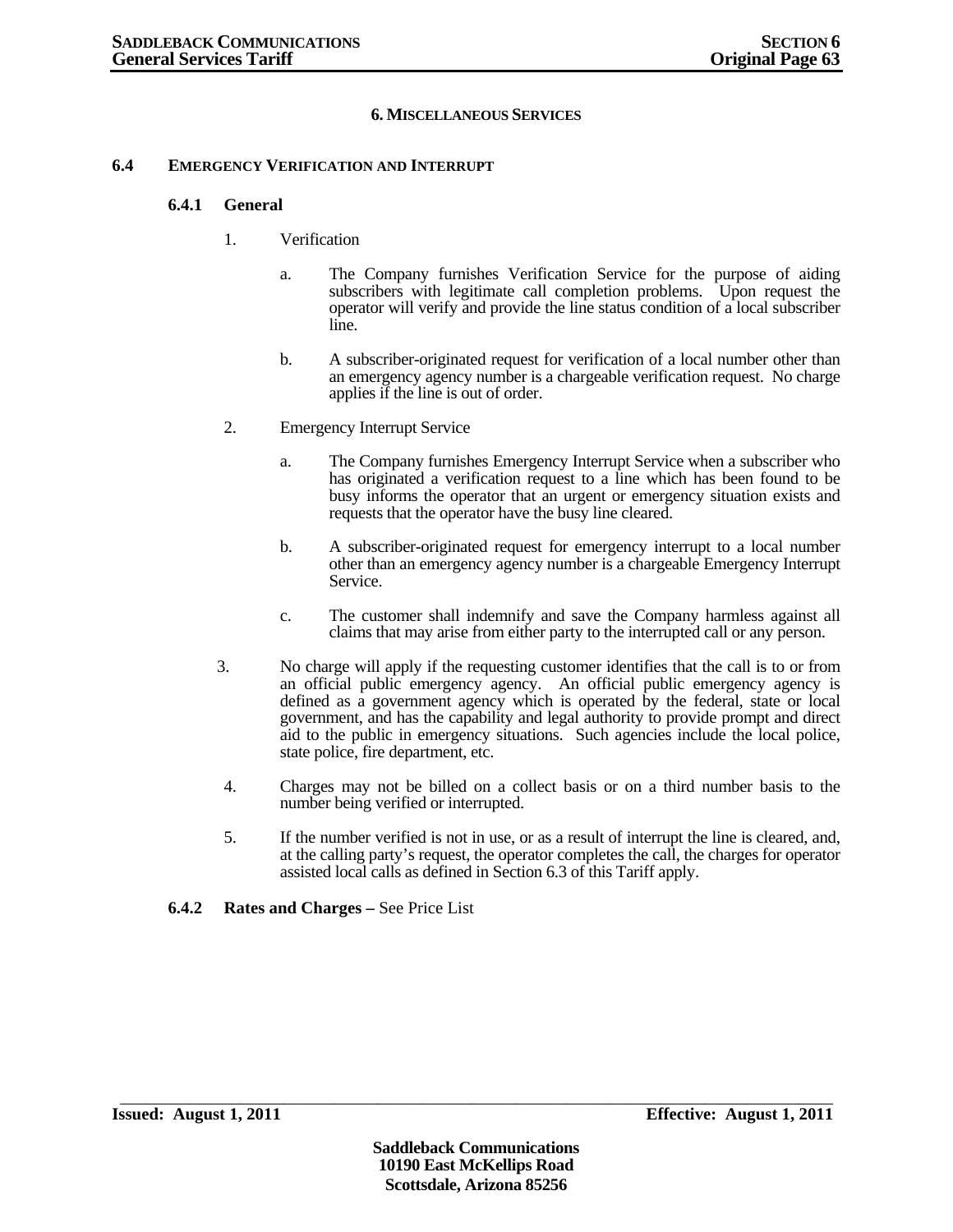# **6.5 TOLL RESTRICTION**

# **6.5.1 General**

- 1. Toll Blocking Service is an arrangement that prevents the origination of toll calls from an access line. This arrangement denies all calls starting with the digit "1" and toll calls as follows:
	- a. All calls starting with "1" except "1 + toll free" numbers, will be blocked at the serving central office; and,
	- b. For all calls dialed "0", "0+", or "00", the operator will be signaled not to complete any toll calls that would be charged to the customer's telephone number.
- 2. All local calls to telephone numbers such as repair service and public emergency number (e.g., 911) will be permitted from the access line.
- 3. All local calls to directory assistance will be permitted, except those that require  $1+$  dialing.
- 4. This service will not block all extra charges a customer might incur, such as collect calls, third party billed and/or long distance calls placed by dialing digits other than "1" or "0" (e.g., 976, if available).
- 5. The customer accepts full responsibility for denial of access to the toll network.
- 6. The customer accepts full responsibility for collect calls and/or long distance calls placed by dialing digits other than "1" or "0".
- 7. The customer holds the Company harmless from any and all liabilities and/or damages which may be alleged or incurred by toll blocking, collect calls, and/or long distance calls placed by dialing digits other than "1" or "0".
- 8. The Company will take all steps it can to implement the blockage of "0", "0+" and "00" sent paid toll calls. However, this service requires implementation in the toll center of other local and long distance companies. If any of these toll centers do not recognize toll blocking procedures as outlined herein, charges for operator calls may appear on the customer's bill. A credit will be issued for any such calls, upon notification by the customer.
- 9. This service is available only where facilities permit.
- **6.5.2 Rates and Charges** See Price List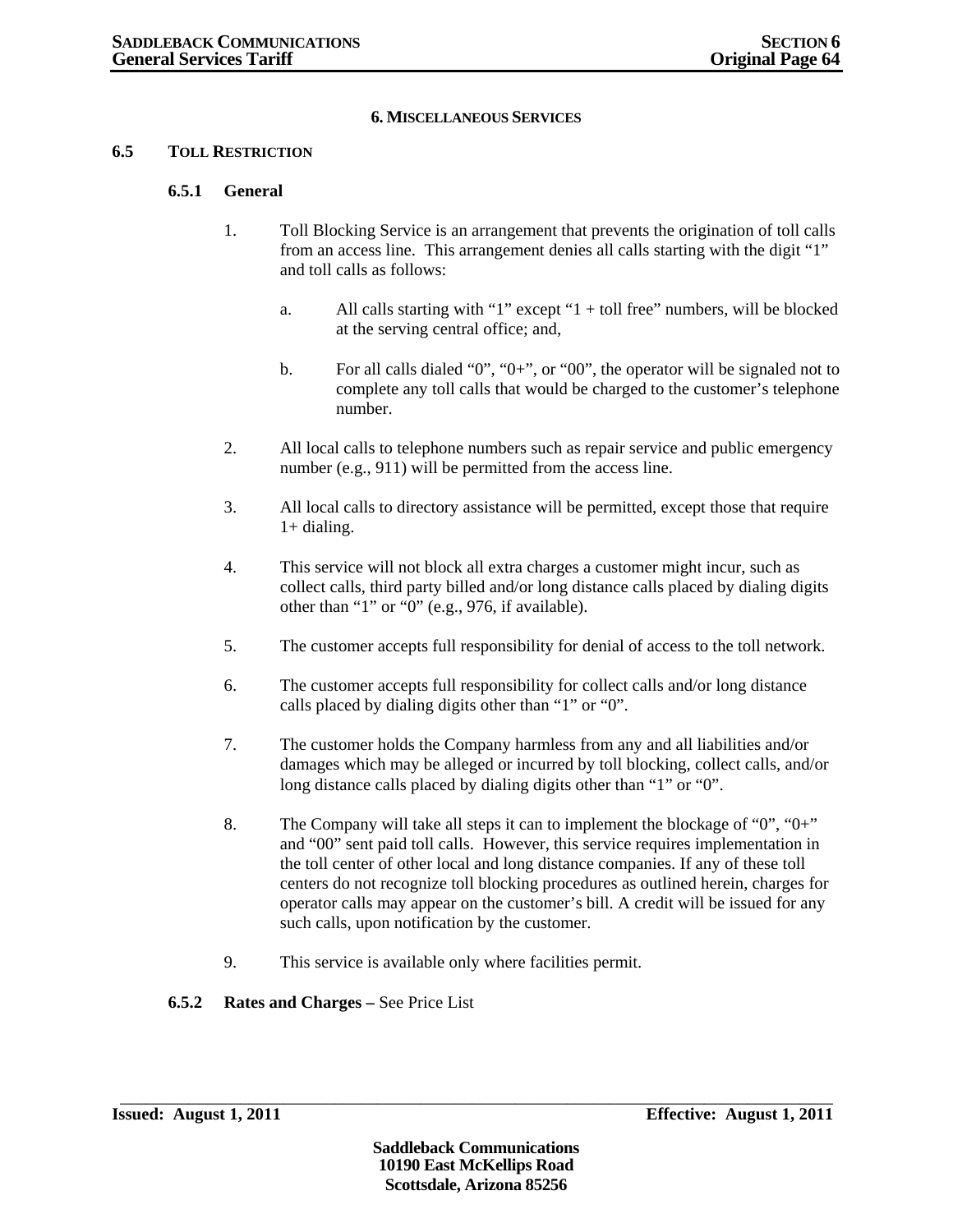# **6.6 VACATION SERVICE**

# **6.6.1 General**

Vacation Service is the suspension of telephone service for one month or more requested by a customer who has had service for at least one month. Only one period of suspension, not to exceed six months, is permitted in any calendar year.

# **6.6.2 Rules and Regulations**

- 1. Vacation Service may begin and terminate on any day of the month provided sufficient advance notice is given to the company.
- 2. Bills are rendered at regular billing dates during the period of suspension. Payment for local service equal to the anticipated suspension period may be made in advance. No allowance shall be made if service is suspended for less than one month.
- 3. Seasonal customers are required to contract for service on an annual basis and will be billed monthly.
- **6.6.3 Rates and Charges** See Price List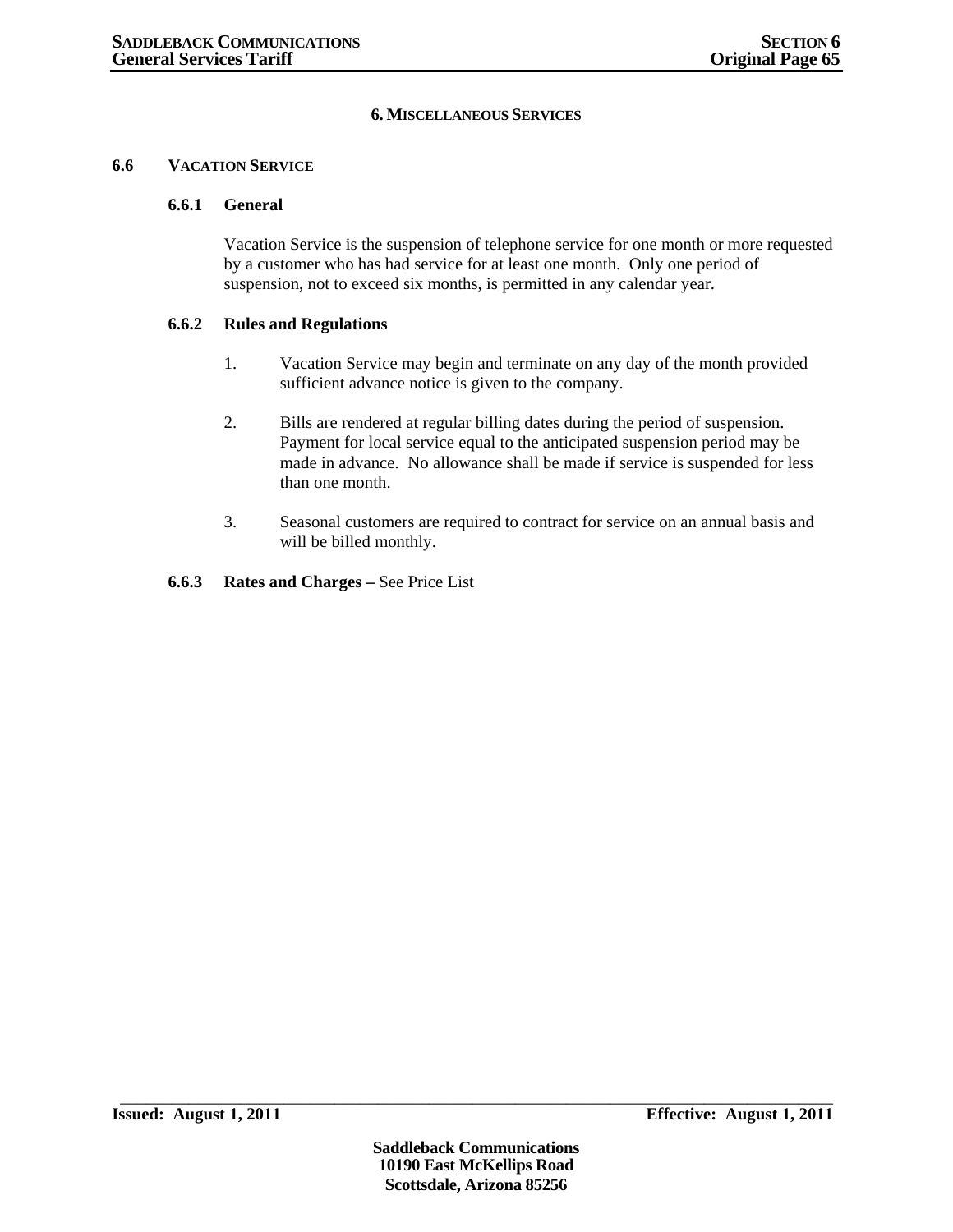### **7.1 INTEGRATED SERVICES DIGITAL NETWORK (ISDN-BRI)**

## **7.1.1 General**

- 1. ISDN BRI Services supports simultaneous transmission of voice, data and packet services on the same exchange line. Calling/Called Number Delivery and Call Hold are included with this service. ISDN BRI Service is available where facilities permit.
- 2. ISDN BRI Service provides access to the telephone network via Basic Rate Access. Basic Rate Access consists of one or two 64 (Kbps (B) channels and one 16 Kbps (D) channel at the service delivery point.
- 3. B channel circuit switched services offer up to 64 Kbps intra-office transmission of voice or data. This option permits the customer to utilize either circuit voice or data transmission paths on a per call selection basis. Transmission on the B channel will be circuit switched at 64 Kbps within the switch and/or equipped facilities between ISDN compatible central offices. ISDN interconnection to non-ISDN equipped central offices will be potentially subjected to analog transmission or sub-rated to 56 Kbps. This option includes one directory number (DN) per B channel.
- 4. ISDN BRI Service will consist of the following components:
	- Basic Rate Access
	- Two B channels and one D channel for signaling.
	- Minimum of one and maximum of eight User Profiles per Basic Rate Access arrangement.
- 5. Grouping Service (Hunting) is available for ISDN Individual Service.

### **7.1.2 Regulations**

- 1. Customer Premises Equipment (CPE) that is compatible with the ISDN Interface is the responsibility of the user for provisioning.
- 2. The Company will be responsible for publishing and maintaining ISDN Interface Specifications.
- 3. The Company shall not be responsible if changes in any of the equipment, operations, or procedures of the Company utilized in the provision of Basic Rate Access render any facilities provided by the customer obsolete or require modification or alteration of such equipment or system, or otherwise affect its use or performance.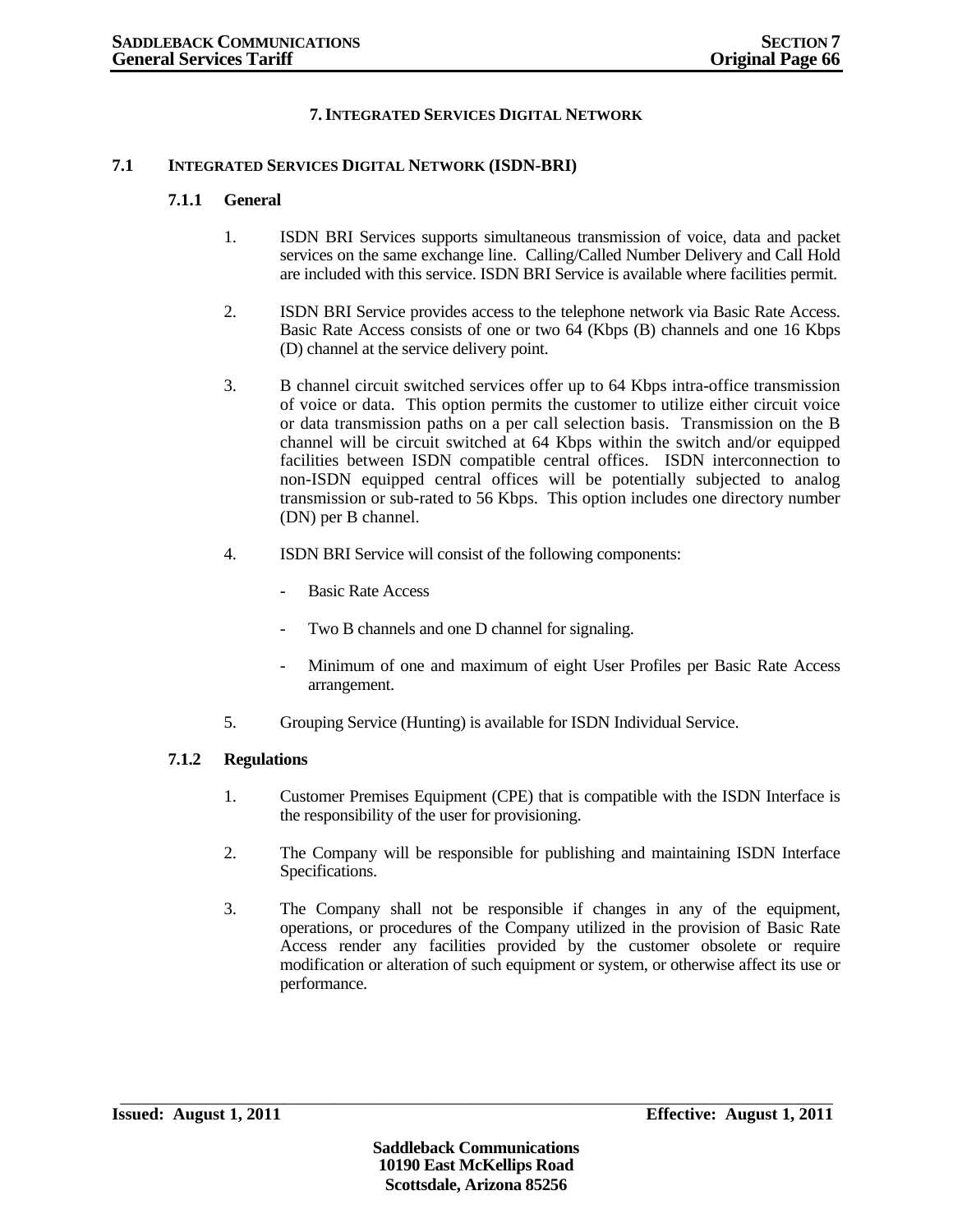## **7.1 INTEGRATED SERVICES DIGITAL NETWORK (ISDN-BRI) (Cont'd)**

## **7.1.2 Regulations (Cont'd)**

- 4. ISDN BRI Service will be available where central office and outside plant facilities permit.
- 5. Each ISDN Basic Rate DSL Access Arrangement will be counted as one line in determining the application of Service Charges and End User Line Charges.

# **7.1.3 Definitions**

# B Channel

A bidirectional synchronous channel capable of supporting 64 Kbps of digital transmission.

# D Channel

A 16 Kbps digital signaling channel also capable of supporting 9.6 Kbps of packet information for the Basic Rate Interface.

# 64 Kbps Clear Channel Capacity (CCC)

A B channel connection that provides end-to-end digital connection in which all 64 Kbps of bandwidth are available for customer use.

**7.1.4 Rates and Charges –** See Price List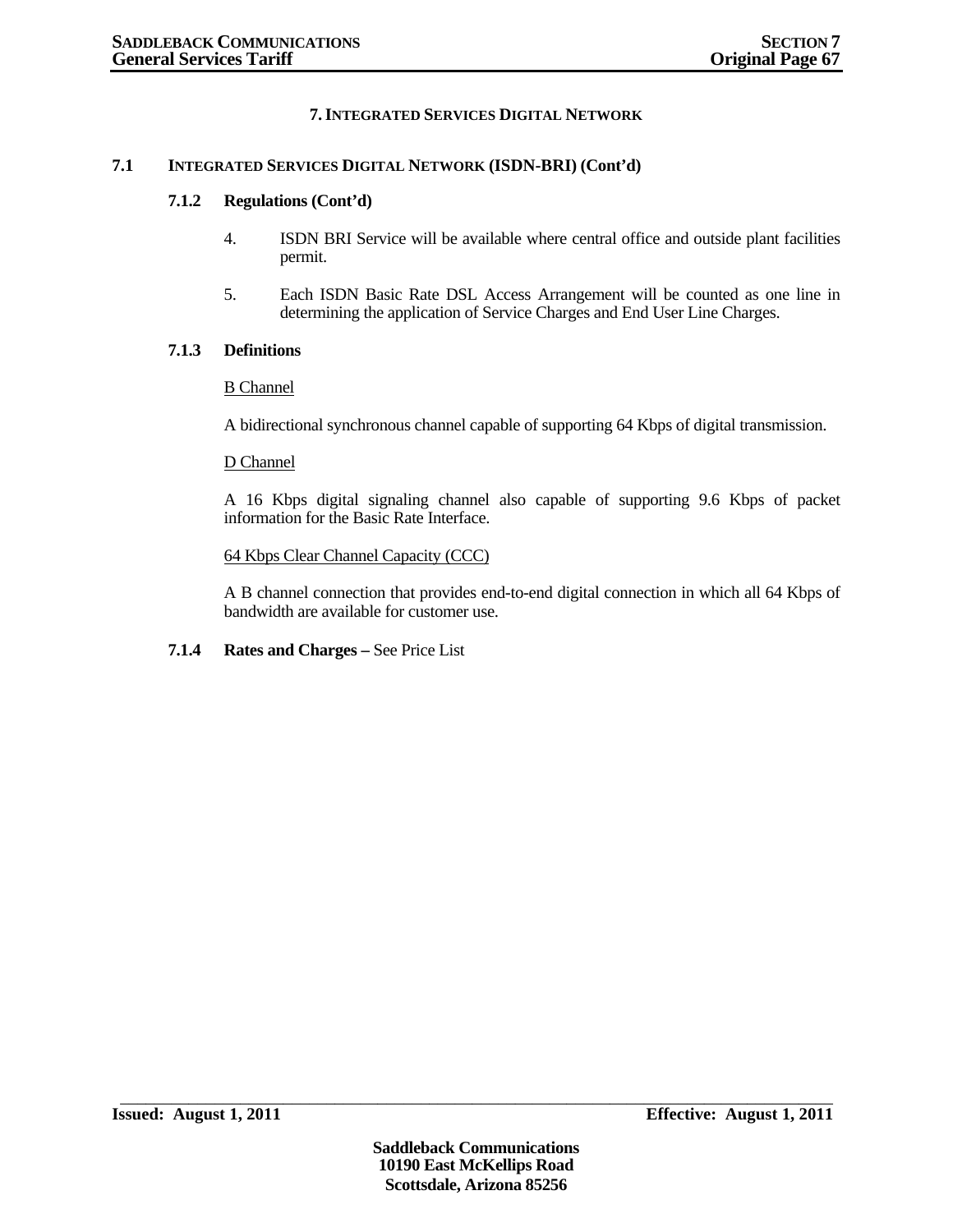## **7.2 INTEGRATED SERVICES DIGITAL NETWORK (ISDN-PRI)**

## **7.2.1 General**

- 1. ISDN-PRI is a group of offerings supported by the ISDN architecture.
- 2. ISDN-PRI provides a method of access to the telephone network called Primary Rate Access. Primary Rate Access is an ISDN based, DS1 access link to the telecommunications network and provides integration of multiple voice and data transmission channels on the same line. The service provides connectivity between an ISDN PBX or other ISDN compatible CPE and a serving central office. The basic channel structure for Primary Rate Access is twenty-three (23) 64 Kbps B channels and one (1) 64 Kbps D channel. Options are available for plus or minus 23 B channels. These channels may be used to connect the customer's CPE to the Public Circuit Switched Network (i.e. outward, inward, two-way trunks, and WATS/800 Service access lines).
- 3. ISDN-PRI is a service for the transmission of digital signals only. Clear Channel Capability and Extended Superframe Format are inherent to the service.
- 4. ISDN-PRI is provided within Company local exchange service area from central offices where appropriate ISDN facilities are available.

### **7.2.2 Regulations**

- 1. ISDN Service is furnished only from central offices that have been equipped to provide this capability and is subject to central office switching capacity, availability of features, and outside plant facilities.
- 2. The Company shall not be responsible if changes in any of its equipment, operations, or procedures utilized in the provision of PRI, render any facilities provided by the customer obsolete, requiring modification or alteration of such equipment or system, or otherwise affect its use or performance.
- 3. The customer will be responsible for providing compatible Customer Premise Equipment (CPE) with the ISDN-PRI Interface.
- 4. Digital transmission rates at speeds less than those indicated may occur as a function of the particular CPE furnished by the user.
- 5. Temporary suspension of service is not available with ISDN-PRI.
- 6. Minimum subscription period is month-to-month.
- 7. Verification and Emergency Interrupt service is not available for ISDN-PRI.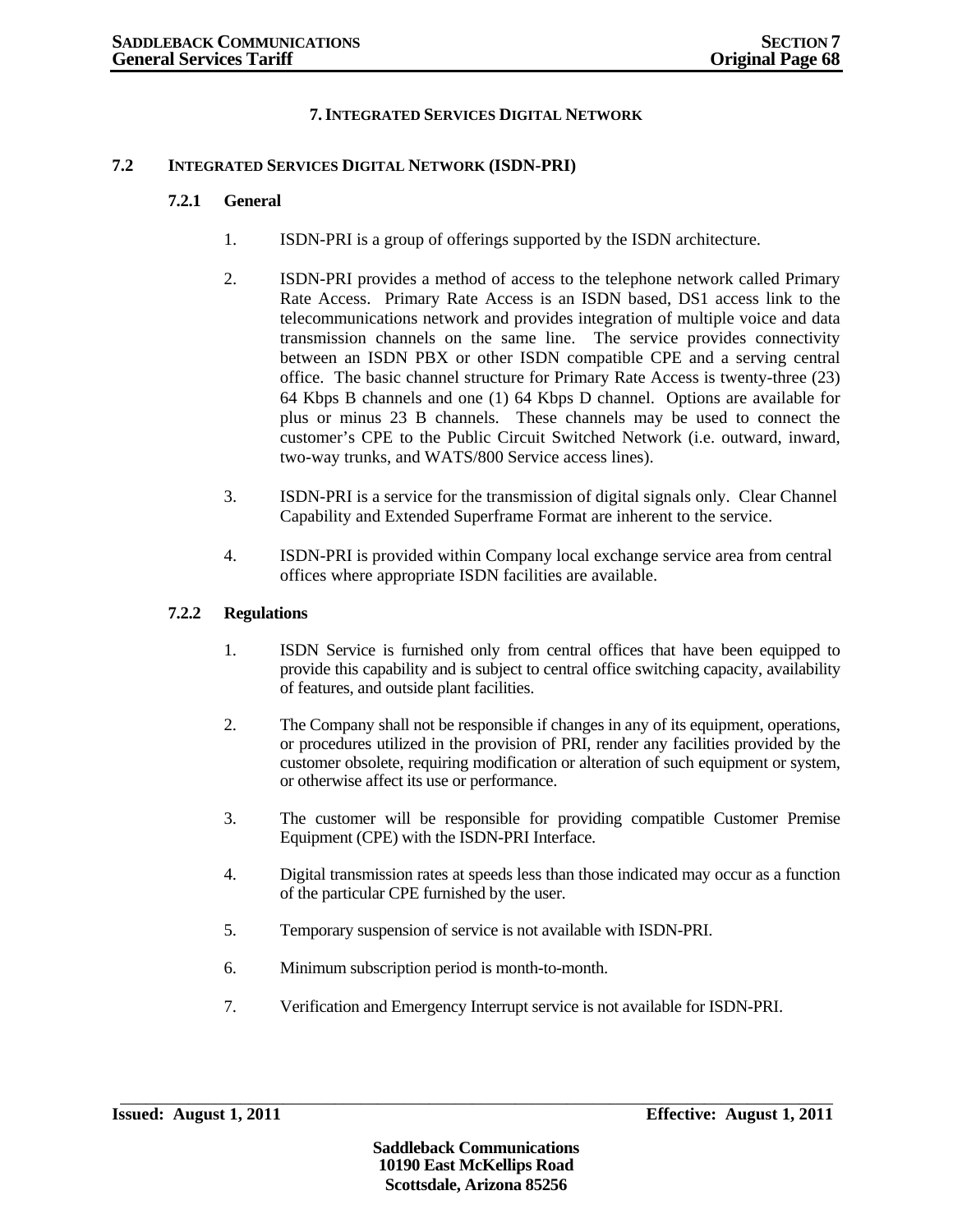## **7.2 INTEGRATED SERVICES DIGITAL NETWORK (ISDN-PRI) (Cont'd)**

# **7.2.3 Definitions**

- 1. B Channel A bi-directional synchronous channel capable of supporting 64 Kbps of digital transmission.
- 2. D Channel A 64 Kbps digital signaling only channel for call establishment when used with Primary Rate Access.
- 3. 64 Kbps Clear Channel Capability (CCC) A B channel connection that provides end-to-end digital connection in which all 64 Kbps of bandwidth are available for customer use.
- 4. PRI Link A PRI Link is comprised of a Primary Rate Access Line and a Primary Rate Interface.
- **7.2.4 Rates and Charges** See Price List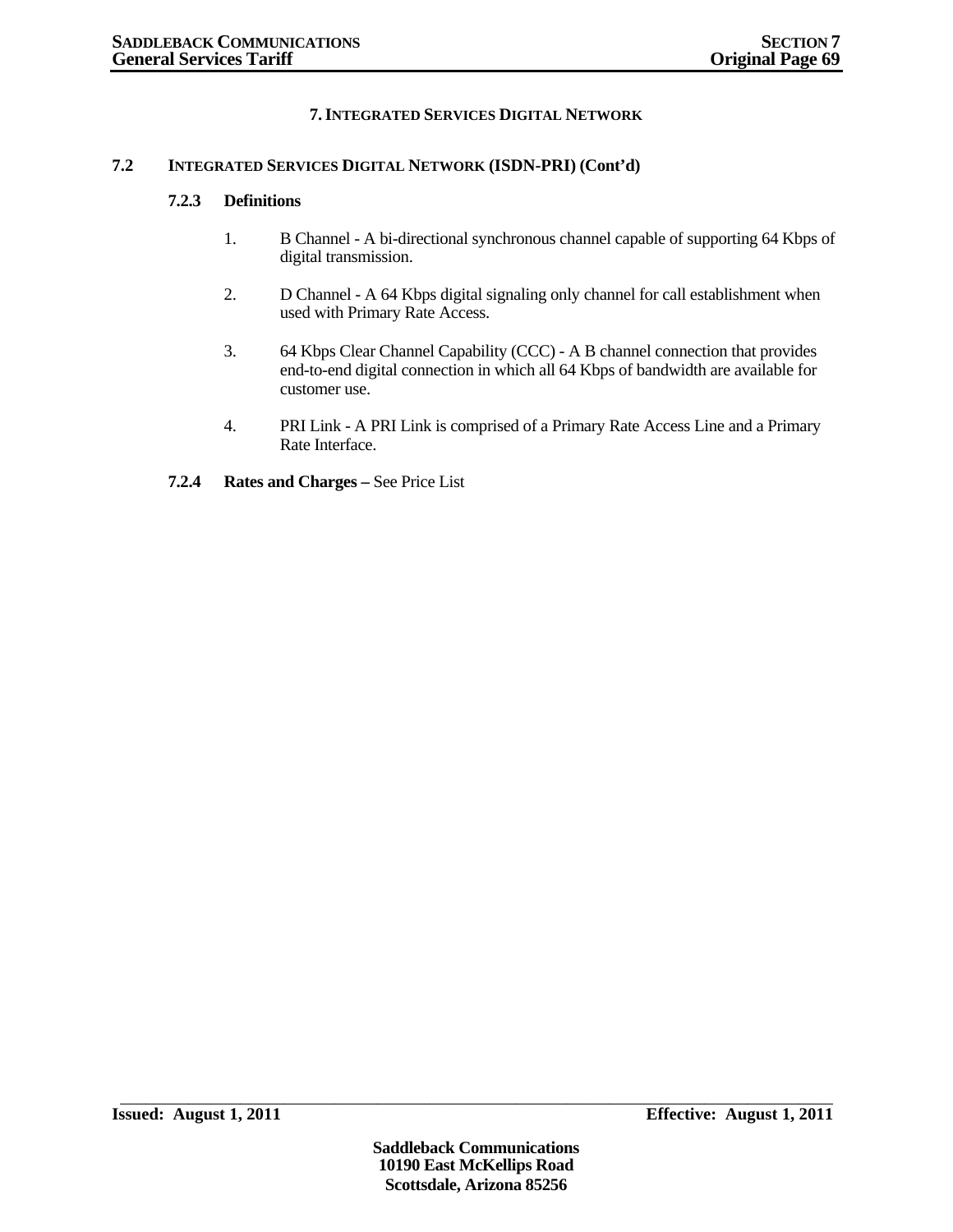# **7.3 DIRECT INWARD DIALING (DID) SERVICE**

# **7.3.1 General**

- 1. Direct Inward Dialing (DID) Service consists of the central office switching equipment necessary to provide direct inward dialing from the local exchange and long distance telecommunications network to stations and attendant positions associated with customer premises switching systems.
- 2. The provision of DID Service is subject to the availability of Company facilities and telephone numbers and the utilization of appropriate customer premises equipment.
- 3. DID Service must be provided on all lines in a trunk or access line group arranged for inward service. The service does not contemplate the routing of calls to selected numbers within the direct inward dialing number group over a separate trunk or access line group.
- 4. The operational characteristics of interface signals between Company-provided connecting arrangements and customer-provided switching equipment must conform to Company specifications.
- 5. The Company shall not be responsible to the customer or authorized user if changes in protection criteria or in any of the facilities, operations or procedures of the Company render any customer-provided facilities obsolete, require modification of or otherwise affect the use or performance of such facilities.
- 6. The Company will provide directory listings in accordance with the regulations for Directory Listings in this Tariff. DID numbers furnished under these provisions are not entitled to free directory listings.
- 7. Customer-premises switching systems must be able to intercept unused numbers transmitted to the switching equipment
- 8. The rates and charges for this service contemplate the use of standard Company equipment and serving arrangements.
- 9. DID numbers are normally provided in blocks of 20 consecutive numbers. However, the blocks may be provided on a nonconsecutive basis if this is within the normal limitations of the serving office. The Company retains its rights to the telephone numbers used in DID Service as provided in Section 7 of this Tariff.

# **7.3.2 Rates and Charges -** See Price List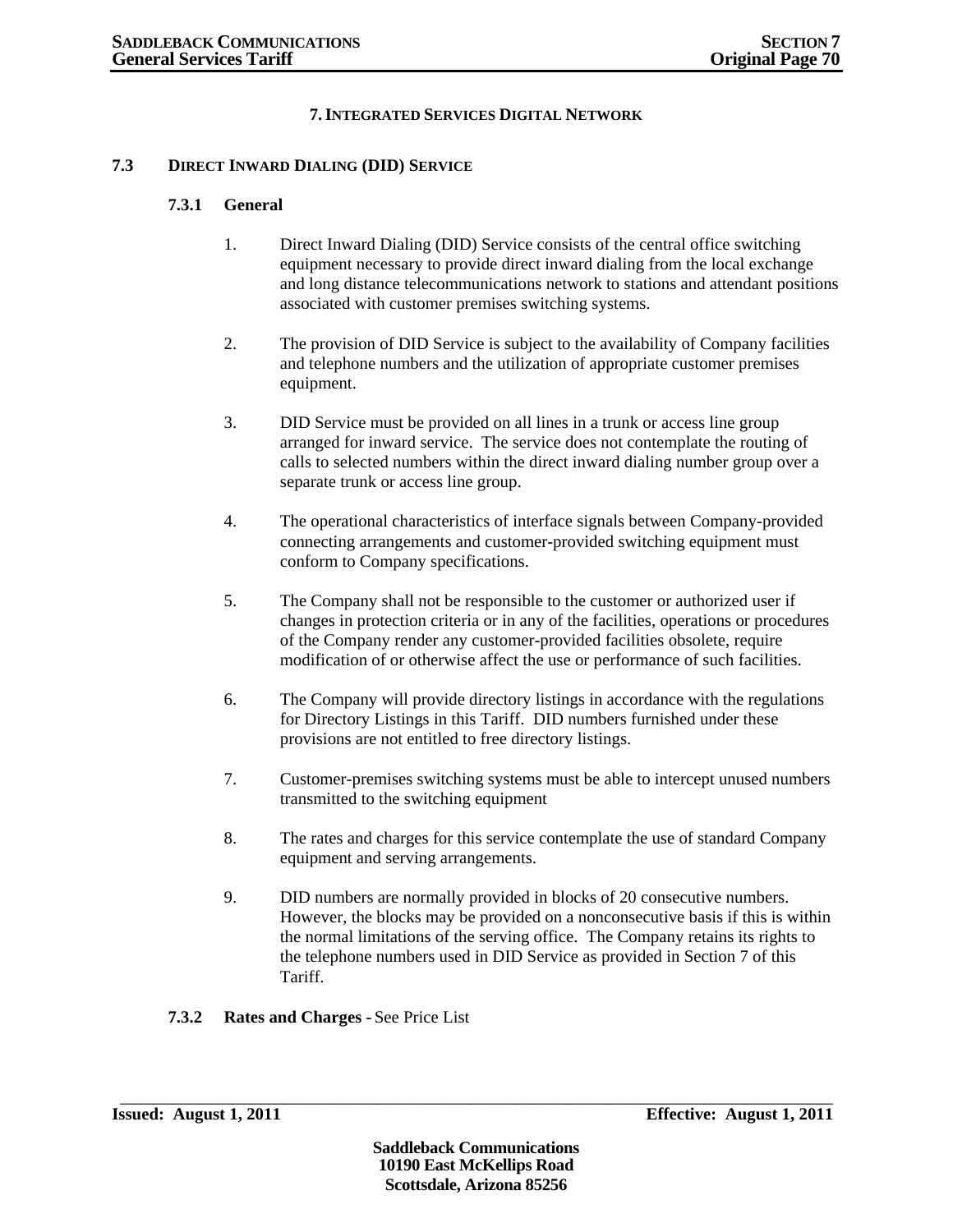# **8. PRIVATE LINE**

## **8.1 INTRAEXCHANGE PRIVATE LINE SERVICE**

# **8.1.1 General**

- 1. Private line service is that of furnishing, for the communication purposes of the Customer and authorized users, channels and facilities between specified locations for a continuous period or for regularly recurring periods at stated hours; it is furnished subject to the availability of such facilities and the requirements of the Company's message telecommunications service.
- 2. Private line service may not be connected to the telecommunications network for local exchange service or long distance message service.
- 3. Services provided under this tariff are intended for use by intraexchange private line customers in obtaining end-to-end private line services. An interexchange carrier cannot obtain services from this tariff to furnish a segment of their authorized service offerings. Interexchange carriers may obtain private line facilities from the Interstate Access Service Tariff of the Company.
- 4. Engineering The Company will engineer circuits to meet its transmission parameters (e.g., data transmission rate) or equipment specifications. At the Customer's request, the Company will also make available certain technical information (e.g. interface specifications)
- 5. Installation A circuit will be installed subject to the availability of installation personnel, channels and equipment. Installations will usually be made during normal working hours. If the Customer requests that an installation be made at times which require overtime payment to installation personnel, additional charges will apply.
- **8.1.2 Rates and Charges** See Price List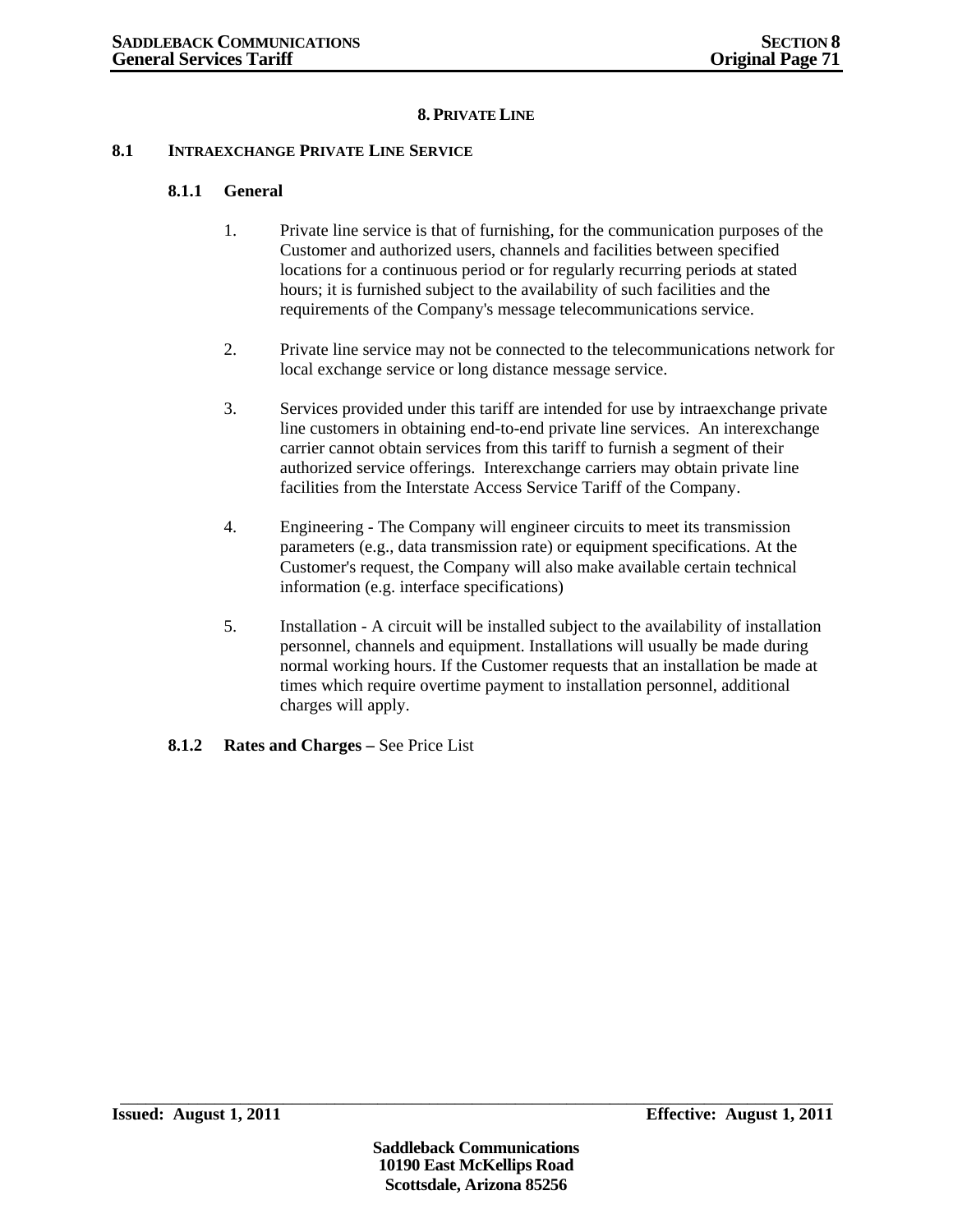# **9. BUNDLED SERVICES**

#### **9.1 BUNDLED SERVICES**

#### **9.1.1 General**

This section contains service bundles consisting of regulated local exchange services combined with other communication services that are regulated under other tariffs of the Company and/or services which are not regulated. Examples of the other communication services that may be included in a bundle with regulated local services are: toll services, voice mail, and Internet. Where other communication services not regulated under this local exchange service tariff are listed in the bundles they will be marked with an asterisk "\*".

Non-regulated services may be included in bundled services. Non-regulated items are:

- Not regulated by any tariff.
- Priced separately outside of this tariff
- Are included in this tariff only for informational purposes as part of the terms and conditions for the package.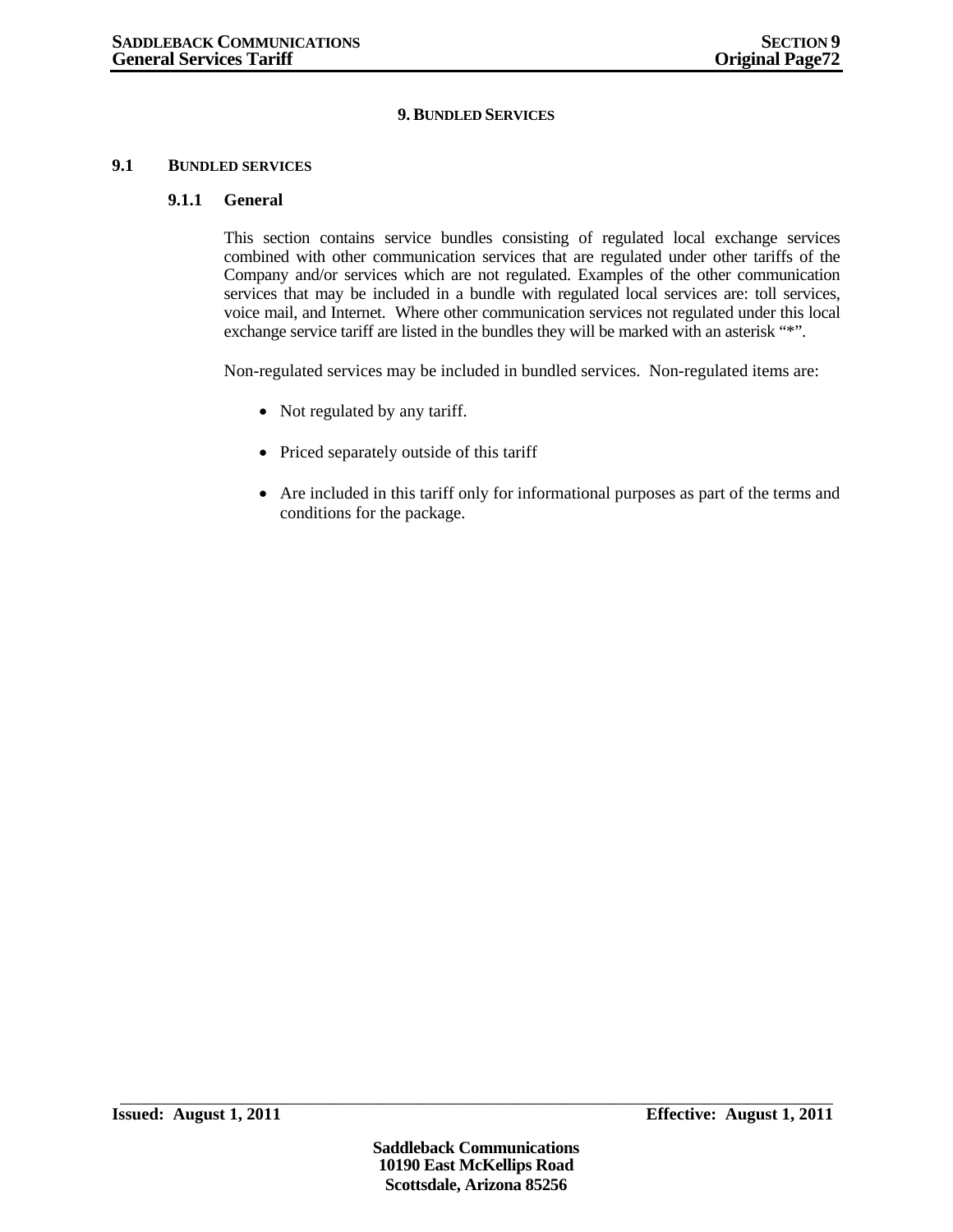## **3.4 CUSTOMER PREMISES VISIT CHARGE**

#### **3.4.3 Rates and Charges**

Customer Premises Visit Charge (Trip Charge) is:

|                                                    | <b>BUSINESS</b> | <b>RESIDENCE</b> |
|----------------------------------------------------|-----------------|------------------|
| Trip Charge<br>Includes First Half Hour            | \$85.00         | \$85.00          |
| Each Additional Half Hour<br>After First Half Hour | \$60.00         | \$60.00          |

# **3.5 MISCELLANEOUS SERVICE CHARGES**

#### **3.5.1 Jack Installation**

Jack Installation charge is:

|                      | <b>BUSINESS</b> | <b>KEMIDENCE</b> |
|----------------------|-----------------|------------------|
| <b>First Jack</b>    | \$110.00        | \$85.00          |
| Each Additional Jack | \$50.00         | \$50.00          |

**BUSINESS BESIDENCE** 

# **3.5.2 Returned Check Charge**

The Service Charge per occurrence is \$25.00 plus any other charges assessed to the Company by the financial institution will be applied to each check returned due to insufficient funds.

#### **3.5.3 Restoration of Service Charge**

The business and residential rate for restoration of service is:

|                                   | <b>BUSINESS</b> | <b>RESIDENCE</b> |
|-----------------------------------|-----------------|------------------|
| Restoration of Service (Per Line) | \$25.00         | \$25.00          |

#### **3.5.4 Primary Interexchange Carrier (PIC) Change Charge**

PIC Change Charges apply as follows:

A PIC Change Charge of \$5.00 will apply to each customer's request for a change in their interLATA or intraLATA primary interexchange carrier. If the customer requests a change in both their interLATA and intraLATA primary interexchange carrier on the same order, two PIC Service Order Charges will apply.

**Saddleback Communications 10190 East McKellips Road Scottsdale, Arizona 85256**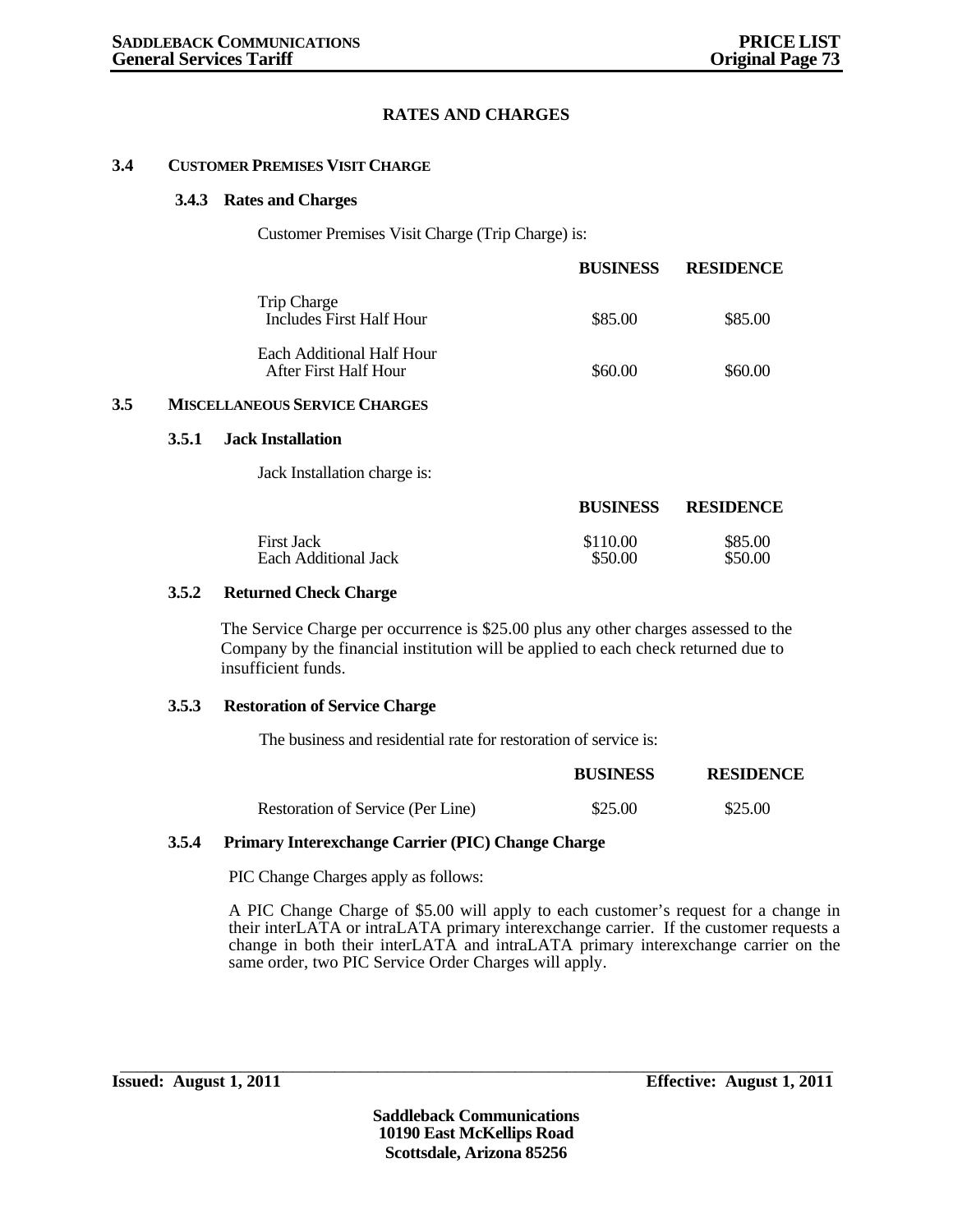# **5.2 LOCAL EXCHANGE SERVICE**

### **5.2.3 Flat Rate Service Base Rates**

| <b>Class and Grade</b><br>of Service        | <b>Nonrecurring</b><br><b>Charge</b> | <b>Monthly</b><br>Rate |
|---------------------------------------------|--------------------------------------|------------------------|
| Residence-Individual Line, each             | \$35.00                              | \$13.18                |
| Residence-Additional Individual Line, each  | \$35.00                              | \$13.18                |
| Business-Individual Line, each              | \$90.00*                             | $$29.95*$              |
| Business - Additional Individual Line, each | \$90.00*                             | $$29.95*$              |

\* Business lines may be provided by the Company at different rates subject to term and/or volume commitments by the Customer.

#### **5.3 TELEPHONE ASSISTANCE PROGRAMS**

# **5.3.1 Link Up Program**

The reduction in customary charges for commencing telecommunications service shall be 50% or \$30.00, whichever is less.

## **5.3.3 Lifeline Program**

| Lifeline Credit for Interstate Subscriber Line Charge | Credit |
|-------------------------------------------------------|--------|
| Federal End User Common Line Charge (Subscriber Line  |        |
| Charge) Waiver – Tier One Lifeline $(1)$              | \$6.00 |
|                                                       |        |
| Lifeline Credits for Local Exchange Service:          |        |
| Interstate Lifeline Credit - Tier Two Lifeline        | \$1.75 |

(1) The Company bills the Federal Subscriber Line Charge (Subscriber Line Charge) pursuant to National Exchange Carrier Association (NECA) Tariff F.C.C. No. 5, for which the Company is an issuing carrier. The Federal End User Common Line Charge (Subscriber Line Charge) Waiver amount will be adjusted prospectively for any changes in the End User Common Line-Residence rate in National Exchange Carrier Association (NECA) Tariff F.C.C. No. 5.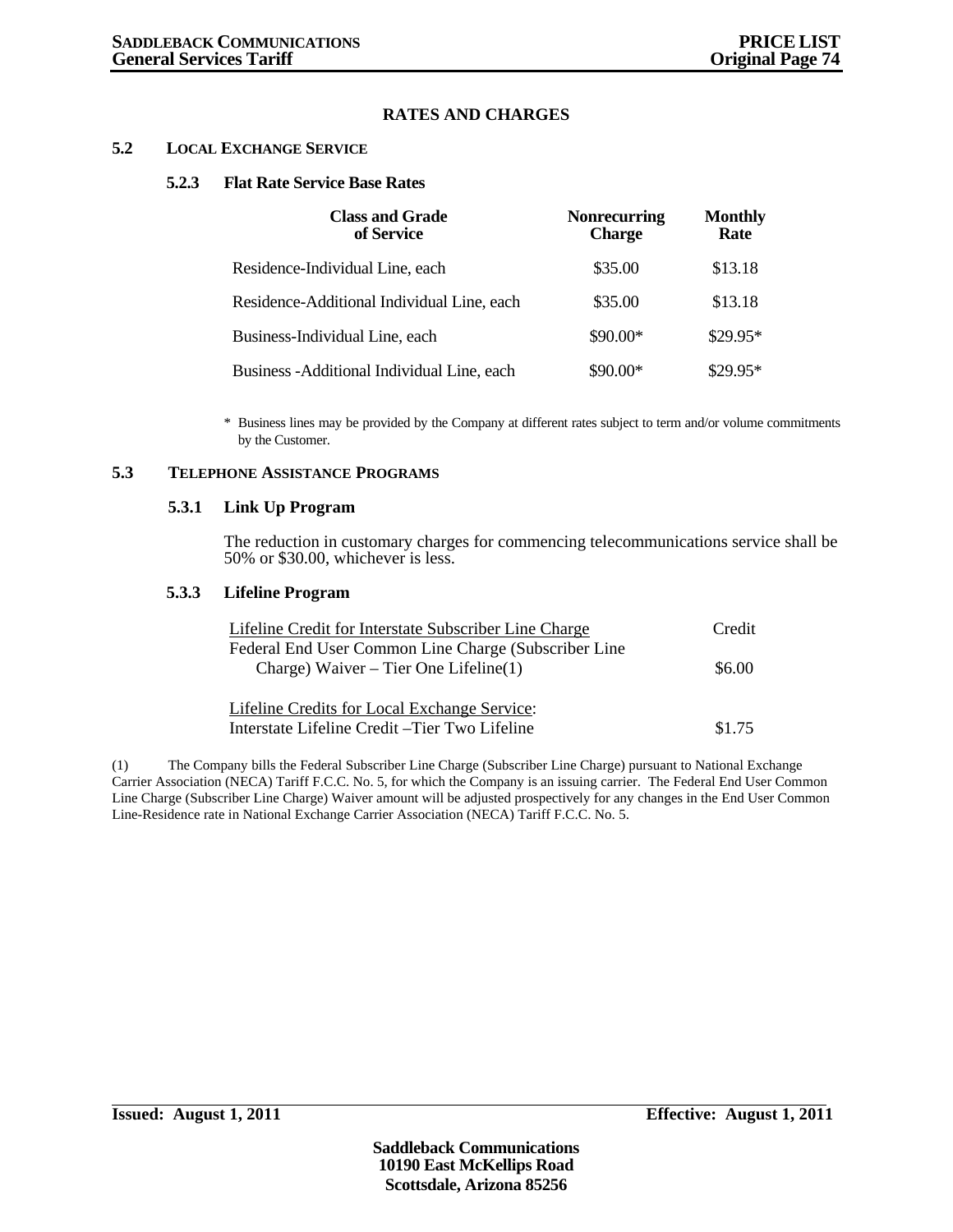#### **6.1 DIRECTORY LISTINGS**

#### **6.1.8 Rates and Charges Monthly Rate**

|                                      | <b>Residence</b> | <b>Business</b> |
|--------------------------------------|------------------|-----------------|
| Primary Listing (one listing)        | No Charge        | No Charge       |
| <b>Regular Extra Listing</b>         | \$4.75           | \$4.75          |
| Extra Lines of Information, per line | \$4.75           | \$4.75          |
| Cross-reference or Dual Listing      | \$4.75           | \$4.75          |

# **6.2 ADVANCED CALLING FEATURES**

# **6.2.3 Rates and Charges**

|                                  | <b>Monthly Rate</b> |                 |
|----------------------------------|---------------------|-----------------|
|                                  | <b>Residence</b>    | <b>Business</b> |
| Anonymous Call Rejection         | NC                  | NC              |
| Call Forward - Remote Activation | \$1.00              | \$3.00          |
| Call Forward - Variable          | \$2.75              | \$3.75          |
| Caller ID                        | \$3.00              | \$3.00          |
| Caller ID Name and Number        | NC                  | NC              |
| Caller ID Per Call Blocking      | NC                  | NC              |
| Caller ID Per Line Blocking      | NC                  | NC              |
| Call Waiting/Cancel Call Waiting | \$3.00              | \$3.00          |
| Distinctive Ringing              | \$3.00              | \$3.00          |
| Last Call Return                 | \$3.00              | \$3.00          |
| <b>Selective Call Forwarding</b> | \$2.50              | \$3.00          |
| Selective Call Rejection         | \$4.50              | \$4.50          |
| Simultaneous Ringing             | \$5.00              | \$5.00          |
| Three-Way Calling                | \$2.75              | \$2.75          |
| Voice Mail                       | \$5.00              | \$6.50          |

\_\_\_\_\_\_\_\_\_\_\_\_\_\_\_\_\_\_\_\_\_\_\_\_\_\_\_\_\_\_\_\_\_\_\_\_\_\_\_\_\_\_\_\_\_\_\_\_\_\_\_\_\_\_\_\_\_\_\_\_\_\_\_\_\_\_\_\_\_\_\_\_\_\_\_\_\_\_\_\_\_\_\_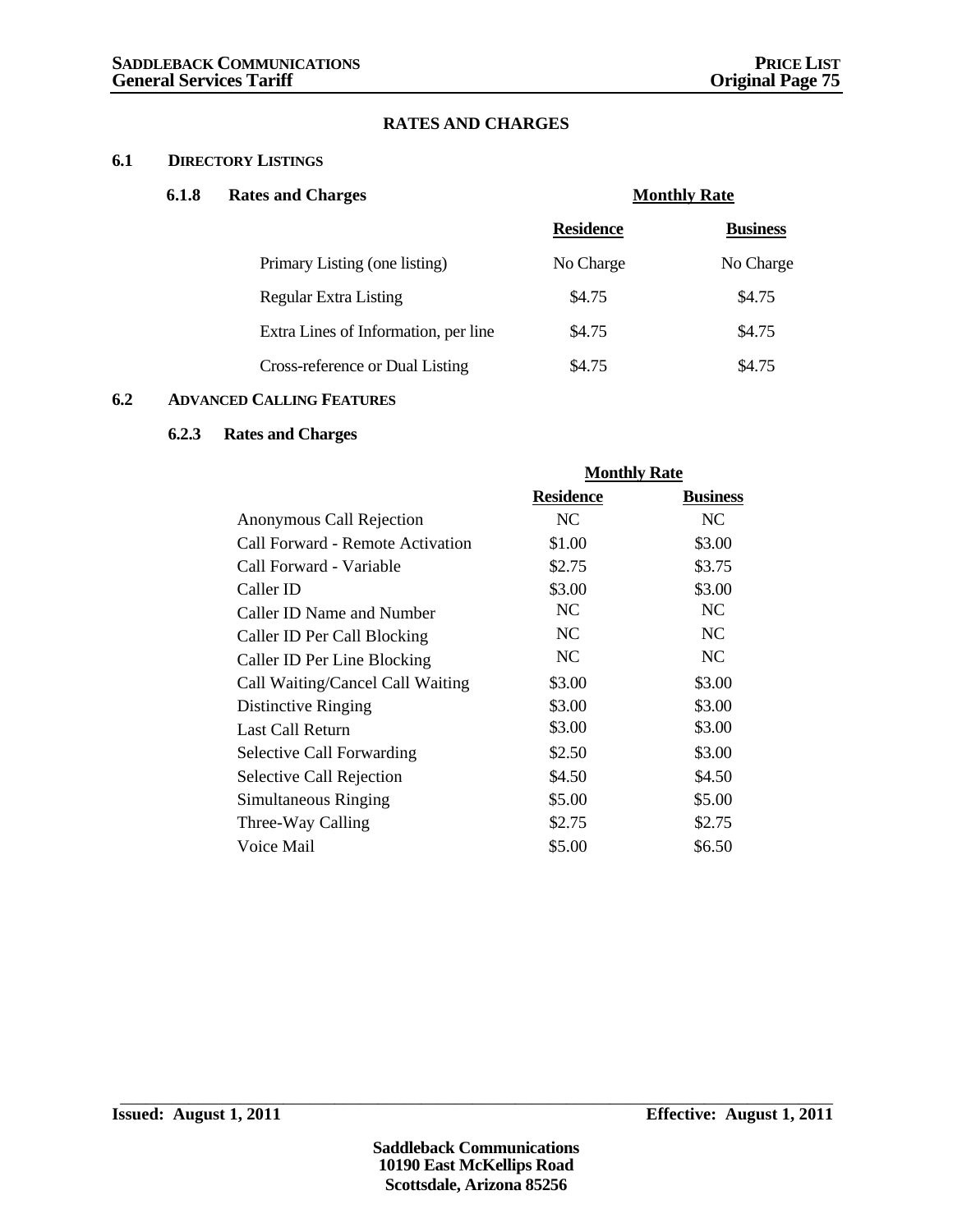#### **6.3 DIRECTORY ASSISTANCE**

#### **6.3.1 Local Directory Assistance**

- 1. For customer direct dialed calls to the directory assistance a charge of \$1.50 per call is applicable.
- 2. Where the customer places a call to the directory assistance attendant via an operator, or has directory assistance charges billed to a telephone calling card or to a telephone number other than the originating number, an additional charge of \$0.85 applies for each call (maximum of two requests per call).

# **6.3.3 Directory Assistance Call Completion**

The rates and charges set forth below for DACC are in addition to the Directory Assistance rate, as well as the Long Distance Message Telecommunications Service usage rates, or local message rates, if applicable.

|                                                              | <b>Per Request</b> |
|--------------------------------------------------------------|--------------------|
| Directory Assistance Call Completion,<br>each call completed | No Charge          |
| Deceniceroni                                                 |                    |

#### **6.6 TOLL RESTRICTION**

#### **6.6.2 Rates and Charges**

Toll Blocking Service No Charge

#### **6.7 VACATION SERVICE**

#### **6.7.3 Rates and Charges**

The charge for Vacation Service is equal to 50 percent of the applicable residence local exchange access line rate, including the applicable rate for directory listings, starting on the date on which service is suspended.

**Monthly Rate**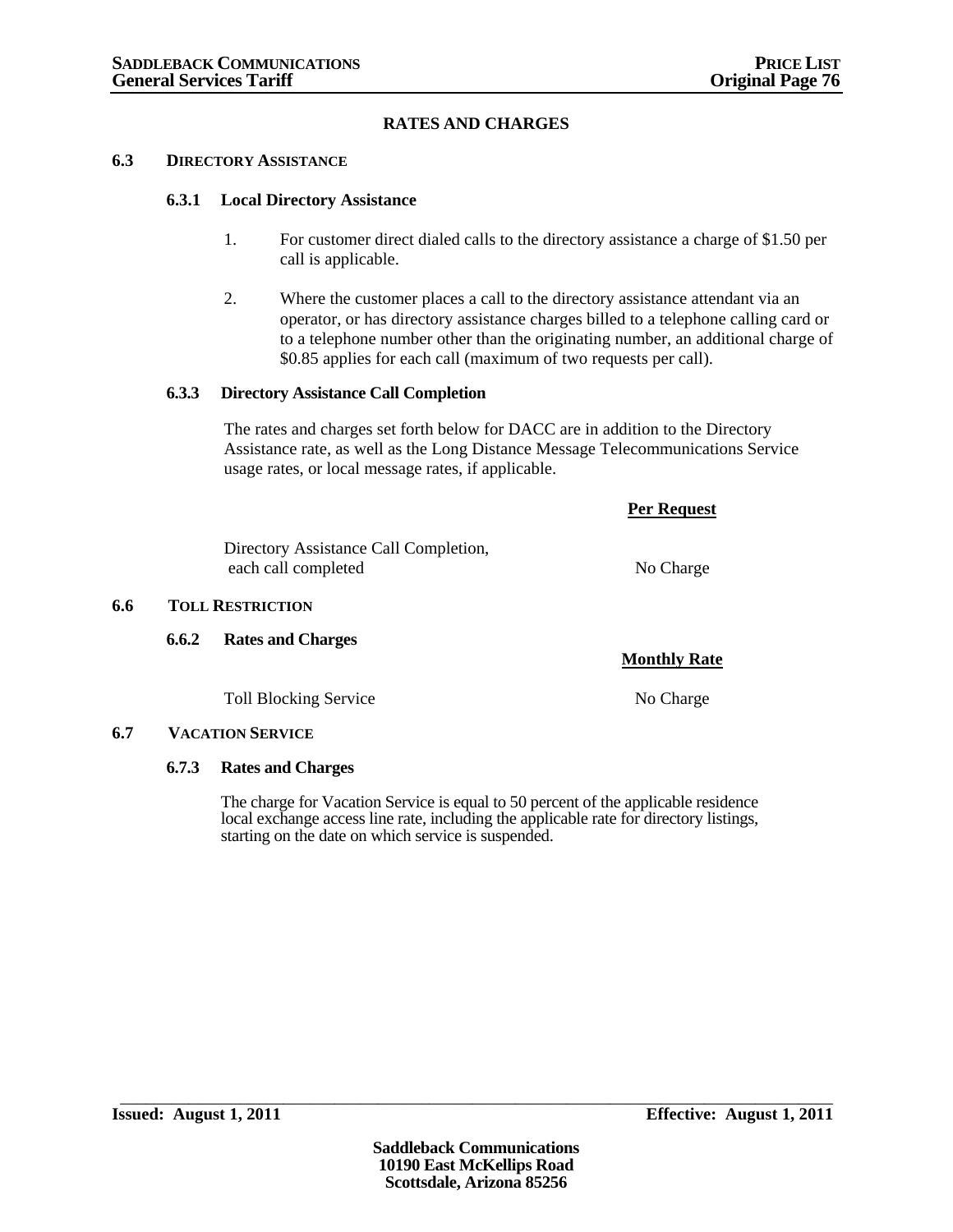# **7.1 INTEGRATED SERVICES DIGITAL NETWORK (ISDN-BRI)**

# **7.1.4 Rates and Charges**

|     |       | A. | <b>ISDN-BRI</b>                                                        |                        |                   |
|-----|-------|----|------------------------------------------------------------------------|------------------------|-------------------|
|     |       |    |                                                                        | Installation<br>Charge | Monthly<br>Charge |
|     |       |    | Each Access Line $-2B+D$                                               | \$200.00               | \$95.00           |
| 7.2 |       |    | <b>INTEGRATED SERVICES DIGITAL NETWORK (ISDN-PRI)</b>                  |                        |                   |
|     | 7.2.4 |    | <b>Rates and Charges</b>                                               |                        |                   |
|     |       | A. | <b>ISDN-PRI</b>                                                        | Installation<br>Charge | Monthly<br>Charge |
|     |       |    | Each Access Line $-23B+D$                                              | \$600.00               | \$620.00          |
| 7.3 | 7.3.2 |    | <b>DIRECT INWARD DIALING (DID) SERVICE</b><br><b>Rates and Charges</b> |                        |                   |
|     |       |    |                                                                        | Monthly                | Service           |

|                         | <u>Rate</u> | <b>Charge</b> |
|-------------------------|-------------|---------------|
| DID Numbers, per number | \$0.20      | NA            |

\_\_\_\_\_\_\_\_\_\_\_\_\_\_\_\_\_\_\_\_\_\_\_\_\_\_\_\_\_\_\_\_\_\_\_\_\_\_\_\_\_\_\_\_\_\_\_\_\_\_\_\_\_\_\_\_\_\_\_\_\_\_\_\_\_\_\_\_\_\_\_\_\_\_\_\_\_\_\_\_\_\_\_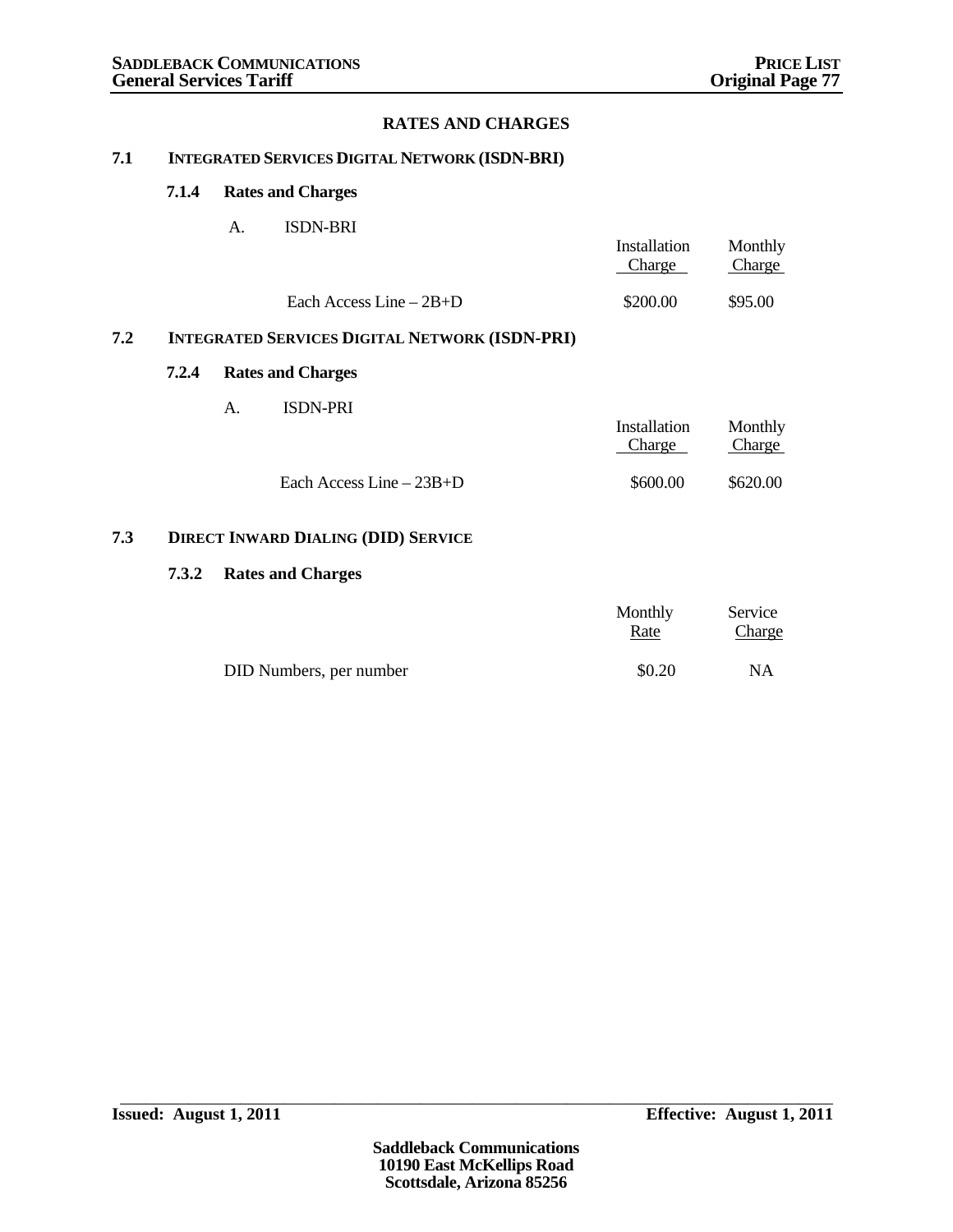#### **8.1 INTRAEXCHANGE PRIVATE LINE SERVICE**

#### **8.1.2 Rates and Charges**

# **1. Saddleback Private Line Services**

|                                            | <b>Monthly Rate</b> | <b>Installation</b> |
|--------------------------------------------|---------------------|---------------------|
| DS0 Private Line                           | \$131.00            | \$300.00            |
| T-1 Private Line (On-Net)*                 | \$350.00            | \$600.00            |
| T-1 Private Line (Half Circuit Off-Net)**  | \$250.00            | \$300.00            |
| DS-3 Private Line (Half Circuit Off-Net)** | \$1,750.00          | \$900.00            |
| OC-3 Private Line (Half Circuit Off-Net)** | \$2,517.00          | \$ 720.00           |
| OC-3 Multiplexing                          | \$825.00            | \$3,000.00          |

\* Both service ends of the private line circuit terminate in the Saddleback service area "On-Net".

\*\* One service end of the private line circuit terminates in the Saddleback service area. The other service end terminates outside the Saddleback service area "Off-Net"

### **2. Saddleback Ethernet Transport Service, On-Net**

|                                              | <b>Monthly Rate</b> | <b>Installation</b> |
|----------------------------------------------|---------------------|---------------------|
| 5 Mbps Ethernet Transport (per end)          | 759.00<br>S.        | 600.00              |
| 10 Mbps Ethernet Transport (per end)         | 798.00              | 600.00              |
| Additional 10 Mbps Ethernet Transport        | 72.00               | 110.00              |
| (per end on existing port)                   |                     |                     |
| 100 Mbps Ethernet Transport (per end)        | \$1,332.00          | \$1,000.00          |
| Additional 100 Mbps Transport                | \$565.00            | \$250.00            |
| (per end on existing port)                   |                     |                     |
| 1000 Mbps Ethernet Transport, GigE (per end) | \$6,137.00          | \$1,200.00          |

### **3. Saddleback Ethernet Transport Service, Off-Net**

|                                              | <b>Monthly Rate</b> | <b>Installation</b> |
|----------------------------------------------|---------------------|---------------------|
| 5 Mbps Ethernet Transport                    | 835.00              | 600.00              |
| 10 Mbps Ethernet Transport                   | 855.00<br>S.        | 600.00              |
| Additional 10 Mbps Ethernet Transport        | 75.00               | \$110.00            |
| (on existing port)                           |                     |                     |
| 100 Mbps Ethernet Transport                  | \$1,425.00          | \$1,000.00          |
| Additional 100 Mbps Ethernet Transport       | 615.00              | \$250.00            |
| (on existing port)                           |                     |                     |
| 1000 Mbps Ethernet Transport, GigE (per end) | \$6,460.00          | \$1,200.00          |
|                                              |                     |                     |

\_\_\_\_\_\_\_\_\_\_\_\_\_\_\_\_\_\_\_\_\_\_\_\_\_\_\_\_\_\_\_\_\_\_\_\_\_\_\_\_\_\_\_\_\_\_\_\_\_\_\_\_\_\_\_\_\_\_\_\_\_\_\_\_\_\_\_\_\_\_\_\_\_\_\_\_\_\_\_\_\_\_\_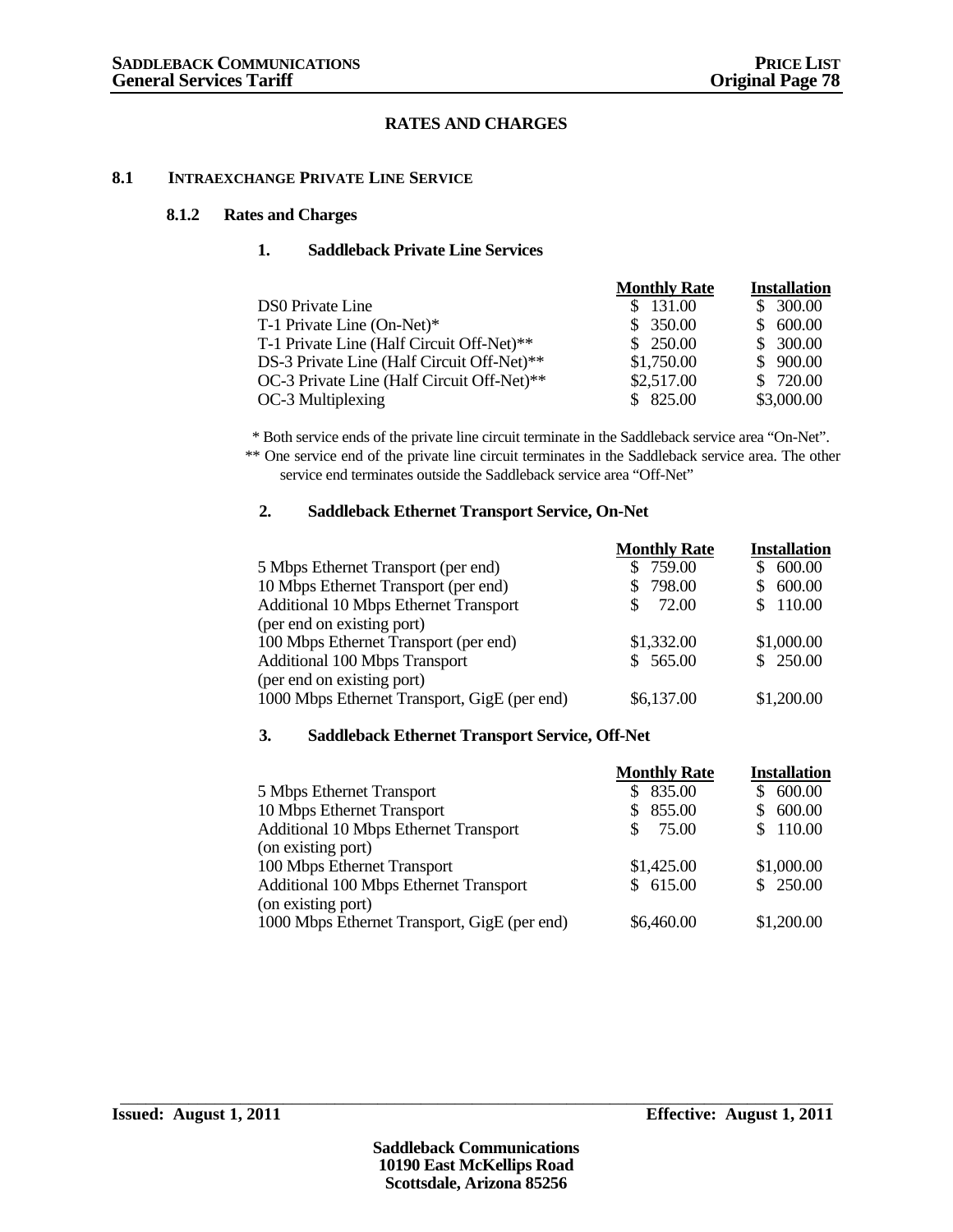# **9.1 Bundled Service – Residential**

|    |                                                                                                                                                                                                                                                                                                          | <b>Monthly Rate</b> | <b>Installation</b> |
|----|----------------------------------------------------------------------------------------------------------------------------------------------------------------------------------------------------------------------------------------------------------------------------------------------------------|---------------------|---------------------|
| 1. | <b>Phone Essentials</b><br>Phone Essentials Includes:<br>One (1) Basic Local Exchange Phone Service<br>Line (Inside Wiring) Support*<br>Up to 60 Minutes of Interstate/Intrastate Long Distance*<br>Voice Mail*<br>Choice of three (3) Advanced Calling Features                                         | \$29.95             | \$35.00             |
| 2. | <b>Phone Essentials 2-Line</b><br><b>Phone Essentials Includes:</b><br>Two (2) Basic Local Exchange Phone Service<br>Line (Inside Wiring) Support*<br>Up to 60 Minutes of Interstate/Intrastate Long Distance*<br>Voice Mail*<br>Choice of three (3) Advanced Calling Features                           | \$36.95             | \$35.00             |
| 3. | Preferred Choice<br>Preferred Choice Includes:<br>One (1) Basic Local Exchange Phone Service<br>Line (Inside Wiring) Support*<br>Up to 90 Minutes of Interstate/Intrastate Long Distance*<br>Voice Mail*<br>Choice of up to ten (10) Advanced Calling Features                                           | \$34.95             | \$35.00             |
| 4. | Preferred Choice 2-Line<br>Preferred Choice Includes:<br>Two (2) Basic Local Exchange Phone Service<br>Line (Inside Wiring) Support*<br>Up to 90 Minutes of Interstate/Intrastate Long Distance*<br>Voice Mail*<br>Choice of up to ten (10) Advanced Calling Features                                    | \$42.95             | \$35.00             |
| 5. | Simply Connected With 6 Mbps DSL<br>Simply Connected Includes:<br>One (1) Basic Local Exchange Phone Service<br>6 Mbps DSL Internet Access*<br>Line (Inside Wiring) Support*<br>Up to 60 Minutes of Interstate/Intrastate Long Distance*<br>Voice Mail*<br>Choice of three (3) Advanced Calling Features | \$52.75             | \$70.00             |